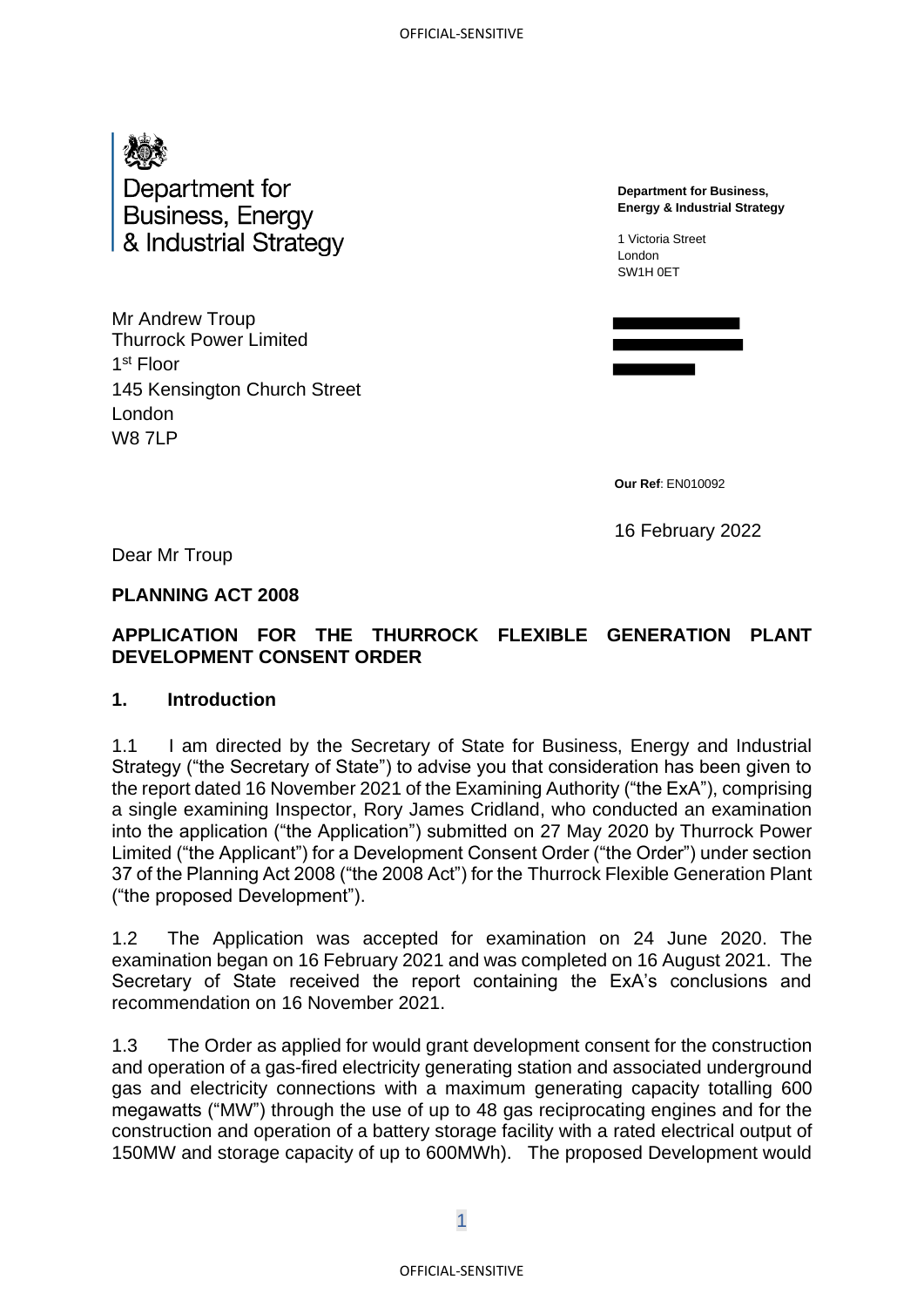be located on land adjacent to the North of National Grid's Tilbury Substation in Thurrock, off Station Road near Tilbury, in Essex.

1.4 The Secretary of State issued a consultation letter on 23 December 2021 after receipt of the ExA's Report and Recommendation seeking clarification from the Applicant on the proposed gross installed generating capacity and the carbon capture readiness provision, given a net rated electrical output of up to 600MW had been applied for and used during examination to define the proposed Development. The Applicant has explained that its assessment of generating capacity is based on the net export potential to the grid after the loss of cannibalised energy to run the functions of the proposed Development and, if the Secretary of State considers it necessary to state a figure, the actual installed gross generating capacity of the gas turbines would be up to 620MW. In order to provide consistency of approach to the issue of the capacity of gas-fired generating stations, the Secretary of State has adopted the figure for gross capacity.

1.5 As set out in the ExA's Report, the proposed Development would comprise the potential construction, operation and maintenance of (in general terms):

- **Work No 1** an electricity generating station and battery storage facility with a net rated electrical output of up to 750MW together with associated facilities and comprising;
	- Up to 48 gas reciprocating engines, 48 exhaust stacks and up to 48 gas engine exhaust energy recovery systems together with associated systems; and
	- A battery storage facility with a net rated electrical output of up to 150MW for four hours.
- **Work No 2** the creation and enhancement of onshore wildlife habitat including topsoil strip, planting, construction of ditches, mounds and banks, and enhancement of retained ditches for ecological benefit; and connection of retained ditches to Work no. 1C(r) surface water drainage.
- **Work No 3** an electrical connection to Tilbury Substation comprising 275kV high-voltage underground cables for electricity export and lower voltage underground cables for auxiliary power supply together with associated connection equipment.
- **Work No 4** an underground high-pressure gas pipeline between Work No. 1 and Work No. 5A and gas pipelines within Work No.1.
- **Work No 5** A connection point to the gas National Transmission System ("NTS") consisting of a gas connection compound with landscaping, (if required) a high pressure underground gas pipeline between Work No. 5A(a) and the NTS; and an access track and junction from Station Road with drainage and landscaping.
- **Work No 6** an access road and junction from Station Road with drainage and landscaping.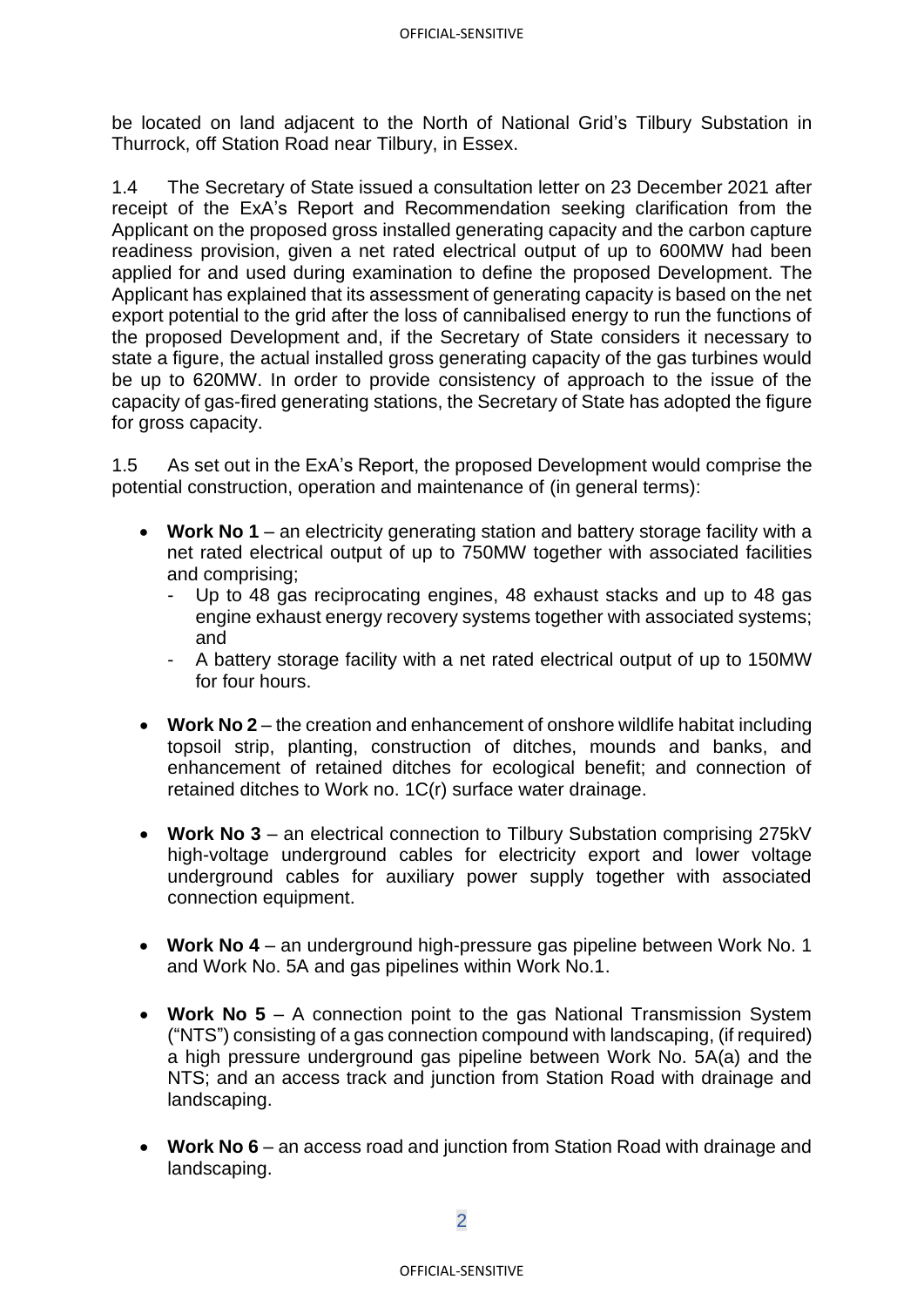- **Work No 7** a water supply connection to the water main at Station Road.
- **Work No 8** construction compounds and laydown areas south of Tilbury Loop railway.
- **Work No 9** creation of salt marsh [which was removed from the Application during examination - see paragraph 1.8 below];
- **Work No 10**  a gated causeway with crane platforms, extending from above mean high water springs into the River Thames, and a berthing pocket for barges.
- **Work No 11** alteration to the existing sea wall.
- **Work No 12** an access road from the A1089 St Andrew's Road and connected works.
- **Work No 13** a footbridge, ground works and fencing for a permissive path between Fort Road and Work no 14.
- Work No 14 creation of approximately 115,775m<sup>2</sup> of common land with planting and landscaping.
- **Work No 15** an access road and junction from Fort Road to the Port of Tilbury access road, comprising engineering works and construction of new roads with gates, fencing and alterations to drainage, landscape planting and alteration of services.

1.6 The Application also seeks powers in the Order for the compulsory acquisition and/or temporary possession of land and rights including the compulsory acquisition of common land.

1.7 Published alongside this letter on the Planning Inspectorate's National Infrastructure Planning website is a copy of the ExA's Report of Findings and Conclusions and Recommendation to the Secretary of State ("the ExA Report"). The main features of the development proposals and the site are set out in Chapter 2 of the ExA's Report. The ExA's findings in relation to the main planning issues are set out in sections 5 - 7 of the ExA Report, the consideration of compulsory acquisition and temporary possession is set out in Chapter 8 and the ExA's conclusions on the terms of the Order and the case for development consent and are set out at sections 9 and 10 respectively. All numbered references, unless otherwise stated, are to paragraphs of the ExA Report ["ER \*.\*.\*"]

1.8 The Secretary of State notes the Applicant requested that changes should be made to the Application both before and after the start of the examination. The first request [ER 2.4.2] was submitted on 14 January 2021 for a non-material change requesting the removal of 2.2 hectares from the Order Limits – approximately half of plot 01/20 – where habitat enhancement had been proposed as part of Work No 2.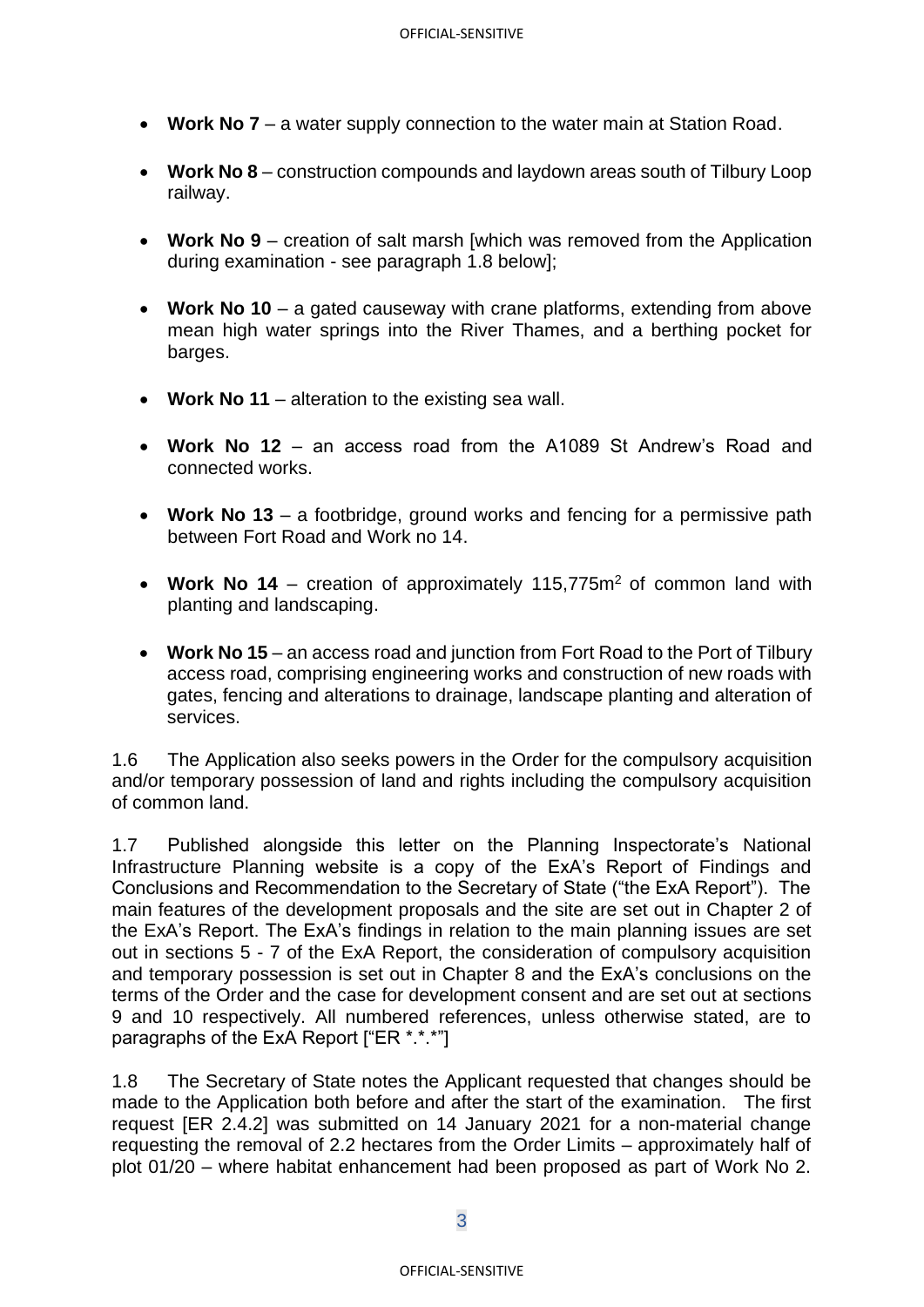(An equivalent amount of habitat creation was instead proposed at an alternative location within the existing Order Limits.) In addition, the Applicant removed Work No 9 – saltmarsh creation – and the related 'Outline Saltmarsh Enhancement and Maintenance Plan' [APP-146]. The ExA decided [ER 2.4.4] that the proposed changes were non-material and they were, therefore, accepted into the examination.

1.9 The other change request [ER 2.4.5] was made after the start of the examination when the Applicant sought the addition of the Alternative Abnormal Indivisible Loads ("AIL") Access which required a new Work and a new sub-work to be added to the Application. In addition, the Applicant sought to include additional land affected by the compulsory acquisition powers being sought and thus made a request under Regulation 5 of the Infrastructure Planning (Compulsory Acquisition) Regulations 2010 to add this additional land to the Application. The Applicant sought changes which included the acquisition of permanent rights over land, new rights over land and temporary rights over land.

1.10 The Secretary of State notes that the ExA decided [ER 2.4.8] that the changes requested were material but that they did not substantially alter the substance of the scheme applied for and that accepting them would not result in a materially different project. The changes outlined above were, therefore, accepted into the examination, were fully examined and were fully reported on in the ExA Report [ER 2.4.10].

1.11 The Secretary of State agrees with the ExA's conclusions in respect of the Applicant's requests that changes should be made to the Application.

1.12 The Secretary of State notes that after the receipt of the ExA's Report, the Applicant reached agreement with Port of Tilbury London Limited and RWE Generation (UK) plc about the access arrangements for AILs along Work 15 as set out above. In light of this agreement, the Applicant requested various changes relating to the Port of Tilbury London Limited's land and RWE Generation (UK) plc land and streets within their ownership and control and to remove the causeway and associated works (Work Nos. 10 and 11 and parts of work No. 12) from the scope of the development consent order that the Secretary of State is considering.

### **2. Summary of the ExA Report and Recommendation**

2.1 The ExA's recommendation in the 'Summary of Findings and Conclusions' section of the ExA Report [ER 10.1.16] is as follows:

*"For all of the above reasons, and having had regard to the LIRs* [Local Impact Reports] *produced by TC* [Thurrock Council] *as well as my findings and conclusions on relevant matters set out in this report, I conclude that the case for development has been made and that development consent should be given through a DCO [development consent order] as recommended in paragraph 9.8.3 above and in the form set out in Appendix C* [to the Report]".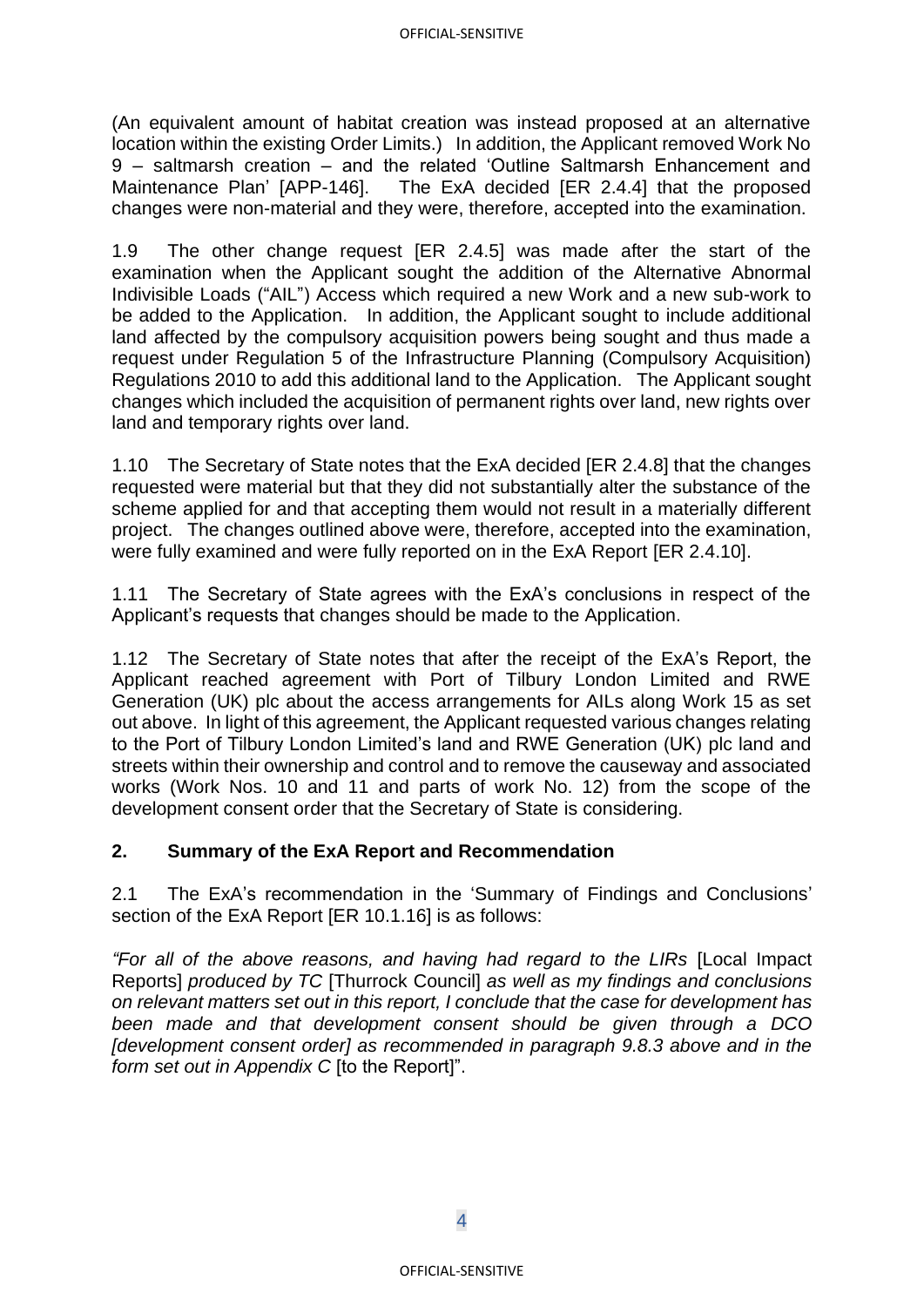## **3. The Secretary of State's Consideration of the ExA Report**

3.1 The Secretary of State notes that a total of 31 Relevant Representations (as defined in the Planning Act 2008) were received from statutory and non-statutory authorities, local councils and local residents.

3.2 The main planning issues considered by the ExA, as set out in the ExA Report are:

- the principle of and need for the proposed Development;
- conformity with Development Plan policies;
- air quality;
- onshore water environment:
- landscape and visual amenity;
- onshore ecology;
- marine environment:
- noise and vibration;
- cultural heritage;
- traffic and transport:
- public health and amenity;
- land use, agriculture and social-economic benefits;
- cumulative and combined effects; and
- climate change.

3.3 The Secretary of State has considered the ExA Report and all other material considerations, including further representations received in response to requests for information after the close of the ExA's examination ("the post-examination representations"). The Secretary of State's consideration of the ExA's Report and the post-examination representations is set out in the following paragraphs.

3.4 As set out in paragraph 2.1 above, the Secretary of State notes that the ExA concluded [ER 10.1.16] that the case for the Development had been made. The Secretary of State agrees with the ExA's conclusion.

### **4. The Principle and Need for the Development**

4.1 The 2008 Act sets out a process for decision-makers to follow in considering applications for nationally significant infrastructure projects. Section 104 sets out that where a National Policy Statement has effect in relation to a development, the Secretary of State must have regard to various documents and matters including the relevant Statement and any other matters that are both important and relevant to the decision. Any decision must be taken in accordance with the relevant National Policy Statement except where doing so would: lead to a breach of the UK's international obligations; lead to the Secretary of State being in breach of any duty imposed on them by or under any enactment; be unlawful by virtue of any enactment; or where the adverse effects of a development outweigh its benefits (the last at section 104(7) of the Act).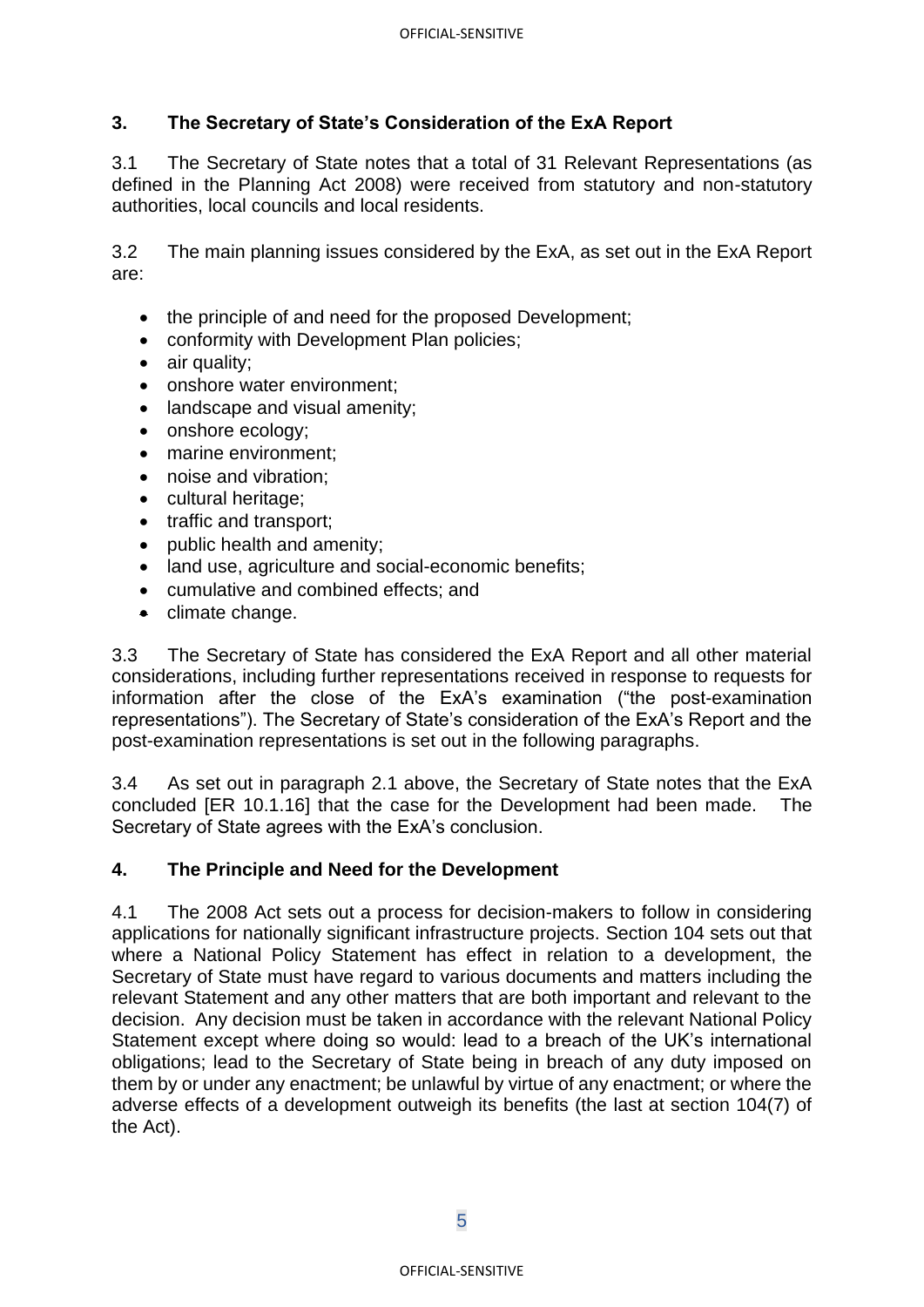4.2 National Policy Statements EN-1 (the Overarching National Policy Statement for Energy - "NPS EN-1") and EN-2 (the National Policy Statement for Fossil Fuel Electricity Generating Infrastructure – "NPS EN-2") set out a national need for development of new nationally significant electricity generating infrastructure of the type proposed by the Applicant. NPS EN-1 sets out that the assessment of development consent applications for electricity generating infrastructure should start with a presumption in favour of granting consent. The ExA noted the strong need case for electricity generating projects that is set out in NPS EN-1 and NPS EN-2. The Energy White Paper, "Powering our Net Zero Future", which was published on 14 December 2020 announced a review of the suite of energy National Policy Statements but confirmed that the current National Policy Statements were not being suspended in the meantime. The relevant energy National Policy Statements, therefore, remain the basis for the Secretary of State's consideration of the Application.

4.3 The Secretary of State notes that the ExA [ER 5.2.5 et seq] questioned the Applicant about the potential for construction of the proposed Development in three phases – two phases for the gas-firing infrastructure and one for the battery storage element. The ExA stated that, while the construction of phases 2 and 3 would help meet the need (for generation capacity) identified in the National Policy Statement, the proposed development consent order did not require the construction of phases 2 and 3. In the event that phases 2 and/or 3 were not, or could not be constructed, the benefits of those phases would not be realised. However, the ExA sets out [ER 5.2.7] that even in a three-phase construction scenario, phase 1 on its own would help meet the need established through the NPS. The ExA concluded [ER 5.2.9] that in the absence of any obligation for it to be constructed as part of the proposed Development, it did not consider that the inclusion of battery storage provided any additional benefit in support of the Applicant's need case. The Secretary of State considers the battery storage facility would provide an additional benefit for the proposed Development but given there is no guarantee it will go ahead, it should only be given limited weight in the planning balance (see paragraph 8.6 below).

#### Consideration of Alternatives

4.4 The ExA notes [ER 5.2.10] that, while the National Policy Statements do not require developers to undertake a consideration of alternatives to establish whether a proposed development represents the best option, Environmental Statements must include information about the main alternatives to the proposed Development they have studied and include an indication of the main reasons for the choice of site. NPS EN-1 advises that, given the need for new energy infrastructure, the consideration of alternatives should be carried out in a proportionate manner.

4.5 The ExA further notes [ER 5.2.12 et seq] that the Applicant considered the question of alternatives in Chapter 3 of its Environmental Statement that was submitted to the Planning Inspectorate as part of its application for development consent. The Applicant's position was that it had considered a number of potential sites for the proposed Development and assessed them using several criteria including the proposed Development imperatives, planning and land use matters, electricity grid capacity, ability to connect to the gas network as well as site acquisition and land availability. Three sites were shortlisted with two being taken forward for final assessment.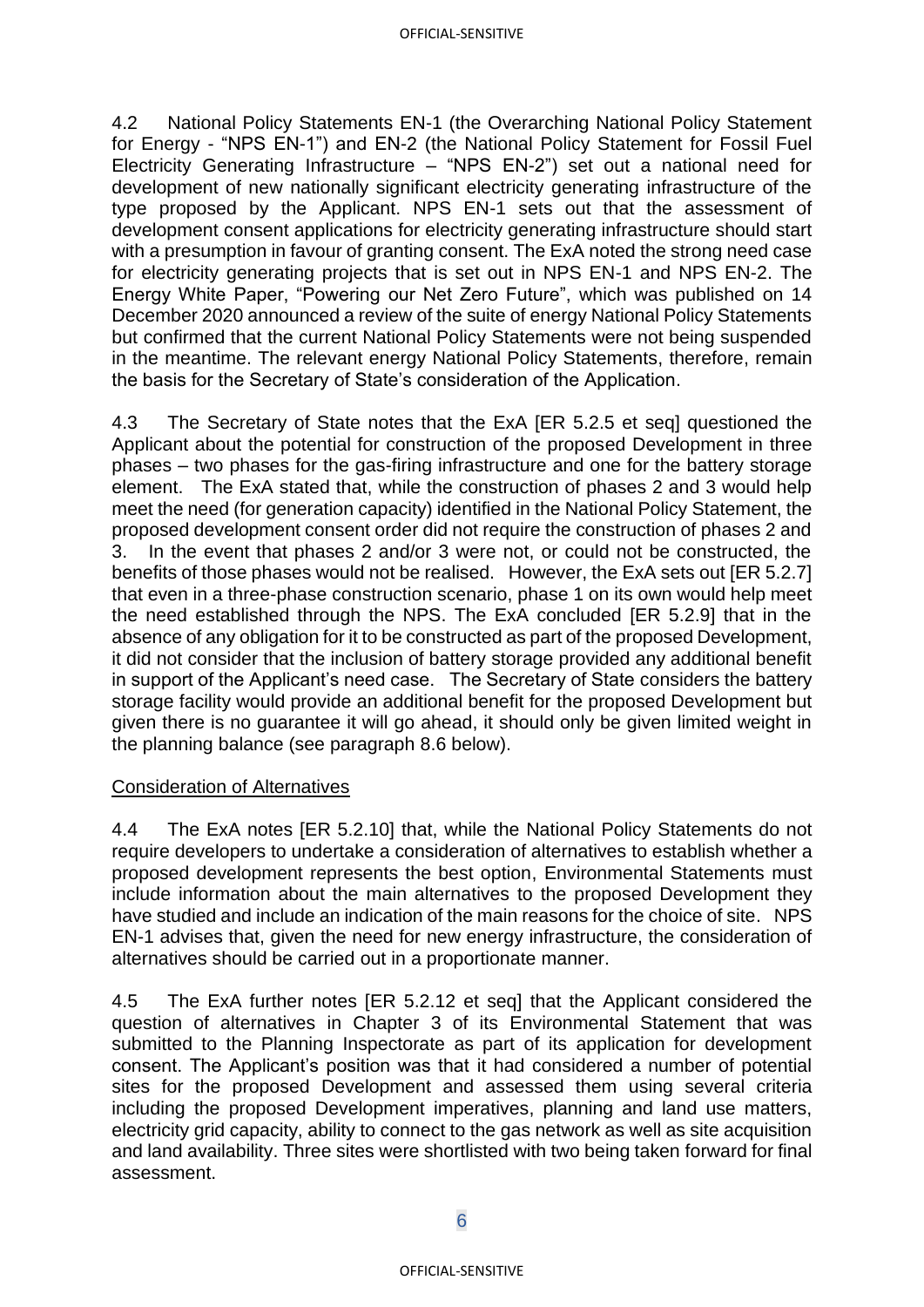4.6 The ExA comments [ER 5.2.16] that the decision to choose the Thurrock location for the proposed Development did raise a number of issues, including common land, Green Belt status and proximity to European sites and the presence of existing apparatus. However, the ExA noted that the proposed site benefits from being close to electrical, gas and transport links. The ExA's overall conclusion [ER 5.2.17] in relation to the Applicant's consideration of alternatives was that it met the requirements of NPS EN-1.

4.7 The Secretary of State notes the ExA's comments in this matter and has considered these in the overall 'planning balance' section of this decision letter.

## Conformity with Development Plan Policies

4.8 The ExA considered [ER 4.6.1 et seq] the relevant local plan and local planning policies in reaching its conclusion – noting that Thurrock Council concluded, on balance, that the proposed Development would be acceptable in planning policy terms. The ExA also notes that no Interested Parties had raised any specific matters in relation to compliance with local planning policies. The Secretary of State notes the ExA's conclusions in this matter and sees no reason to take a different view.

## Air Quality

4.9 The ExA points out [ER 5.3.1 et seq] that NPS EN-1 acknowledges the potential for infrastructure development to have adverse effects on air quality and that these should be given substantial weight where a project would lead to deterioration in air quality or lead to breaches of national air quality limits. The ExA notes that the Applicant's position was that the Environment Agency would regulate operational emissions from the proposed Development through the Environmental Permit regime [ER 5.3.3].

4.10 The ExA notes that the Applicant had assessed the potential impacts of the construction and operation of the proposed Development. The Applicant's assessment [ER 5.3.11] predicted that of the 47 receptor sites that had been assessed, three would experience a moderate adverse effect in terms of NO2 concentration with no significant effect predicted at the rest. The Applicant predicts that an additional nine sites would experience moderate adverse effects for shorter-term average concentrations but that the total NO2 concentration would remain within the relevant air quality objectives. Only one modelled receptor – West Street in Gravesend – would have effects exceeding its relevant Air Quality Standards objectives.

4.11 The ExA notes [ER 5.3.12] that the Applicant had made provision for embedded mitigation in the proposed Development, details of which are in the Environmental Statement that accompanied the Application. The Applicant's consideration of the interrelated and cumulative effects of the construction and operation of the proposed Development concluded that it would make no material contribution to cumulative or interrelated effects with other development [ER 5.3.13].

4.12 The ExA [5.3.14 et seq] sets out that a number of Interested Parties raised concerns about the potential impacts of the proposed Development on air quality. Gravesham Borough Council sought clarification of matters related to air quality arising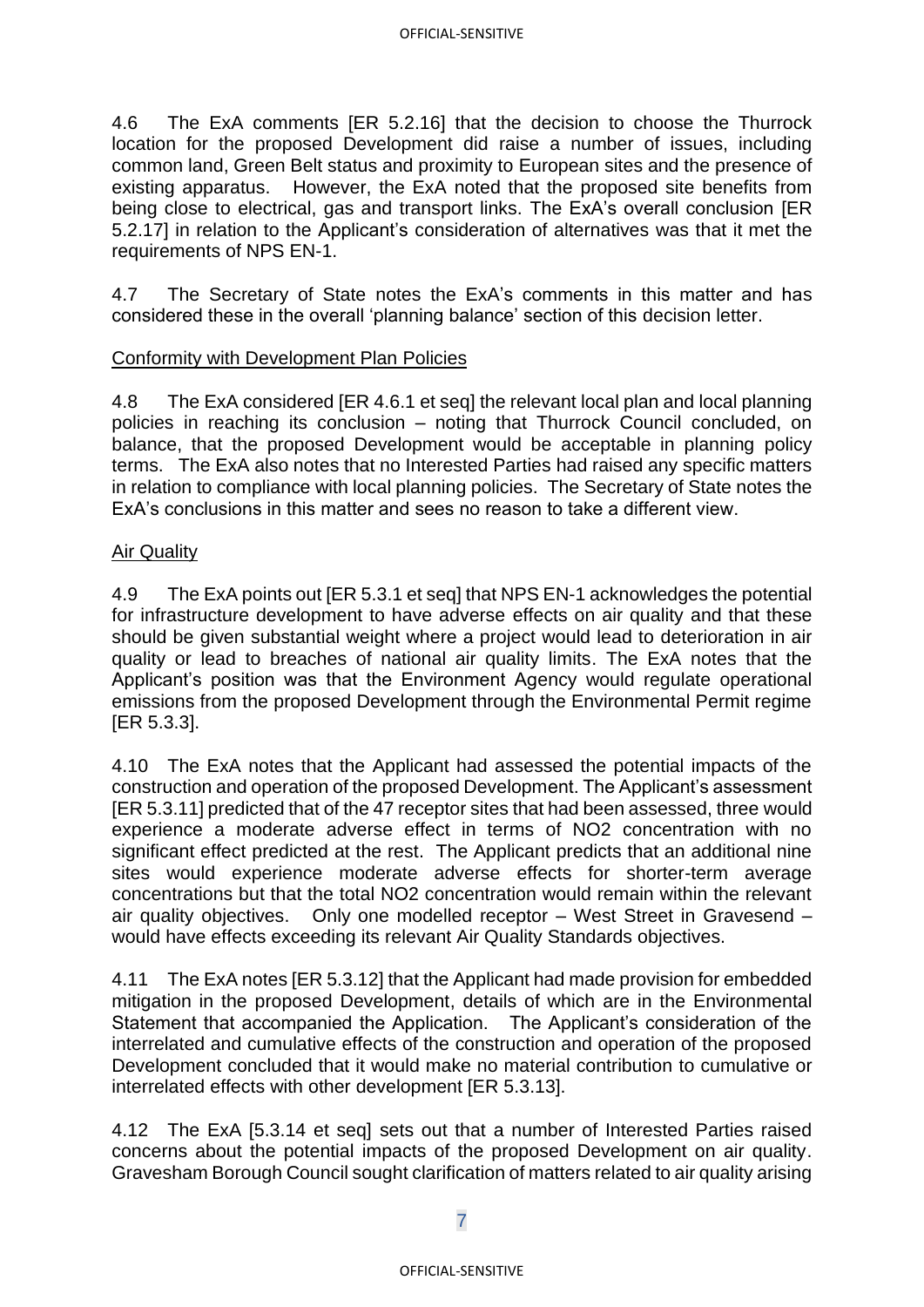from the operation of the proposed Development. Public Health England ("PHE") noted the potential for minor and moderate air quality impacts on some human receptors but subsequently confirmed the health impacts from the emission of particulate matter and NO2 from the proposed Development had been appropriately assessed and that the relative change in the concentration of and exposure to those emissions were minimal. PHE also noted the Environmental Permitting process would determine the air pollutant control system to be fitted to reduce changes to air quality to as low as reasonably practicable.

4.13 Condover Scout Activity Centre drew attention [ER 5.3.17] to the potential impacts the proposed Development would have on it during both construction and operation with particular respect to the fact that users of the facility undertook most of their activities outdoors, including sleeping. Thurrock Council's Local Impact Report stated that it had no objections on air quality grounds and it did not consider the proposed Development would lead to any significant impacts on air quality, while Basildon Borough Council sought to ensure that suitable measures were put in place for air quality.

4.14 During the examination, the ExA sought [ER 5.3.20 et seq] further information from the Applicant on a range of issues affecting air quality resulting from the proposed Development. In response, the Applicant provided additional detail about its assessment and modelling processes, its monitoring proposals and explanations of its consideration of the air quality issue.

4.15 The Secretary of State notes that the Applicant provided more information to address concerns raised by Gravesham Borough Council and that a Statement of Common Ground between the Council and the Applicant [ER 5.3.37] confirmed that there were no outstanding matters of disagreement between the parties in respect of air quality.

4.16 The ExA notes [ER 5.3.38] that during the examination, the Condovers Scout Activity Centre requested that works in Zone C of the proposed Development area should not be carried out between May and August (inclusive). In response to this point, the Applicant stated it did not consider it was reasonable to limit construction for such a significant part of the year particularly as the Environmental Statement did not predict an adverse impact at that location. The ExA [ER 5.3.39] agrees with the Applicant on this point.

### **Conclusion**

4.17 In its conclusions, the ExA records [ER 5.3.40] that at the end of the examination, there were no outstanding matters in respect of air quality that needed to be addressed. The ExA also [ER 5.3.41 and 5.3.42] concludes that the Applicant's assessment adequately assesses impacts on air quality and that no significant effects on air quality were likely to arise from the proposed Development – the ExA cited the relevant measures in Requirement 5 of the draft Order as ensuring that any residual effects on air quality can be suitably controlled and/or mitigated. The ExA finds, therefore, that the requirements of both the Air Quality Directive and NPS EN-1 will be met [ER 5.3.42]. The Secretary of State notes the ExA's consideration of the issues related to air quality impacts and sees no reason to disagree with the ExA's conclusion.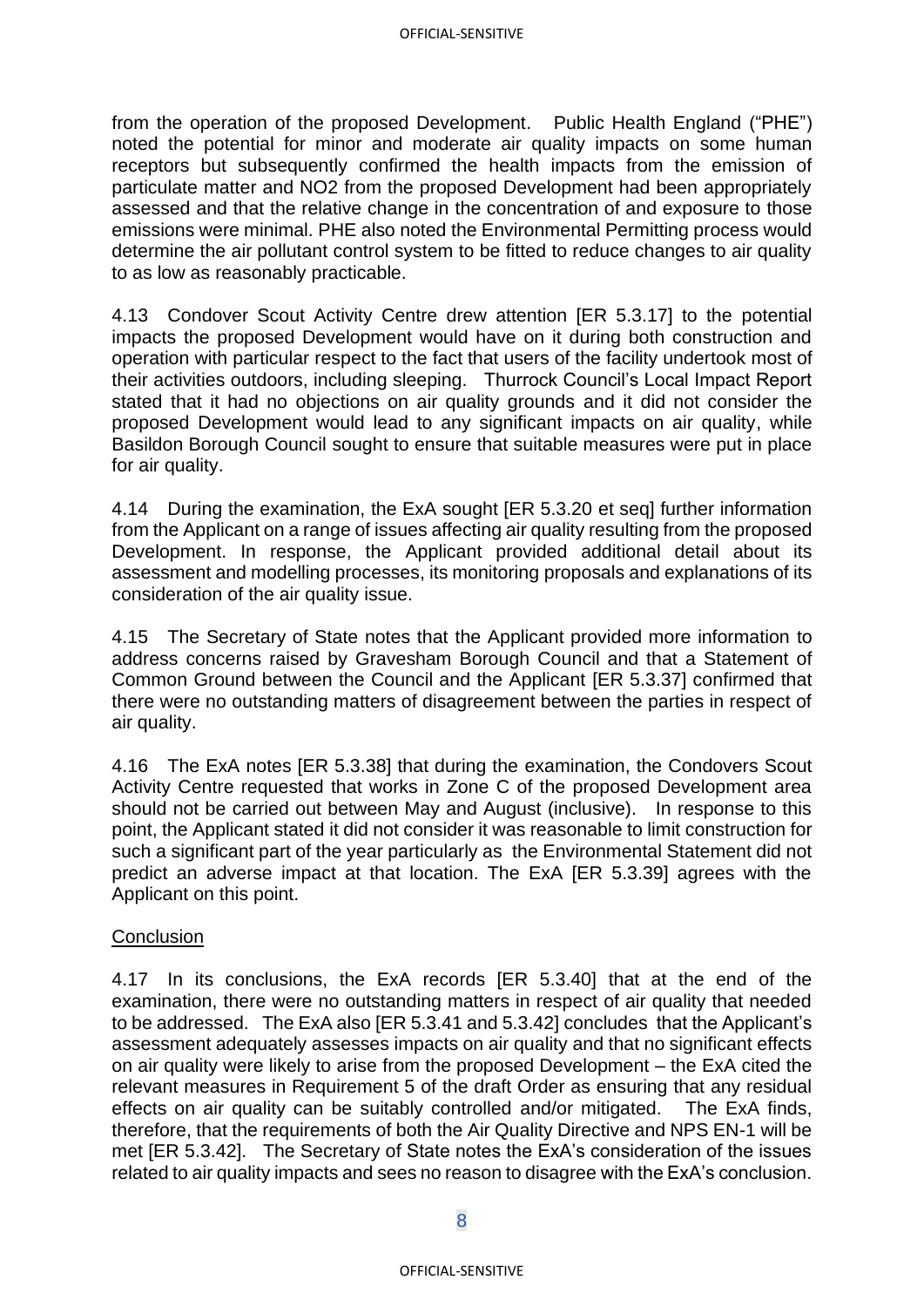### Onshore Water Environment

4.18 The ExA notes [ER 5.4.2] that NPS EN-1 sets out that development and flood risk must be taken into account at all stages in the planning process to avoid inappropriate development in areas at risk of flooding.

4.19 The ExA sets out [ER 5.4.3] that NPS EN-1 requires a sequential test then an exception test to be passed if development is to be permissible in a high risk flood zone area and that the Secretary of State should not consent to development in Flood Zone 3 unless satisfied that the requirements of the two tests have been met.

4.20 The ExA notes [ER 5.4.10 et seq] that the Applicant assessed issues in relation to flood risk (and produced a Flood Risk Assessment), surface and foul water drainage, the Water Framework Directive and ground conditions in its Application documentation. The ExA records [ER 5.4.14] that the Applicant states in relation to flood risk that an exception test is not required as the sequential test demonstrates that the proposed Development is considered acceptable.

4.21 A number of interested parties engaged with the issues raised by the Applicant's assessment and conclusions in relation to the onshore water environment and the ExA notes [ER 5.4.23 et seq] that the Environment Agency, Thurrock Council, Anglian Water and RWE Generation (UK) plc all had raised concerns but were content subject to the inclusion of suitable provisions in the Order and/or protective provisions (as applicable) in any Order that might be made by the Secretary of State. However, the ExA notes [ER 5.4.25] that the Marine Management Organisation agreed with the Applicant's conclusions on hydrology and flood risk.

4.22 The ExA states [ER 5.4.29] that it considers the Applicant's extensive site selection exercise and the need for access to key infrastructure demonstrates that the proposed Development could not be located in an area of lower flood risk. The ExA concludes, therefore that the sequential test has been met. In respect of whether the exception test has also been met. The ExA's conclusion [ER 5.4.34] is that the Application demonstrates there are no reasonable alternatives to the site available, that the proposed Development will be safe for its lifetime taking into account climate change and would not increase flood risk elsewhere. The ExA also considers that the proposed Development would deliver wider sustainability, socio-economic benefits and additional employment opportunities. Accordingly, the ExA concludes that the exception test has also been met.

### **Conclusions**

4.23 In its conclusions on the onshore water environment [ER 5.4.42 et seq], the ExA concluded that an appropriate Flood Risk Assessment had been undertaken by the Applicant, that suitable Requirements had been included in the draft development consent order to guard against the risk of flooding, that the Applicant had provided sufficient information on flood risk to meet the requirements of the NPSs and that no further mitigation in relation to flooding was needed in the Order. The ExA also expressed satisfaction [ER 5.4 44] that subject to mitigation measures identified in the Environmental Statement and secured in the Order, there should be no adverse effects on water quality and resources from the proposed Development during its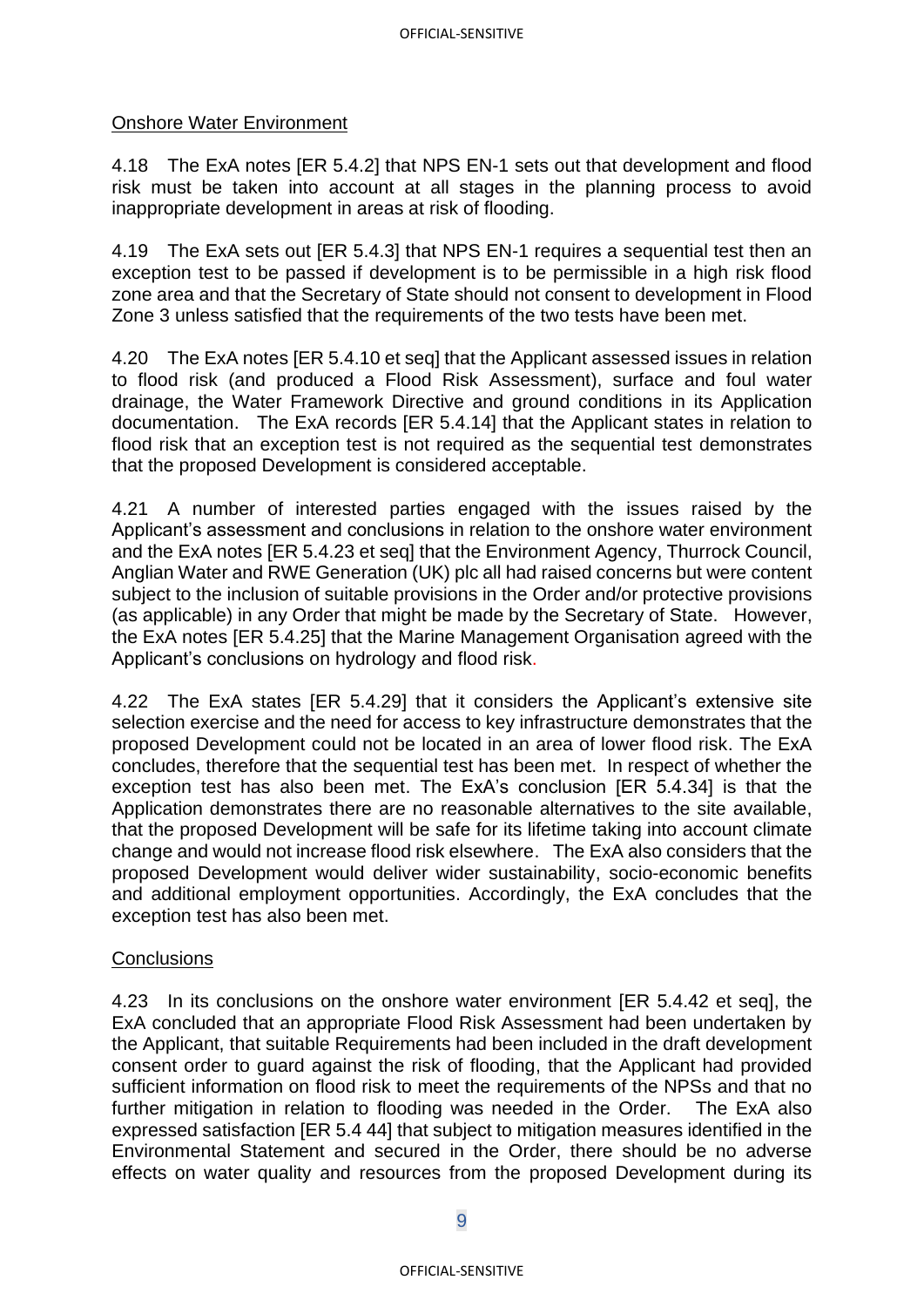construction, operation or decommissioning. The ExA found, therefore, that the proposed Development accords with the requirements of The Water Environment (Water Framework Directive) (England and Wales) Regulations 2017 and the Water Framework Directive and also met the relevant requirements of the NPSs.

4.24 As noted above (in paragraph 4.22), the ExA had already concluded that the sequential and exemption tests had been met. In light of the ExA's consideration of and conclusions on onshore water environment, the Secretary of State sees no reasons to disagree with the ExA in this matter.

### Landscape and Visual Amenity

4.25 The ExA notes [ER 5.5.1 et seq] that the site of the proposed Development is not in any national or regional designation for landscape protection but does sit in within the Greater Thames Estuary Character Area and the Tilbury Marshes Local Character Area (with the latter including historic features such as Tilbury Fort, Hall Hill and Coalhouse Fort.)

4.26 The ExA references the National Policy Statements' recognition that all energy infrastructure is likely to have visual impacts [ER 5.5.4] and that it is not possible to eliminate these for fossil fuel generating stations [ER 5.5.5].

4.27 The Applicant had set out its consideration of the landscape and visual amenity impacts of the proposed Development in the Environmental Statement. The Applicant's assessment as set out in the ExA's Report [ER 5.5.6] was that while the proposed Development would be noticeable in some long-range views, it considered that these landscape impacts would be eroded by intervening vegetation or infrastructure [ER 5.5.8]. The Applicant also assesses that there would be moderate to significant visual impacts from some viewpoints (the latter restricted to viewpoints 6 and 15) during the construction of the proposed Development. However, the ExA records [ER 5.5.10] that the Applicant considers these impacts are not unacceptable in the context of the existing dockside and industrial developments.

4.28 In addition, the ExA notes [ER 5.5.11] that the draft Order requires the submission of detailed design information in accordance with the Design Principles Statement submitted with the Application. The Secretary of State notes that the Design Principles Statement describes – in paragraphs 1.1.8 and 1.1.9 – the principles of design that have informed the indicative layout and elevation drawings. The indicative drawings will be subject to further design and approval by Thurrock Borough Council prior to construction. In addition, it is proposed that the final design will have regard to the general principles described in the Design Principles Statement and to any further specific design points that may be agreed with Thurrock Borough Council.

4.29 The ExA notes [ER 5.5.13] that the Applicant's overall assessment was that there would be no material contribution from the proposed Development to cumulative significant adverse effects on landscape and visual resources.

4.30 The ExA notes [ER 5.5.14] that Thurrock Council's Local Impact Report noted that the main part of the proposed Development would benefit from its industrial and commercial context and that, while it considered that there would be an adverse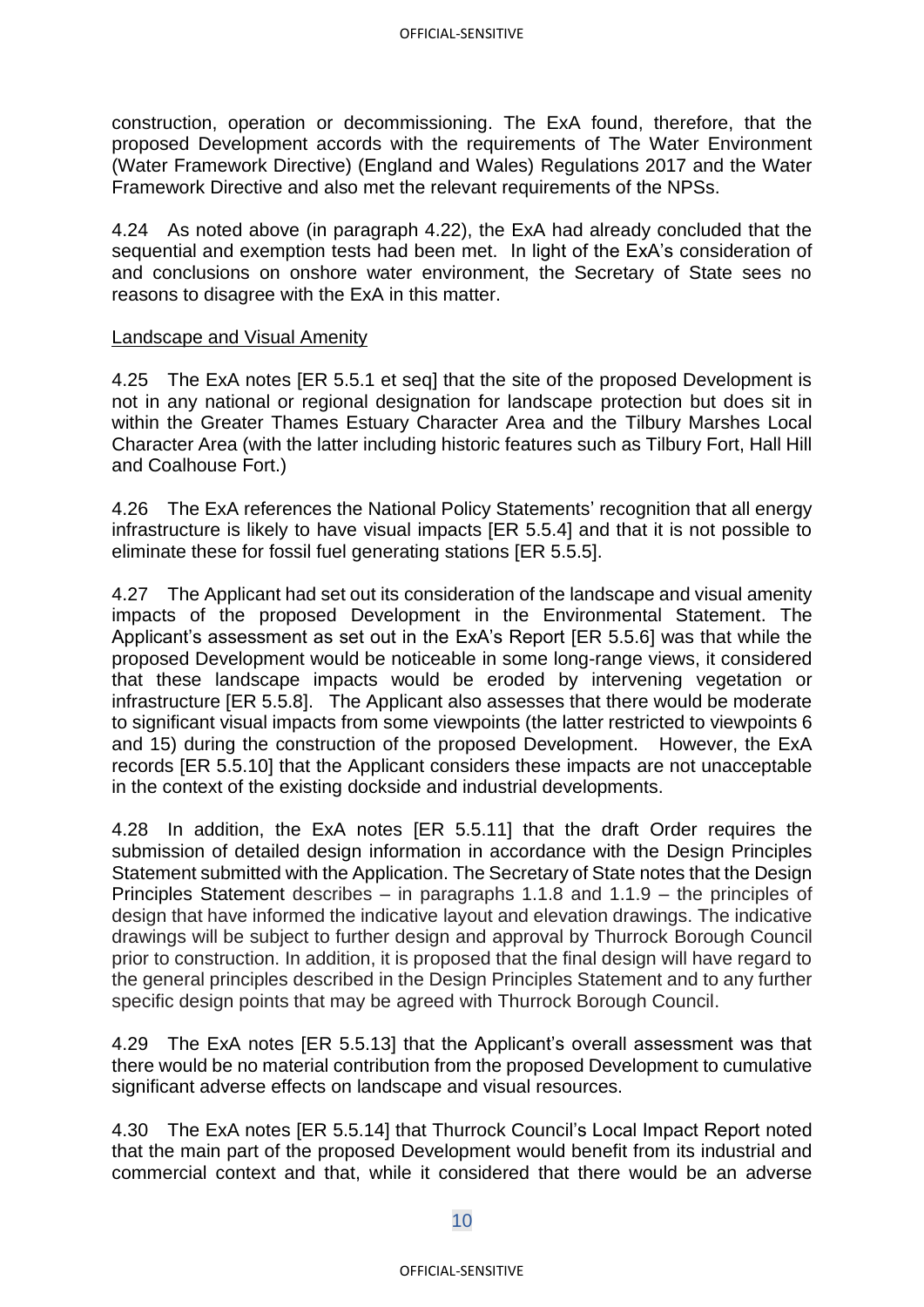impact on the landscape this would not be significant and could be mitigated through careful design. Gravesham Borough Council noted [ER 5.5.15] that the operational development would not be prominent in long distance views or would be lost in the existing energy infrastructure setting. The ExA records [ER 5.5.16] that Historic England raised concerns about the impact of the proposed Development on historic landscape character (see paragraphs 4.53 – 4.55 below).

4.31 The ExA's record of matters raised during the examination in relation to visual and landscape effects [ER 5.5.17 et seq] generally aligns with the Applicant's assessment – that there would be some adverse effects on landscape and visual impact but that, with the designed in measures proposed and secured in relevant Requirements, the likely effect on landscape and visual resources would not be significant.

### **Conclusion**

4.32 The ExA [ER 5.2.26] considered that, based on the evidence presented, it was satisfied that while the proposed Development would have some visual impacts, in view of its surrounding context, it would be unlikely to have a significant effect on landscape and visual amenity and meets the requirements of NPS EN-1 and NPS EN-2. The Secretary of State notes the adverse impacts from the proposed Development but agrees with the ExA's assessment that these would not be significant in relation to landscape and visual amenity. Therefore, he sees no reason to disagree with the ExA's conclusions in this matter.

### Onshore Ecology

4.33 The ExA sets out [ER 5.6.1 et seq] the policy considerations in the National Policy Statements and the National Planning Policy Framework related to onshore ecology, noting that energy infrastructure development should avoid significant harm to biodiversity and geological conservation interests including through mitigation

4.34 The ExA records [ER 5.6.6 et seq] that the Applicant assessed the potential impacts on onshore ecology arising from the construction, operation and decommissioning of the proposed Development. The Applicant considered that there would be no significant cumulative impacts on onshore ecology from the operation and decommissioning of the proposed Development but that there was potential for invertebrates to be impacted during its construction. In response to this conclusion, the Applicant proposed additional mitigation, comprising the provision of habitat at the pre-commencement and construction phases which would be secured in the Outline Ecological Management Plan, itself secured in Requirement 14 of the draft Order.

4.35 Several Interested Parties including Natural England, Thurrock Council, Port of Tilbury London Limited and a member of the public [ER 5.6.15 et seq] raised concerns about the potential impacts of the proposed Development on onshore ecological issues with the last related to potential impacts on geese. The Interested Parties' concerns were addressed except for those from Port of Tilbury London Limited and the member of the public. However, the Secretary of State notes that the ExA records at ER 5.6.23 that at the close of the examination there were no significant outstanding matters that remained unresolved in relation to onshore ecology.

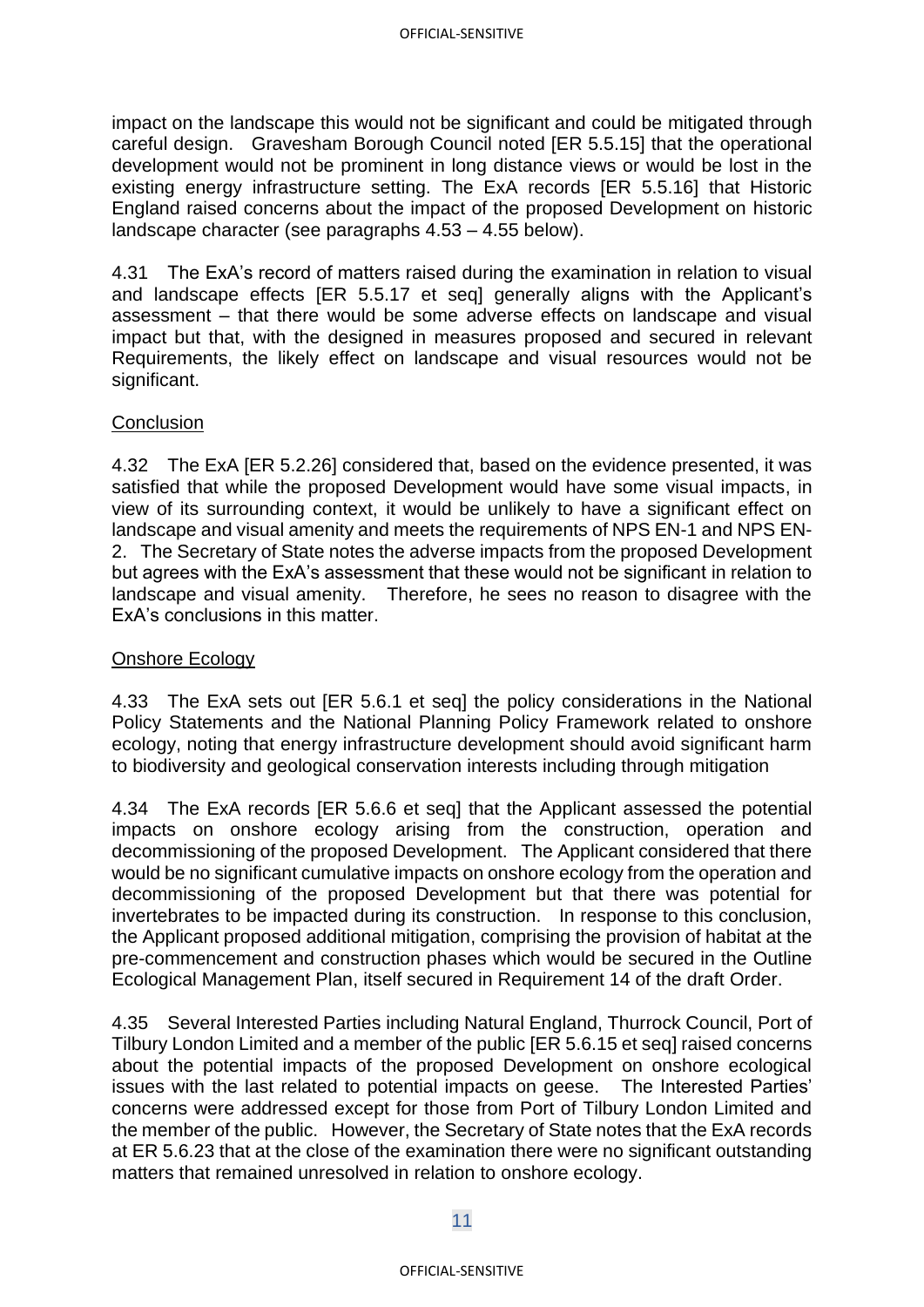### **Conclusion**

4.36 The Secretary of State notes the ExA's conclusion [ER 5.6.24] that ecological and nature conservation issues have been adequately assessed, that the proposed Development would result in biodiversity net gain and that provisions in Requirement 14 of the draft Order would ensure that significant harm to biodiversity would be avoided. The Secretary of State further notes the ExA concluded that the requirements of NPS-EN1 had been met. Having considered the ExA's assessment and conclusions, the Secretary of State sees no reason to disagree with them.

### Marine Environment

4.37 The Secretary of State notes that the ExA carefully considered the impact of the proposed Development on the marine environment as a result of the construction and operation of a causeway and related works that were proposed to facilitate the movement of AILs to and from the proposed Development. However, the Secretary of State has been informed that the Applicant has reached an agreement with relevant Interested Parties on an alternative AIL access route and that the causeway and related works are no longer needed as part of the proposed Development. The Secretary of State notes that the ExA concluded that the effects of the proposed Development and its proposed causeway on the marine environment would be suitably managed and mitigated.

### **Conclusion**

4.38 The Secretary of State has considered the ExA's assessment of and conclusions on the marine environment and sees no reason to disagree with them.

#### Noise and Vibration

4.39 The ExA notes [ER 5.8.1 et seq] that the National Policy Statements and the National Planning Policy Framework set out relevant matters for the assessment and consideration of noise and vibration impacts from nationally significant energy infrastructure noting that excessive noise can have adverse impacts on human health as well as on wildlife and biodiversity.

4.40 The ExA sets out [ER 5.8.6 et seq] that the Applicant provided assessments of noise and vibration impacts during the construction, operation and maintenance of the proposed Development as part of the pack of information submitted with the Application. The Secretary of State notes the Applicant considers that during construction, noise from the proposed Development and from any related traffic movements would be below the Lowest Observable Adverse Effect Level but that the Applicant still proposes mitigation to keep noise levels within acceptable levels. The Secretary of State also notes that the Applicant's assessment of noise impacts during operation, in particular [ER 5.8.11] that absolute sound levels would exceed World Health Organisation ("WHO") guidelines at a number of noise sensitive receptors but that the Applicant notes (also ER 5.8.11): "*… the specific sound level is significantly below the existing ambient noise level during the day and will not contribute to or cause any change to ambient noise levels".* The Applicant's conclusion [ER 5.8.12] is that the proposed Development is unlikely to cause or significantly contribute to the WHO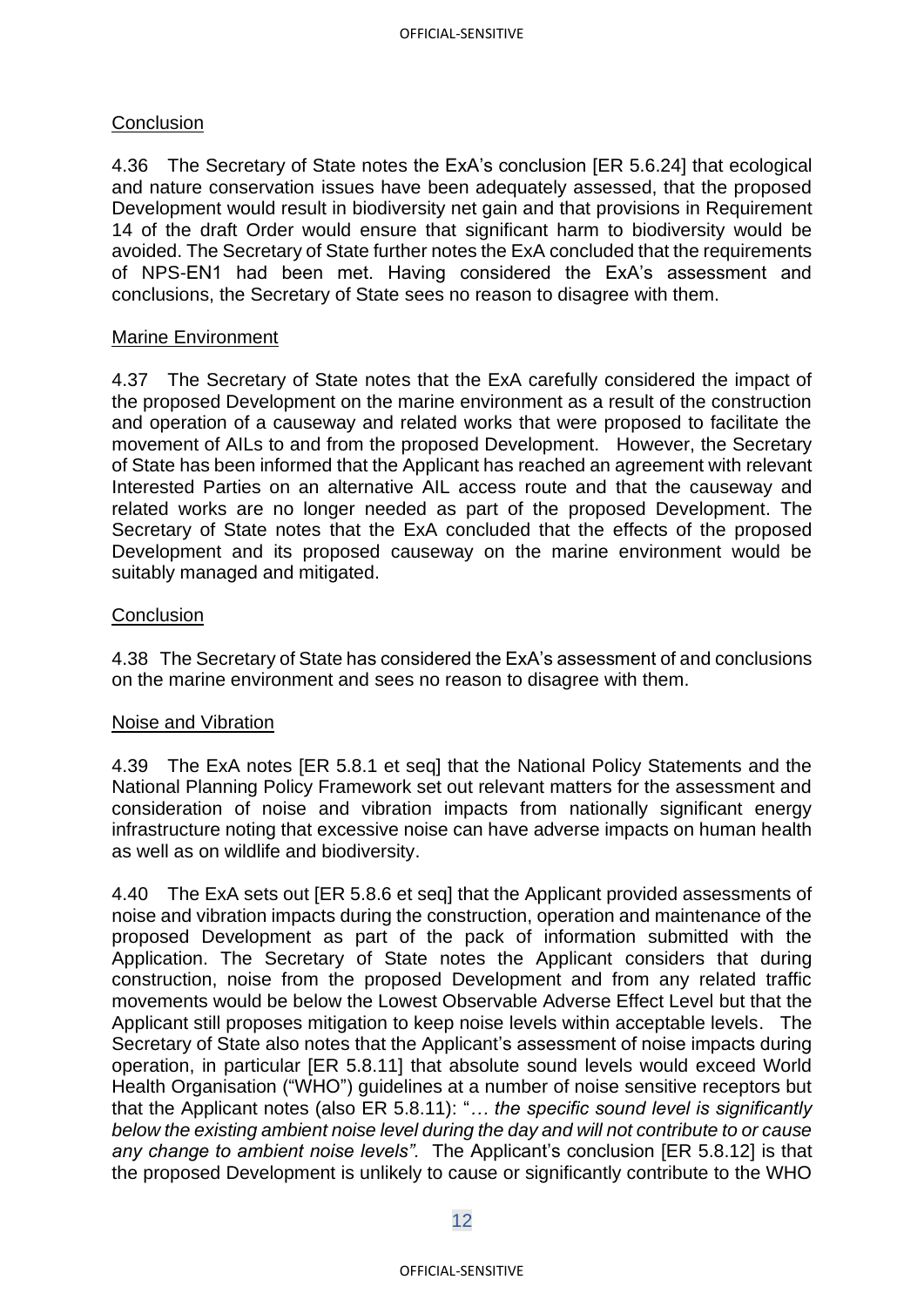criterion being exceeded but that where it is exceeded, then this would have been the case before the impacts of the proposed Development were taken into account.

4.41 The Applicant's assessment of operational noise from the proposed Development [ER 5.8.13 et seq] is that, while for most noise sensitive receptors the increase in ambient noise levels would be below +3dB, for some noise sensitive receptors, night time increases in would be greater than +3dB or even +4dB. However, the Applicant argues that the baseline residual sound levels already exceed the WHO level at the majority of receptors, the additional impact from the operation of the proposed Development during the night on any sleep disturbance will be minimal and that the effects would not be significant and that no further mitigation measures would be needed beyond those already secured in the development consent order.

4.42 The Applicant assessed [ER 5.8.17] the potential impacts of the Alternative AIL Access route (Work No.15) on construction noise and vibration and concluded that this would not make any meaningful contribution to construction noise levels.

4.43 The ExA notes [ER 5.8.19] that the Applicant accepts the potential for significant adverse noise and vibration cumulative impacts to be generated when the proposed Development is considered alongside the Tilbury 2 and proposed Lower Thames Crossing development but argues that the effect is attributable to these proposals rather than to the proposed Development.

4.44 The ExA records [ER 5.8.20 et seq] that some Interested Parties raised concerns about the way that baseline noise had been assessed by the Applicant and the possible noise impacts arising from the construction of the proposed Development. In relation to the latter, the Interested Party (Condovers Scout Activity Centre) sought the use of a condition to minimise Heavy Goods Vehicle traffic movements during its peak activity time of May to August and also requested a condition to limit the use of the proposed Development between 23:00 and 07:00 between May and August to prevent sleep disturbance to those using the Centre. Both Thurrock Council and Gravesham Borough Council had no significant concerns about the potential noise and vibration impacts of the proposed Development.

4.45 During the examination, the ExA elicited information from the Applicant which addressed the concerns raised about potential noise impacts from the proposed Development. In relation to the Condovers Scout Activity Centre's concern, the Applicant pointed out that no significant adverse impacts had been predicted at the Condover site and that mitigation had already been proposed to limit impacts – there was no need for any further control to be put in place. In its response to the Applicant's stance, the ExA commented [ER 5.8.31 et seq] that changes in noise levels would be unlikely to cause any additional sleep disturbance at nearby noise sensitive receptors and that there was no justification for additional mitigation measures as requested by Condovers Scout Activity Centre.

### **Conclusions**

4.46 The ExA concludes [ER 5.8.33 et seq] that the noise effects from the proposed Development would be below the significance thresholds set out in the Noise Policy Statement for England and the National Planning Policy Framework. The ExA remarks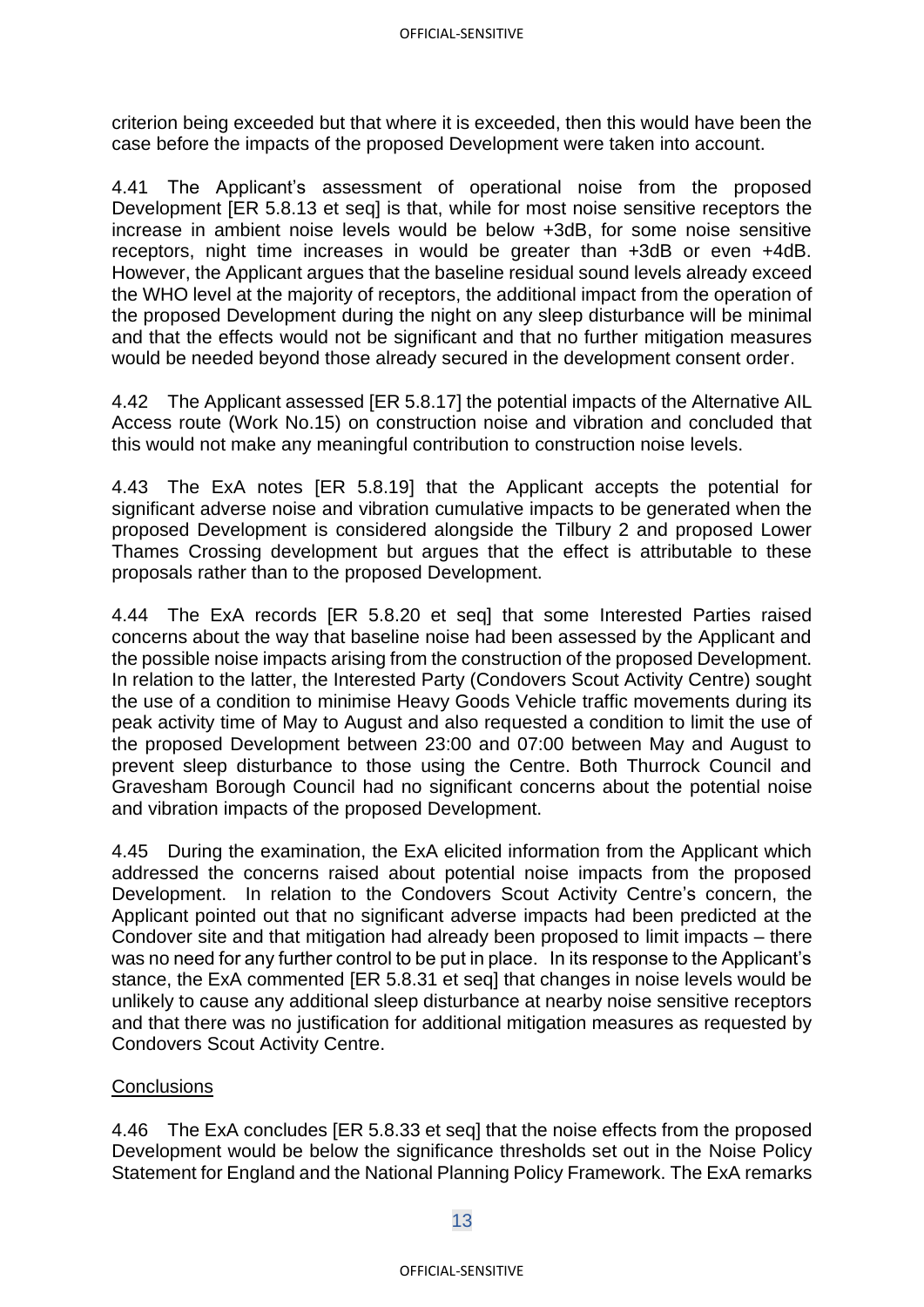that, while noise levels might exceed WHO thresholds at some times, these are already high and the proposed Development is unlikely to increase the overall effect to any material extent. In addition, the ExA notes the inclusion of sufficient safeguards (against noise impacts) in the draft development consent order and that the Application accords with policy on noise and vibration as set out in NPS-EN1 and NPS-EN2, the Noise Policy Statement for England and the NPPF. The Secretary of State notes the ExA's assessment of and conclusions on noise and vibration impacts and sees no reason to disagree with them.

### Cultural Heritage

4.47 The ExA sets out [ER 5.9.1 et seq] the considerations that the Applicant should take into account when considering the potential impacts of energy infrastructure on cultural heritage assets on land and in the marine environment, and the considerations the Secretary of State should take into account.

4.48 The Applicant's approach to the consideration of cultural heritage impacts is set out in the ExA's Report [ER 5.9.14 et seq]. The ExA notes [ER 5.9.16] that the Applicant recorded no heritage assets within the main development site itself but that the surrounding area contained a number of archaeological assets some of which are close to the location of the proposed Development. The Applicant's assessment also records the potential for the proposed Development to have adverse impacts on the setting of a number of designated heritage assets.

4.49 The ExA sets out [ER 5.9.2 et seq] that the Applicant recognises that there is evidence of prehistorical activity and some of the remains, if found, would be likely to be of medium-high regional-national importance. The Applicant also recognises that where buried archaeology is present [on the site of the proposed Development], it is likely that this would be destroyed and these impacts would be permanent and nonreversible. The Applicant does, however, consider that these remains can be safeguarded through the submission and approval of Written Schemes of archaeological Investigation covering the onshore and offshore environments secured in the Order if granted.

4.50 The Applicant also considers [ER 5.9.26 et seq] the visual impact of the proposed Development on the setting of designated heritage assets and recognises that there would be a minor to moderate adverse effect on the setting of Tilbury Fort although it concludes that, given the context of the existing built and industrial landscape, the change to its setting would be limited.

4.51 The Applicant's consideration of potential impacts from the proposed Development also covered the Alternative AIL Access [ER 5.9.28 et seq] where it concluded that there would be some impacts to the setting of Tilbury Fort but that these would be temporary and reversible. In addition, it assessed the impacts on undisturbed below ground archaeological artefacts and concluded that where such impacts might occur, they would be mitigated through a programme of archaeological works as set out in the Outline Written Scheme of Investigation ("WSI").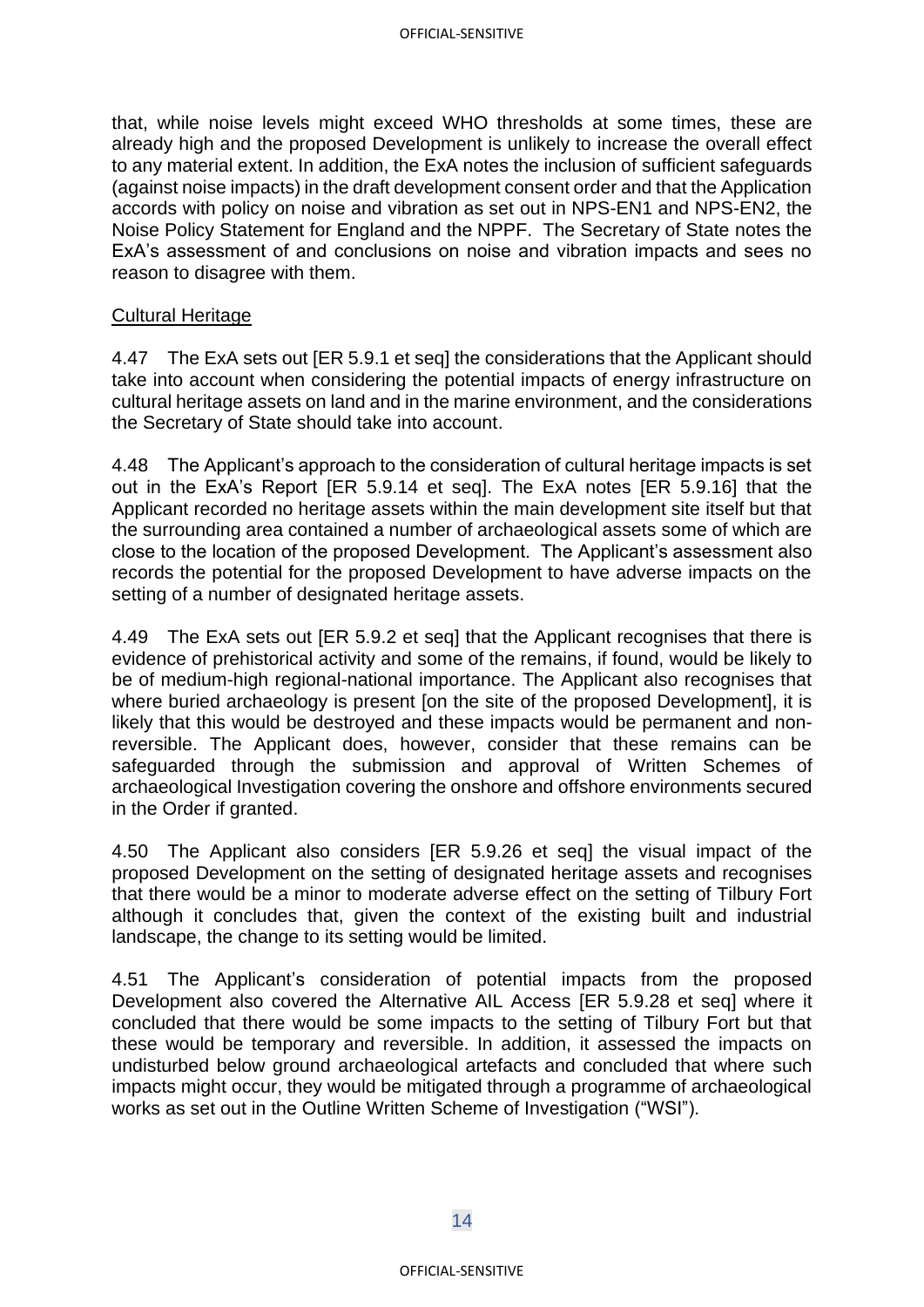4.52 As far as cumulative effects are concerned, the Applicant concluded [ER 5.9.31] that there would be no material contribution from the proposed Development to cumulative adverse effects on the historic environment.

4.53 The ExA notes [ER 5.9.32] that Historic England raised serious concerns about the Applicant's assessment of the significance of below ground archaeological deposits considering that there was no adequate understanding of the potential impact of the proposed Development on them, their extent or significance for the effect of the Proposed Development to be assessed and for the balance to be weighted proportionally. Historic England also [ER 5.9.33] raised concerns about the setting of designated heritage assets – St James Church, the Scheduled Monument known as 'earthworks near church' and the Second World War anti-aircraft battery at Bowaters Farm. In addition, Historic England objected to the loss of Walton Common as a feature of the historic landscape and raised further concerns about the potential cumulative effect of the proposed Development with other planned developments.

4.54 The ExA records [ER 5.9.34] that Thurrock Council held similar concerns to those raised by Historic England in relation to below ground archaeological assets and the setting of designated heritage assets but that the Council later confirmed it considered that less than substantial harm would result to the setting of heritage assets. However, the Council retained its position in relation to below ground archaeological assets [ER 5.9.35].

4.55 The ExA notes [5.9.36 et seq] that it asked for further information from the Applicant about its assessment of the impact of the proposed Development on heritage assets. The ExA also notes that discussions about this matter between the Applicant, Historic England and Thurrock Council continued throughout the examination which resulted in signed Statements of Common Ground being submitted at its close.

4.56 The ExA sets out its consideration and findings on 'archaeology' [ER 5.9.41 et seq] and on 'the setting of designated heritage assets' [ER 5.9.48 et seq]. In relation to the former issue, the ExA notes disagreement between the parties on whether investigative works by way of 'trial trenching' should be carried out pre-consent or postconsent. However, the ExA was satisfied that the submission of WSIs for both terrestrial and marine archaeology went some way to ensuring safeguards would be in place to protect the potential below ground archaeology in the event any was discovered. Despite this, the ExA accepts that there would be potential where buried archaeological remains were discovered for the proposed Development to result in their total loss. Notwithstanding, the ExA was satisfied that the likelihood of significant effects could be guarded against by means of the proposed WSI ensuring that any actual harm would be less than substantial. As far as the setting of designated assets is concerned, the ExA notes that there were unresolved issues between the parties which were set out in the relevant Statement of Common Ground. The ExA notes that it carried out site inspections which encompassed views of the designated assets. While noting that there would be some visual impact from the proposed Development, the ExA concludes that this needs to be considered in the context of the existing industrial and commercial infrastructure. The ExA states that [ER 5.9.55], in line with all parties to this matter, it takes the view that neither the individual nor the totality of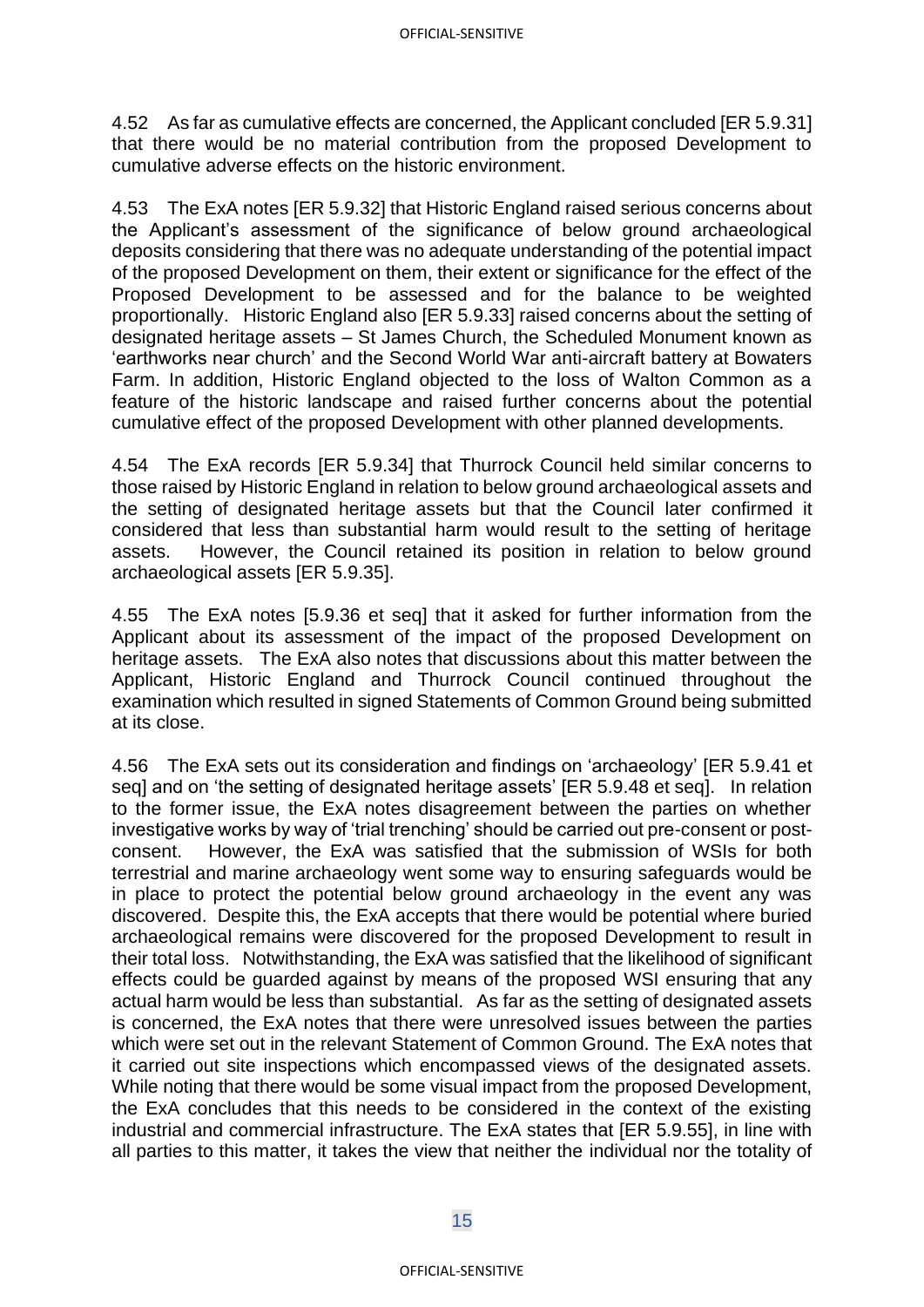the harm to the settings of the aforementioned assets would be substantial.

4.57 The ExA also considered the potential impacts on the historical significance of Walton Common [ER 5.9.56 et seq]. The ExA notes that existing infrastructure means that the Common makes a limited contribution to the overall character of the historic landscape. The ExA also notes that, while Walton Common is one of the five interlinked commons on West Tilbury Marshes, this is not readily apparent – no particular historic landscape character has been identified, the loss of which would indicate any material harm to the historic landscape. The loss of Walton Common would not, therefore, result in any harm to the historic landscape character of the Thames Estuary.

4.58 As far as the cumulative impacts of the proposed Development along with other relevant proposed developments in the locality are concerned, the ExA's findings [ER 5.9.59 et seq] were that, while accepting that the Applicant was not able to present visualisations for the proposed London Resort and Lower Thames Crossing, it would have been helpful to have further visualisations beyond those that were produced. However, notwithstanding that point, the ExA's overall conclusion is that the Applicant did provide sufficient information to show that any cumulative effects arising from the proposed Development would be unlikely to make a significant contribution when considered with the aforementioned, much larger, proposed developments.

### **Conclusions**

4.59 The ExA considers [ER 5.9.62] that the Applicant has adequately assessed the significance of the heritage assets affected so that the extent of the likely impact can be understood, and that the Application meets the requirements of NPS EN-1 in this regard. However, the ExA states [ER 5.9.63] that the proposed Development would result in harm to archaeological remains, if present, but that this would be mitigated by the proposed WSIs secured under Requirement 13 (Archaeology) in the Order. The ExA also found there would be harm to the setting of designated heritage assets and that this should, in line with the requirements of NPS EN-1 weigh against the public benefits of the proposed Development.

4.60 The Secretary of State has considered the ExA's assessments and conclusions and notes the conclusion that the proposed Development would result in harm to notional archaeological remains and specified heritage assets. In this context, he notes the risk that the proposed Development would have an effect on the setting of St James Church, Tilbury Fort and Bowaters Farm. NPS EN-1 indicates that loss affecting any designated heritage asset should require clear and convincing justification and where there is harm to the significance of a designated heritage asset. it should be weighed against the public benefit of development.

4.61 In addition, the Secretary of State is aware that, where there is an identified harm to a heritage asset, he must give that harm considerable importance and weight and he does so in this case. Nevertheless, in light of the public benefit of the proposed Development, the Secretary of State agrees with the ExA [ER 7.1.23] that the harm to cultural heritage assets is clearly outweighed by the public benefits that would result from it.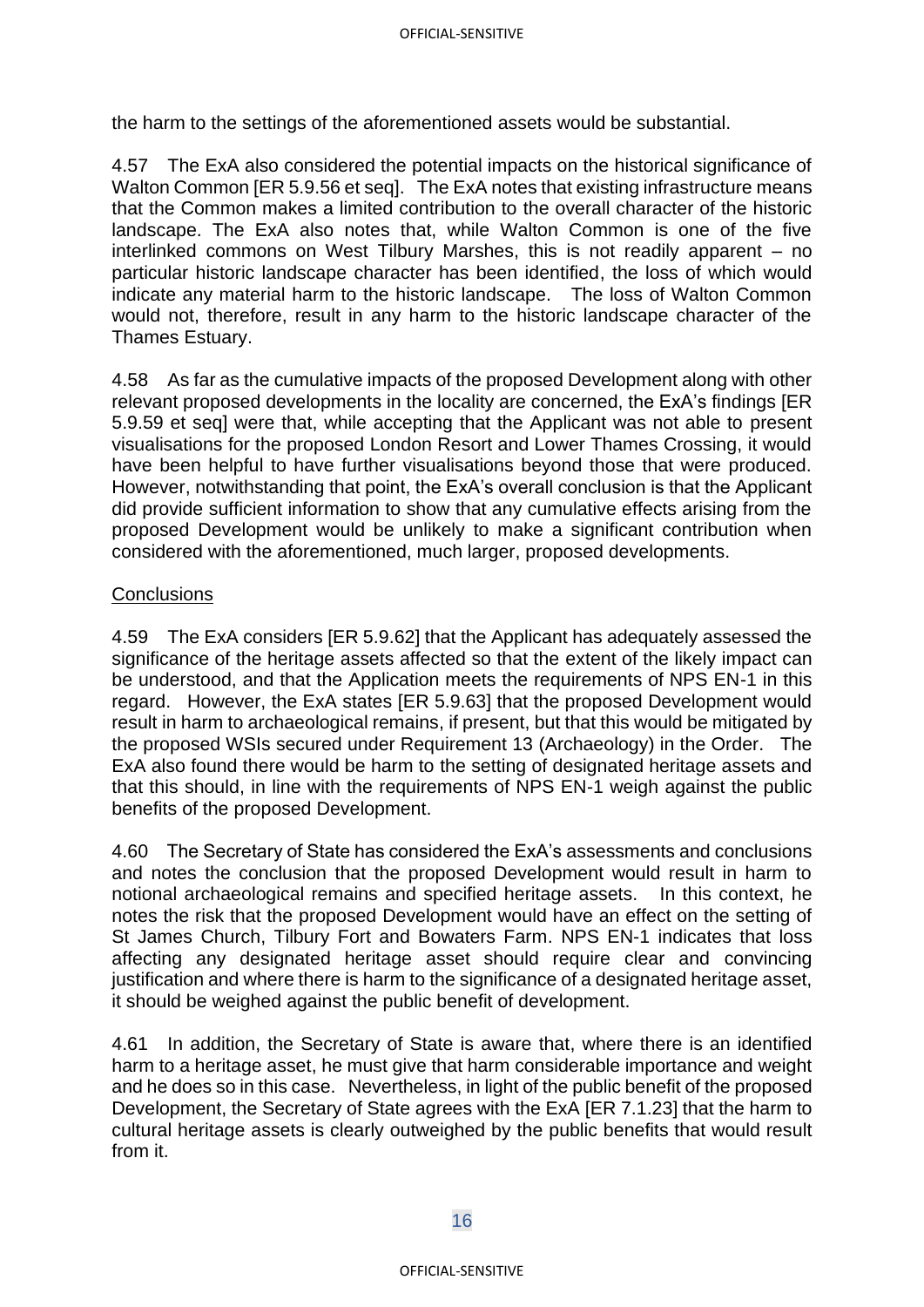#### OFFICIAL-SENSITIVE

#### Traffic and Transport

4.62 The ExA notes [ER 5.10.1] that NPS EN-1 recognises that new energy infrastructure can result in substantial impacts on the surrounding transport infrastructure. NPS EN-1 also identifies the traffic and transport effects that can arise from energy infrastructure developments and advises applicants to include a transport assessment using methodologies agreed with the relevant national and local highways and transportation authorities. It also indicates that the Secretary of State should seek to ensure that the application has sought to mitigate impacts, including during the construction phase of a development. In addition, the ExA notes [ER 5.10.2] that NPS EN-2 advises that new fossil fuel generating stations need to be accessible and incorporate suitable access leading off from the main highway network. The ExA also records that NPS EN-2 also encourages the multi-modal transport of materials and the locating of fossil fuel generating stations close to existing transport routes wherever possible.

4.63 The ExA notes [ER 5.10.3 et seq] that the Applicant considered the impacts of the proposed Development on traffic and transport. The Applicant's Transport Assessment sets out that the largest items of plant for the proposed Development would be delivered by way of the River Thames and the proposed causeway or by way of an alternative route (if identified). Deliveries made to the site from the causeway would be routed along an existing haul road and then proceed to the site by one of two haul roads.

4.64 Other access points to the site of the proposed Development for HGV construction traffic are identified by the Applicant and their impacts, along with all other traffic and transport impacts, are considered in the Environmental Statement submitted with the Application [ER 5.10.7]. The Applicant proposes mitigation measures to reduce the potential impacts of the traffic and transport elements of the proposed Development and the Applicant's overall assessment [ER 5.10.11] is that there would be no significant effects as a result of construction vehicle movements. The Applicant also concludes [ER 5.10.13] that there would be no significant cumulative impacts from the proposed Development when considered along with other planned developments in the surrounding area.

4.65 The ExA's Report [ER 5.10.14 et seq] sets out the views of Interested Parties on the proposed Development. The ExA notes that a number of Interested Parties expressed concerns about the potential impacts of the proposed Development on traffic and transport matters and that, while some of these were addressed (Royal Mail and Network Rail). However, other concerns remained including from Highways England, Port of Tilbury London Limited and Condovers Scout Activity Centre.

4.66 Highways England's concerns related to the number of additional vehicles needing to make the journey from the port to the application site and safety concerns at the 'Asda Roundabout' which it did not consider had been sufficiently explored by the Applicant. The Port of Tilbury London Limited raised concerns about the robustness of predicted vehicle movements, baseline assessments, traffic modelling at the Asda Roundabout, the levels of shared transport provision, potential congestions within Tilbury 2 and potential interaction with the Tilbury 2 rail chord. The Port of Tilbury London Limited also sought a greater role in the management of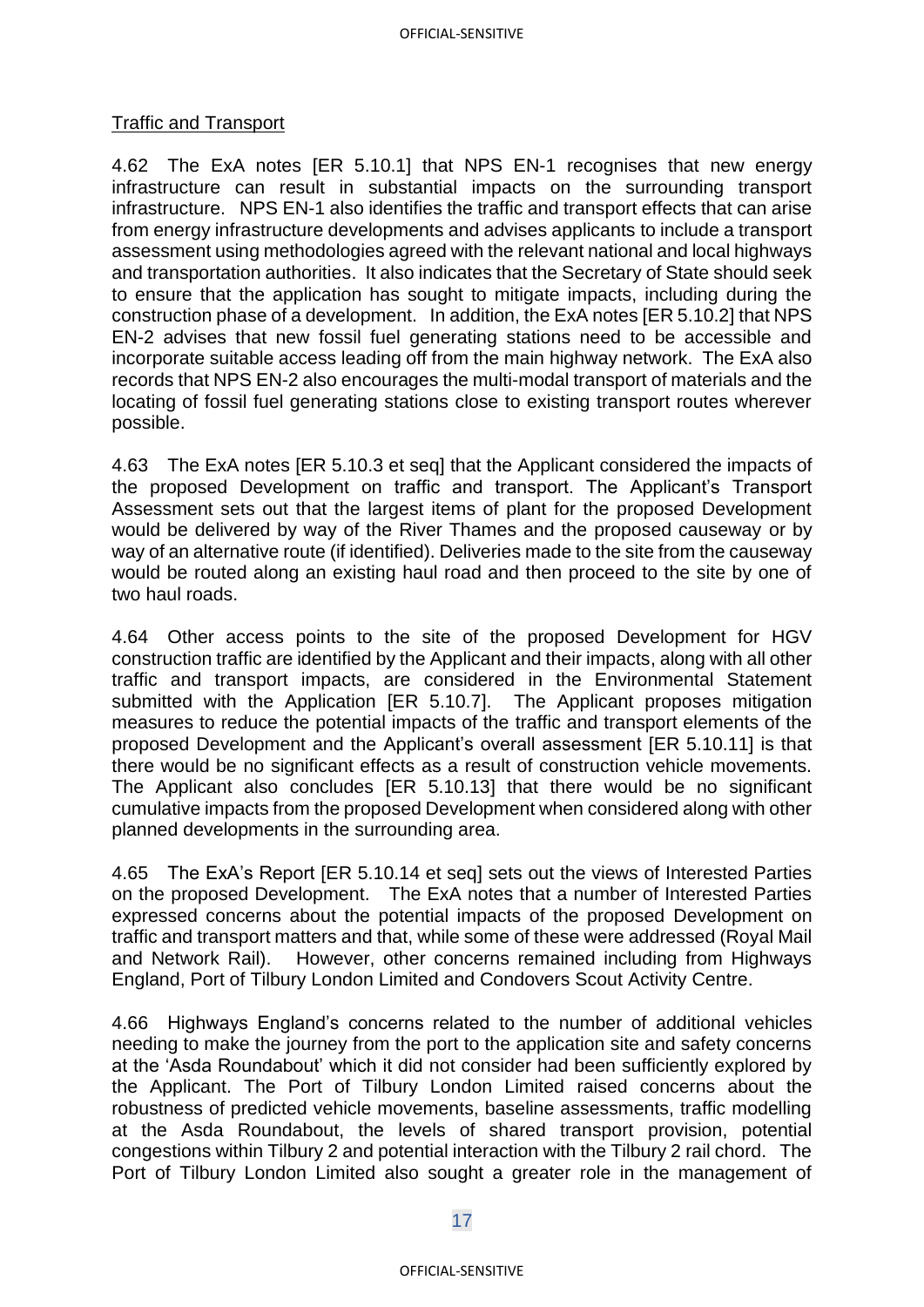construction traffic as well as protective provisions in its favour including in relation to traffic movements within the Tilbury 2 site. It also had concerns in relation to the delivery of AILs via the causeway. Condovers Scout Activity Centre raised concerns about additional traffic movements and sought to set limits on HGV movements.

4.67 The ExA sets out [ER 5.10.22 et seq] that it asked a number of questions of Interested Parties (including the Applicant) during the examination across a range of relevant issues. The Applicant provided further information and confirmed that the Addendum to its Cumulative Environmental Assessment Addendum, which was submitted as part of the Environmental Statement that accompanied the Application, took account of the most recent information available on planned developments including the Lower Thames Crossing and the London Resort.

4.68 After discussion throughout the examination, Highways England and the Applicant submitted a Statement of Common Ground which confirmed there were no unresolved matters between them at the close of the examination. Highways England confirmed [ER 5.10.27] that it was content that the impact on the Asda Roundabout could be suitably managed with the measures secured in the Construction Traffic Management Plan. The ExA also notes that Highways England have a consultative role in the discharge by the local planning authority of a number of relevant Requirements in the draft development consent order.

4.69 RWE Generation (UK) plc reached an agreement with the Applicant about the inclusion in the draft development consent order of a provision to ensure that only one of the two possible haul roads that were proposed for AILs (see paragraph 4.63 above).

4.70 The Port of Tilbury London Limited has been given a consultative role in relation to both the Construction Traffic Management Plan and the Construction Workers Travel Plan. There are also provisions in the Outline Construction Traffic Management Plan for the Applicant and Port of Tilbury London Limited to cooperate to form specific construction traffic management measures in vehicles routing through Tilbury 2 and throughout the construction period. The ExA also notes [ER 5.10.29] that Port of Tilbury London Limited benefits from Protective Provisions in the draft development consent order which provide protections against congestion and obstructions in the Port.

4.71 The ExA notes [ER 5.10.30] that the Applicant responded to the concerns raised by Condovers Scout Activity Centre by pointing out that the Application already included mitigation options which would limit the impacts of construction traffic. In addition, the Applicant points out [ER 5.10.31] that the discharge of Requirement 6 of the draft development consent order would include measures to minimise impacts on all receptors as far as possible. The Applicant rejected the request from Condovers Scout Activity Centre for the closure of one of the construction route options because it would amount to a block on construction in certain circumstances.

4.72 The ExA [ER 5.10.32 et seq] accepts the Applicant's conclusion that the proposed access and proposed routes for the proposed Development would have no significant effects on the Strategic Road Network or on road safety. The ExA also concludes that the final Construction Traffic Management Plan would provide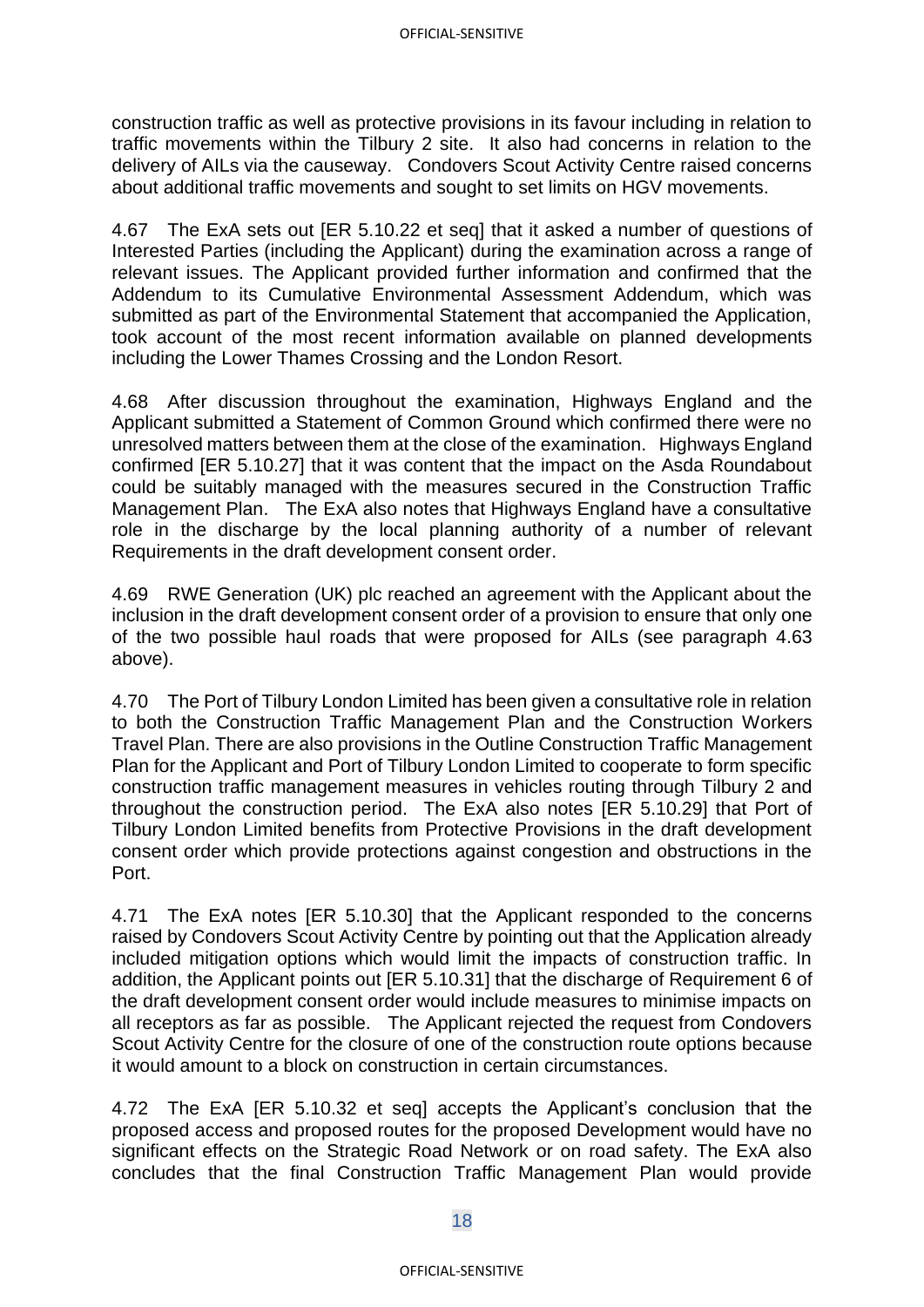necessary mitigation. The ExA, therefore, concludes that the Application meets the requirements of NPS EN-1 and NPS EN-2 in this respect.

4.73 The ExA notes separately [ER 5.10.35 et seq] that the AIL access routes were the subject of much discussion throughout the examination because of the retention of the proposed causeway during the operation of the proposed Development. The ExA records that there was a clear preference among the majority of Interested Parties for the Applicant to explore alternatives to the causeway and if no acceptable alternative was found to include in the development consent order a review mechanism to help identify one and facilitate the early decommissioning of the causeway. In response the Applicant included Requirements 18 and 19 in the draft development consent order that provide for regular reviews of Alternative AIL Access routes and, if appropriate, the early decommissioning of the causeway. In addition, Work No 15 and necessary compulsory acquisition powers were also added in order to help facilitate AIL access via the Port of Tilbury and provide an alternative to the delivery of AILs via the causeway. The ExA considers that the proposed additions to the development consent order provide adequate mechanisms to facilitate early removal of the causeway if an acceptable alternative is found. However, the ExA's final conclusion in relation to AIL Access [ER 5.10.38)] is that AIL delivery via the causeway would not result in any significant environmental effects in relation to transport and traffic.

## **Conclusion**

4.74 The ExA (ER 5.10.39 et seq) overall conclusion on traffic and transport impacts is that no significant transport and traffic effects are likely to arise from the proposed Development either alone or in combination with other developments. The ExA also finds that measures secured in the draft development consent order are sufficient to mitigate any likely adverse effects to an acceptable level. Therefore, the ExA finds that the proposed Development meets the requirements of NPS EN-1 and NPS EN-2. The Secretary of State has considered the ExA's assessments and conclusions in relation to this matter and finds no reason to disagree with them. However, the Secretary of State notes that there is now an agreement in place between the Applicant, Port of Tilbury London Limited and RWE Generation (UK) Plc about the use of the Alternative AIL Access route and that the causeway would not, therefore, be utilised. (As a result, causeway-related Requirements would not form part of the development consent order.)

### **Public Health and Amenity**

4.75 The ExA [ER 5.11.1 et seq] sets out impacts on health, as recognised in relevant National Policy Statements.

4.76 The Application provides [ER 5.11.3 et seq] assessments of the potential impacts of the proposed Development on human health and amenity. The Applicant concludes that there is the potential for adverse effects from the proposed Development when considered with other developments but that the former would be small and not significant in Environmental Impact Assessment terms. Public Health England sought further information about deprivation levels at Walton Heath and the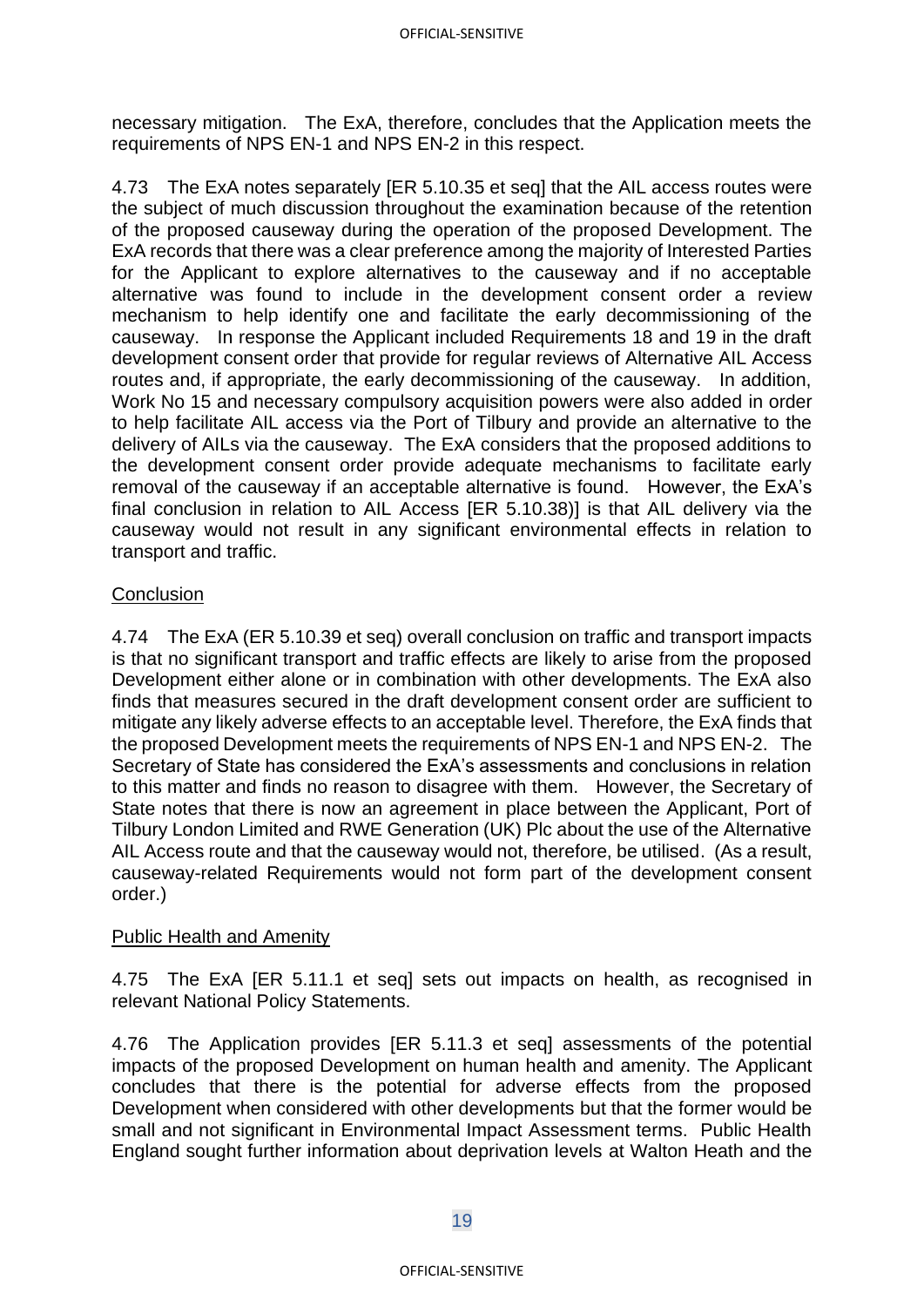'replacement land' and cycle parking provisions at the proposed Development. No other Interested Parties raised any other concerns.

4.77 The Applicant's response to Public Health England's request for further information [ER 5.11.9] set out that neither Walton Common nor the replacement land had any residents and there would be no change in the deprivation level of the population with access to the relevant common land. Public Health England accepted this analysis and confirmed that they consider the health impacts of Particulate Matter and NO2 had been appropriately assessed by the Applicant.

### **Conclusions**

4.78 The ExA concludes [ER 5.11.12 et seq] that the evidence indicates that no significant impacts on human health are likely to arise from the proposed Development either alone or in combination with other developments. The ExA is also satisfied that the Application is in accordance with the relevant National Policy Statements. The Secretary of State has considered the ExA's assessment and conclusions in respect of this matter and sees no reason to disagree with them.

### Land Use, Agricultural and Social-Economic Impacts

4.79 The ExA notes [ER 5.12.1 et seq] that the site of the proposed Development is in the Green Belt and that NPS EN-1 makes clear that the Green Belt exists to prevent urban sprawl. NPS EN-1 also sets out that the most important attribute of the Green Belt is its openness. There is a general presumption against 'inappropriate development' in the Green Belt, although some types of energy infrastructure, for example, underground pipelines might be located there where they can be considered as 'engineering operations' (rather than inappropriate development). In some circumstances ('Very Special Circumstances') inappropriate development in the Green Belt might be permitted, where any harm is outweighed by other considerations.

4.80 The ExA sets out [ER 5.12.6 et seq] that NPS EN-1 recognises the need for the Applicant to consider the social-economic impacts of proposed developments in formulating any applications for development consent and for the Secretary of State to assess whether the developer has made any positive provisions to mitigate any impacts.

4.81 The ExA [ER 5.12.9] also points out that NPS EN-1 contains provisions in respect of open space and green infrastructure and indicates that where development is proposed on these assets, then the Secretary of State should consider the need for 'exchange land' to mitigate any impacts. The ExA also states that where section 131 and 132 of the 2008 Act apply, then replacement land provided under those sections will have to conform to the requirements of those sections of the Act. Finally, the ExA points out that developers should aim to minimise the effects of their proposed development on 'best and most versatile' agricultural land and preferably use land in areas of poor quality.

4.82 The Applicant's Environmental Statement considers the land-use, agricultural and social-economic effects of the proposed Development [ER 5.12.11 et seq].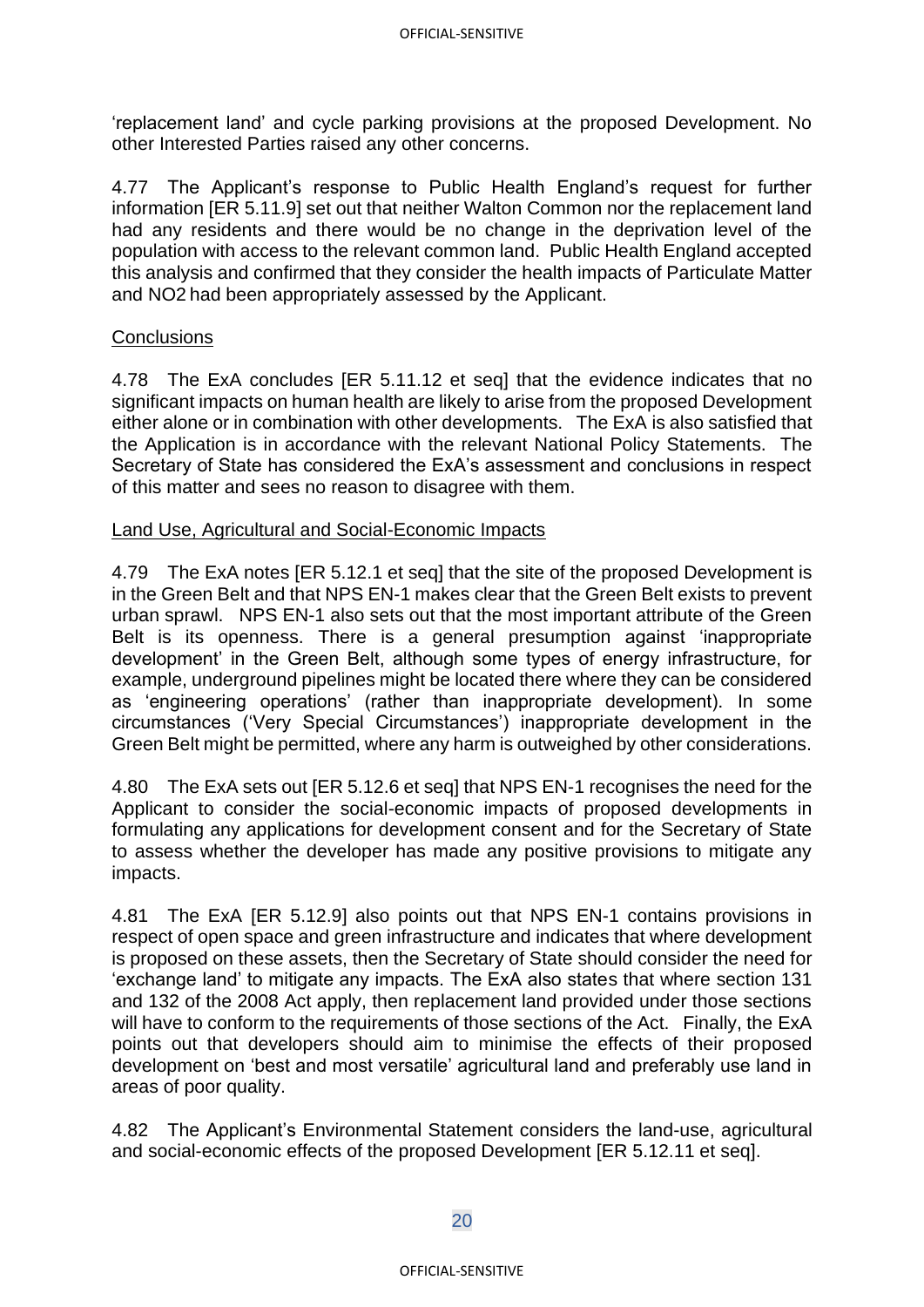4.83 In respect of its consideration of the impact of the proposed Development on agricultural land, the Applicant notes the use of some Grade 3b land and a small amount (around 1.15 hectares) of higher quality Grade 3a land. The ExA notes [ER 5.12.16] the Applicant's assessment that the proposed Development would have a major impact on agricultural land quality during construction based on the combined total permanent and temporary effects identified. However, set against the major impact would be measures to restore soils and land quality at the end of the construction period to reduce impacts on best and most versatile agricultural land. The Applicant's overall outcome, therefore, was that the permanent loss of the lower quality Grade 3b land would result in a moderate adverse effect during construction, operation and maintenance. Finally, the Applicant assesses [ER 5.12.18] that there would be a permanent loss of around 20 hectares of land together with the temporary effect on a further 10 hectares but concludes that the loss of these areas from two large arable land holdings would represent a negligible impact.

4.84 On common land, the ExA records [ER 5.12.19] that the main site of the proposed Development includes an area of around 10 hectares of registered common land – Walton Common which forms part of a wider Common land register unit known as The Green, Hall Hill, Fort Road, Parsonage and Walton Commons. The land is subject to rights of common as well as public rights of access. Additionally, 0.08 hectares of Tilbury Green Common would be temporarily affected by works associated with the laying of the proposed gas pipeline which forms Work No. 4 and it might be necessary to restrict access to the area of the work for safety. Further, a small part (0.05 hectares) of Tilbury Fort Common would be affected by the proposed Alternative AIL Access Route. Thus, the total area of common land to be lost would be around 10.15 hectares.

4.85 The Applicant proposes to create a new area of replacement common land in Zone E of the proposed Development to mitigate for the loss on to which the rights of common and access would be transferred. The replacement land is provided for in Article 33 of the draft development consent order.

4.86 The Applicant also asserts [ER 5.12.22] that the creation of a new permissive footpath between Zone E and Fort Road would improve access on foot to the replacement common land and Parsonage Common to the north. The replacement common land would be available for use before the commencement of construction. In light of these matters, the Applicant considers that the magnitude of the impact of the proposed Development on Common Land is minor beneficial. Finally, in relation to impacts on Common Land [ER 5.12.23], the proposed new permissive footpath would shorten the walking distance to the area of replacement common land. As indicated, the route to the exchange land would be a permissive footpath which would be secured through contractual agreement with the landowner.

4.87 In respect of public rights of way [ER 5.12.24 et seq], the Applicant sets out that the proposed Development would affect two public footpaths – FP 146 and FP200. For FP146, which forms part of National Cycle Route 13, the current route would be retained during construction but measures would be put in place to manage any interaction of pedestrians and cyclists and construction traffic. The relevant measures would be included in the final Code of Construction Practice and secured in Requirement 5 of the draft development consent order. The Applicant sets out the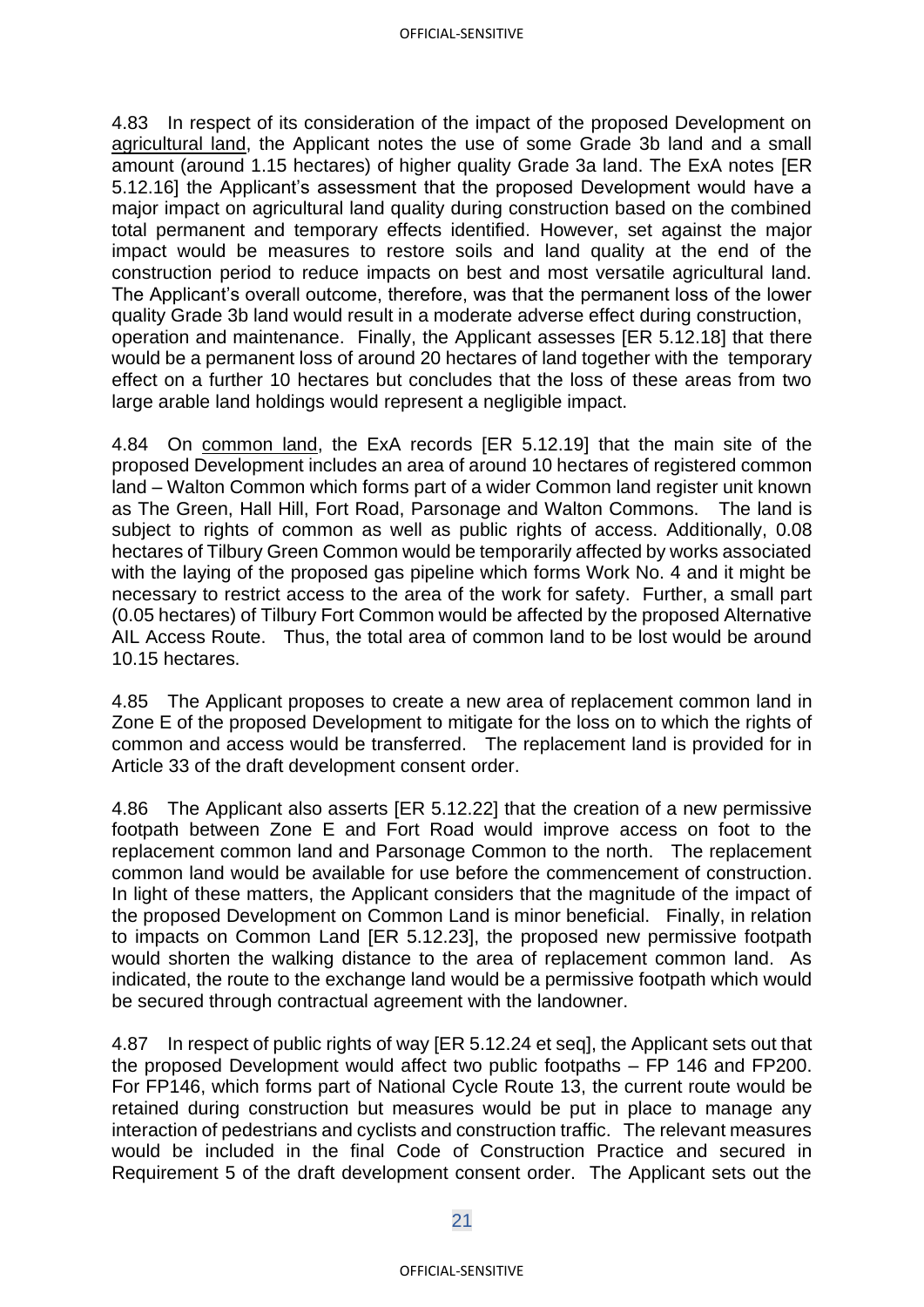possible need for a temporary short diversion to be put in place along FP200 to facilitate the construction of the gas pipeline in Zone D of the proposed Development. The ExA notes [ER 5.12.26] that the Applicant concluded the significance of effect on these footpaths would be minor adverse. The ExA further notes that no concerns were raised by Interested Parties and that it, therefore, has no reason to reach a different conclusion to the Applicant's.

4.88 The ExA sets out [ER 5.12.27] that the Applicant estimated that an average of 250 full-time construction jobs would be created over the construction period of the proposed Development and that this would be a minor to moderate benefit. The ExA notes no concerns were raised about the Applicant's analysis and there was no reason, therefore, to reach a different conclusion to the Applicant's.

4.89 As indicated in paragraph 4.79 above, the Green Belt receives considerable protection from inappropriate development. The Applicant considered the impacts of the proposed Development in its Statement of Case and Green Belt Statement both of which formed part of the documentation submitted with the Application. The ExA notes [ER 5.12.29 et seq] the Applicant's argument that much of the associated development for the proposed Development can be considered to be engineering operations and would not be classed as inappropriate development in the Green Belt as long as it preserves its openness and does not conflict with the purposes of including land within it.

4.90 However, the ExA records [ER 5.12.31] that the Applicant also accepts that the above ground elements of the proposed Development would be inappropriate development within the Green Belt, and that they would be, by definition, harmful. The Applicant also accepts that there would be harm to the openness of the Green Belt and conflict with one of the Green Belt's main purposes – to prevent encroachment into the countryside – but considers that, overall, the harm would be limited. The Applicant [ER 5.12.32 and 5.12.33] noted that the site of the proposed Development was adjacent to the existing Tilbury substation and that it contained pylons and overhead power lines. Given that context, it considered that the contribution the site made to the Green Belt's openness was limited but acknowledged that elements of the proposed Development would result in built above ground development at Work No.s 1, 5, 8 and 13 where none currently exists. The ExA's Report [ER 5.12.33] noted that generating stations must connect into the electricity network at existing substations and new generating stations must be sited at points on the network where connection is technically, economically and environmentally viable. The Applicant claims that all other suitable points of connection into the 275kV network would also require development within the Green Belt. The ExA summarises the Applicant's position [ER 5.12.34] as being that there would be harm by way of inappropriate development, harm to openness and conflict with one of the five purposes of the Green Belt but that any harm would be clearly outweighed by other considerations so as to amount to the very special circumstances required to justify the proposed Development.

4.91 Thurrock Council accepted [ER 5.12.35] the proposed Development would constitute inappropriate development in the Green Belt, would impact negatively on openness and would not safeguard the countryside from encroachment but considered that very special circumstances exist which outweigh the harm. The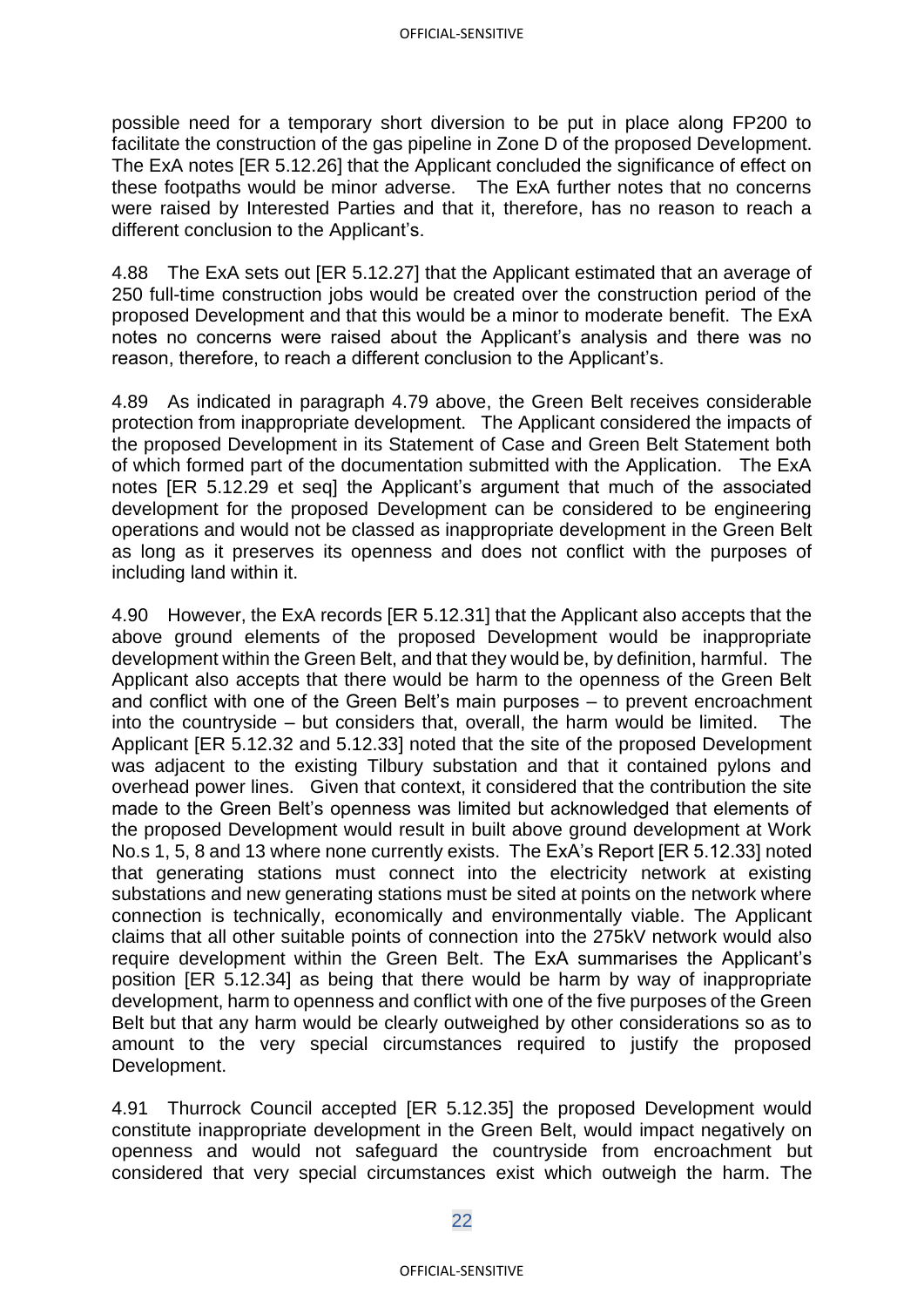Council also accepted that the proposed Development would result in the permanent loss of agricultural land but did not object to the loss common land in land use terms because of the replacement land.

4.92 Gravesham Borough Council noted [ER 5.12.37] that the neighbouring site is vacant and consists of previously developed land whose former use was a power station. It argued that it could be used again without damage to the Green Belt.

4.93 The Port of Tilbury London Limited expressed concerns [ER 5.12.38] about the impacts the causeway would have on its expansion plans and on the proposed Thames Freeport. The ExA notes that these plans are at a very early stage of development and do not form part of any approved scheme but there is still potential for interaction between the two proposed developments. RWE Generation (UK) plc also supports the Thames Freeport proposals, noting that further opportunities for energy generation might result. The company also emphasises the importance of retaining access to the river frontage. Thurrock Council noted [ER 5.12.40] that the Thames Freeport was a priority development which would provide many benefits. The Council also preferred the Alternative AIL Access option as opposed to the proposed causeway and noted that other Interested Parties were of the same view. A number of other Interested Parties [ER 5.12.41] expressed support for the Freeport and use of the Alternative AIL Access rather than the causeway.

4.94 During the Examination, the ExA sought to clarify the benefits of the proposed Development and the views of the host authority on the Applicant's approach [ER 5.12.42 et seq]. As noted in paragraph 4.91 above, Thurrock Council considered that very special circumstances exist which outweigh harm to the Green Belt. The ExA sets out that Works No.s 1, 5, 8 and 13 would constitute inappropriate development in the Green Belt and that ,despite the fact that openness has already been eroded, would have a negative impact on the openness of the Green Belt. Whilst acknowledging the proposed Development would be seen in the context of high-density electricity infrastructure, the ExA concluded that the proposed Development would represent an encroachment into the countryside and thus be in conflict with this purpose of the Green Belt.

4.95 As far as its consideration of potential impacts of the proposed Development on the proposed Thames Freeport are concerned, the ExA notes [ER 5.12.47 et seq] that it has considered the matter carefully and is mindful of the impact that development in this area might have on a key Government objective. The ExA had regard to the National Policy Statement for Ports and agreed it was an important and relevant consideration in so far as the proposed Development would affect the Port of Tilbury. However, the ExA considers that the plans provided by Port of Tilbury London Limited are aspirational and, therefore, there is no robust evidence that the proposed Development would have any material impact on the deliverability of the Thames Freeport.

4.96 In respect of its consideration of potential impacts of the proposed Development on Common Land, the ExA notes [ER 5.12.49] that while the proposed permissive route would provide more convenient access for those living in West Tilbury, the fact that the route is permissive puts a limit on its benefit and it does not, therefore, weigh positively in favour of the proposed Development. The ExA was, however, subject to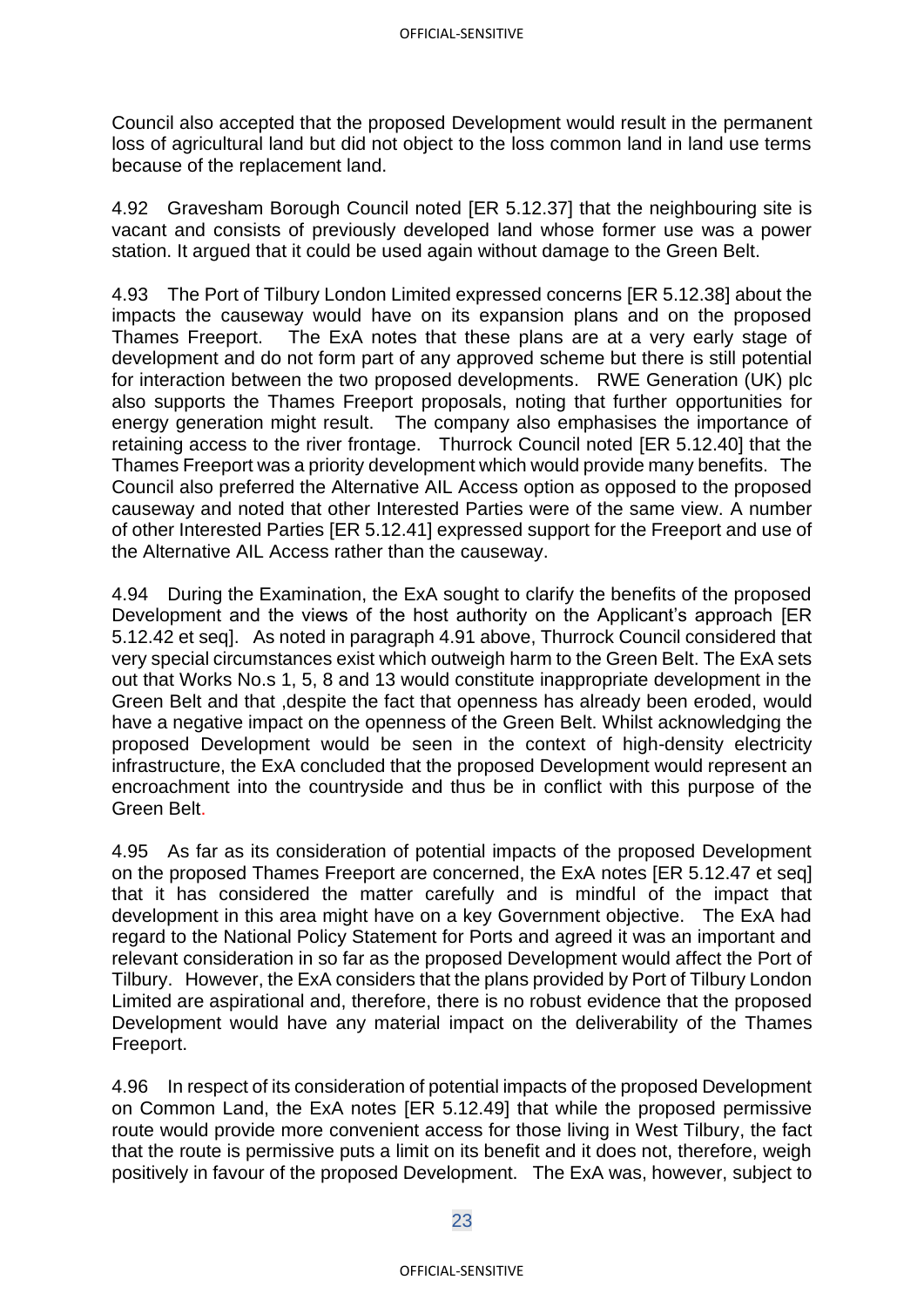its conclusions in respect of the adequacy of the proposed replacement land (see paragraph 7.14 below), satisfied that the provision of replacement land meant that the loss of common space would not have any significant land use, agricultural or socioeconomic effects.

### **Conclusions**

4.97 The ExA [ExA 5.12.50 et seq] sets out the moderate positive socio-economic benefit of the proposed Development, which it affords moderate weight [ER 7.1.28]. The ExA also notes that there would be some temporary impacts on public rights of way and permanent loss of common land but that there is no reason, in principle, why these could not be mitigated by the measures proposed. The ExA's concluding point is that the proposed Development would result in the loss of agricultural land (contrary to NPS-EN1; [ER 7.2.1]) and would be inappropriate development in the Green Belt which would, by definition, be harmful. It would negatively impact on the openness of the Green Belt and would be in conflict with one of the purposes of the Green Belt and so would be in conflict with the NPS EN-1. The ExA [ER 7.2.1] gives substantial weight to the adverse impacts of the proposed Development on agricultural land and the Green Belt.

4.98 The Secretary of State notes the weight accorded by the ExA to the loss of agricultural land and the harm to the Green Belt. The Secretary of State also notes that paragraph 5.10.17 of NPS EN-1 states that "In view of the presumption against inappropriate development, the [decision-maker] will attach substantial weight to the harm to the Green Belt when considering any application for such development". He agrees, therefore, that these matters should attract substantial weight against the proposed Development. This matter is considered further in Section 8 (The Secretary of State's Consideration of the Planning Balance) below.

#### Cumulative and Combined Effects

4.99 The ExA records [ER 5.13.2 et seq] that the Applicant provided information about the cumulative and combined impacts of the proposed Development in the Environmental Statement that was submitted with the Application. The ExA notes that where cumulative impacts are found, the Applicant concludes that either there would be no significant effects or, where there were any, the proposed Development's contribution would be negligible and would not change the significance of the cumulative effect identified. The Applicant's conclusion, therefore, is that no further mitigation or monitoring measures are needed. There were no further matters to be resolved at the close of the examination in relation to this matter. The ExA was satisfied that no long term and cumulative adverse impacts were likely to arise from construction, operation and decommissioning activities and that the requirements of NPS EN-1 were, therefore, met.

### **Conclusion**

4.100 The Secretary of State has considered the ExA's assessment and conclusions in respect of this matter and sees no reason to disagree with them.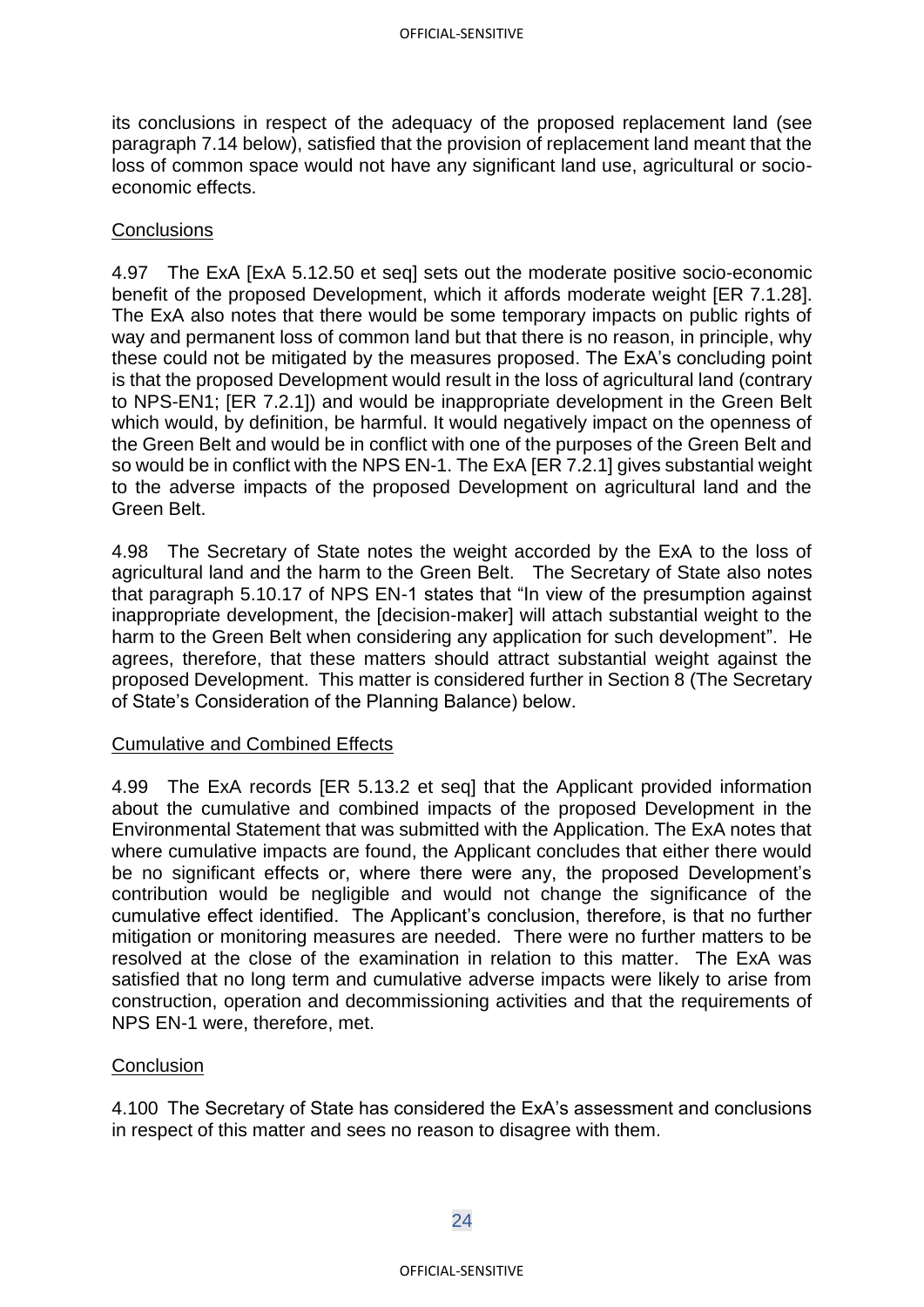### Climate Change

4.101 The ExA notes [ER 5.14.1 et seq] that The Climate Change Act 2008 as amended sets a legally binding target for the UK to reduce its net Greenhouse Gas emissions by 100% from 1990 levels. The ExA also notes that NPS EN-1 recognises that gas is the cleanest and most reliable fossil fuel with a continuing part to play in the transition to a low carbon economy.

4.102 The ExA sets out [ER 5.14.7 et seq] that the Applicant recognised the most significant risk [arising from climate change] was the risk of flooding at the site of the proposed Development. The Applicant had also considered the potential effects of the proposed Development on climate change and provided an assessment of the impact on Greenhouse Gas emissions over its lifetime – concluding that it would result in the equivalent of around 46 million tonnes of CO2 emissions but that these would be offset by any emissions displaced or avoided.

4.103 The ExA noted [ER 5.14.12 et seq] that Thurrock Council, while acknowledging the benefits of the proposed Development, set out that it considered the impact on climate change would be negative. The ExA also noted that Essex County Council sought to ensure that suitable mitigation was in place during the operation of the proposed Development and wanted safeguards to be put in place in relation to carbon capture readiness land. Essex County Council also considered that the gas-fired generating station would be contrary to its aspirations for a greener Essex.

4.104 During the examination, the Applicant explained [ER 5.14.15 et seq] that it had assessed Greenhouse Gas emissions in the context of the UK's carbon budgets and policy goals for carbon reduction. The Applicant recognised that, while emissions would increase as a percentage of the UK's carbon budget for 2033 – 2037, they would still remain well below a 1% contribution. The Applicant also drew attention to the Climate Change Committee's Sixth Carbon Budget Report: The UK's path to Net Zero (which was issued in December 2020 after the Application was submitted) which set out that 'a more flexible electricity system will help balance out the variability in renewable generation'. The Applicant also set out that providing reliable back-up capacity is crucial to the further deployment of intermittent renewable generation and that doing so in a fuel-efficient manner would be a benefit of the use of reciprocating gas engines in the proposed Development.

4.105 The Applicant also drew attention [ER 5.14.18] to the role of carbon capture and storage in the reduction of Greenhouse Gas emissions and pointed to two Requirements in the development consent order which secure the land needed for carbon capture readiness and provide for a carbon capture monitoring report to be submitted to the Secretary of State every three years stating whether the retrofitting of carbon capture technology is feasible.

### **Conclusion**

4.106 The ExA notes [ER 5.14.21 et seq] the potential emissions of 46 million tonnes of Greenhouse Gases over the lifetime of the proposed Development but sets this against the recognition in NPS EN-1 that there is an ongoing need for development of the type being proposed by the Applicant to maintain security of supply and to provide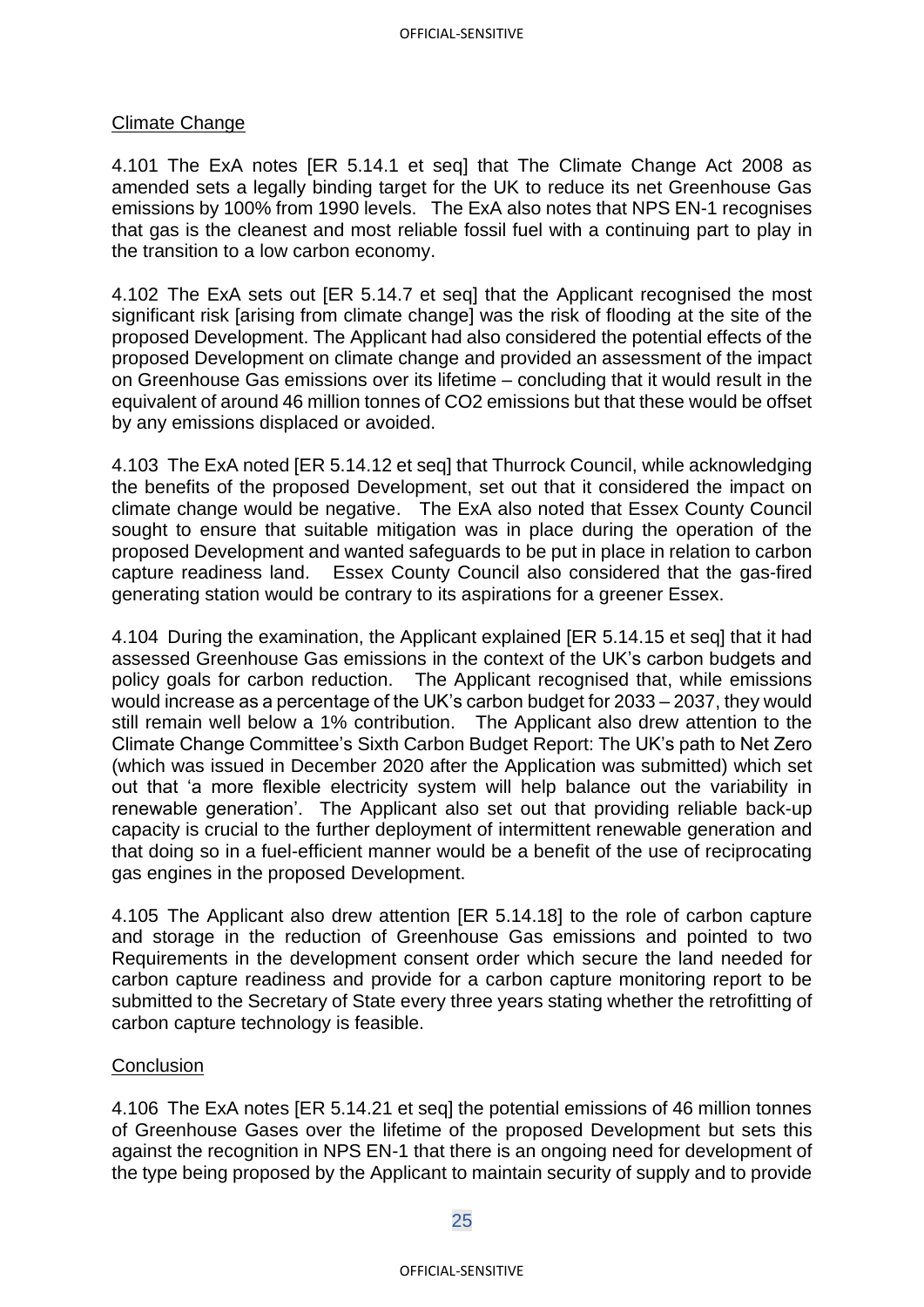flexible back up for intermittent renewable energy. The ExA also points out that peaking plants like the proposed Development provide, for example, a flexible and quick response to National Grid demands for electricity at short notice. The ExA accepts the overall contribution of the proposed Development to the carbon budget would be less than 1% and that this would to a large extent be offset by the displacement of other, less flexible, technologies. The ExA also notes that NPS EN-1 and NPS EN-2 do not require applications for development consent to be assessed in terms of their carbon emissions against carbon budgets and that the increase in Greenhouse Gas emissions from the proposed Development would be dealt with as part of a managed, economy wide, approach. Finally, the ExA considers that adequate consideration has been given to minimising the flood risks associated with climate change and that the proposed Development would be in accordance with the guidance in NPS EN-1 and NPS EN-2.

4.107 The Secretary of State is aware of the contribution to Greenhouse Gas emissions that the proposed Development would make but considers that the contribution the peaking plant would make to supporting the increased deployment of low carbon electricity generation (through providing fast response electricity at times of low renewable generation to offset any intermittency in supply) is a benefit in its favour. The Secretary of State notes the fact that the proposed Development would be carbon capture ready which also weighs in its favour. Overall, therefore, the Secretary of State has considered the ExA's assessment and conclusions in respect of this matter and sees no reason to disagree with them.

### **5. Other Matters**

### Carbon Capture Readiness ("CCR")

5.1 The Secretary of State notes that the ExA considered the obligations which derive from the Carbon Capture Readiness (Electricity Generating Stations) Regulations 2013 and National Policy Statement EN-1 in respect of carbon capture readiness. As the proposed Development is for a gas-fired power station over 300MW, the ExA notes that it is necessary to assess whether it is technically and economically feasible to retrofit the equipment necessary to capture the CO2 that would otherwise be emitted from the plant. The ExA was satisfied that the Applicant's Carbon Capture Readiness Assessment demonstrated that it would be feasible to retrofit the necessary carbon capture equipment and transport the captured CO2 to a suitable storage area. The Secretary of State has no reason to disagree with the ExA's assessment in this matter

5.2 However, he noted that the Applicant's Carbon Capture Readiness Assessment (February 2020) states: "………The intention is to build the plant out to an initial capacity below 299MW followed by a further development beyond 299MW, which would trigger CCR demonstration for the full 600MW". As the Carbon Capture Guidance is relevant to applications for power stations with an electrical generating capacity at or over 300 MW gross capacity, he asked the Applicant to provide details of the gross electricity generating capacity for a potential 'Phase 1' only development and how this would impact on any requirements for carbon capture and recovery for that Phase in the event it was to be the only one constructed if development consent was granted.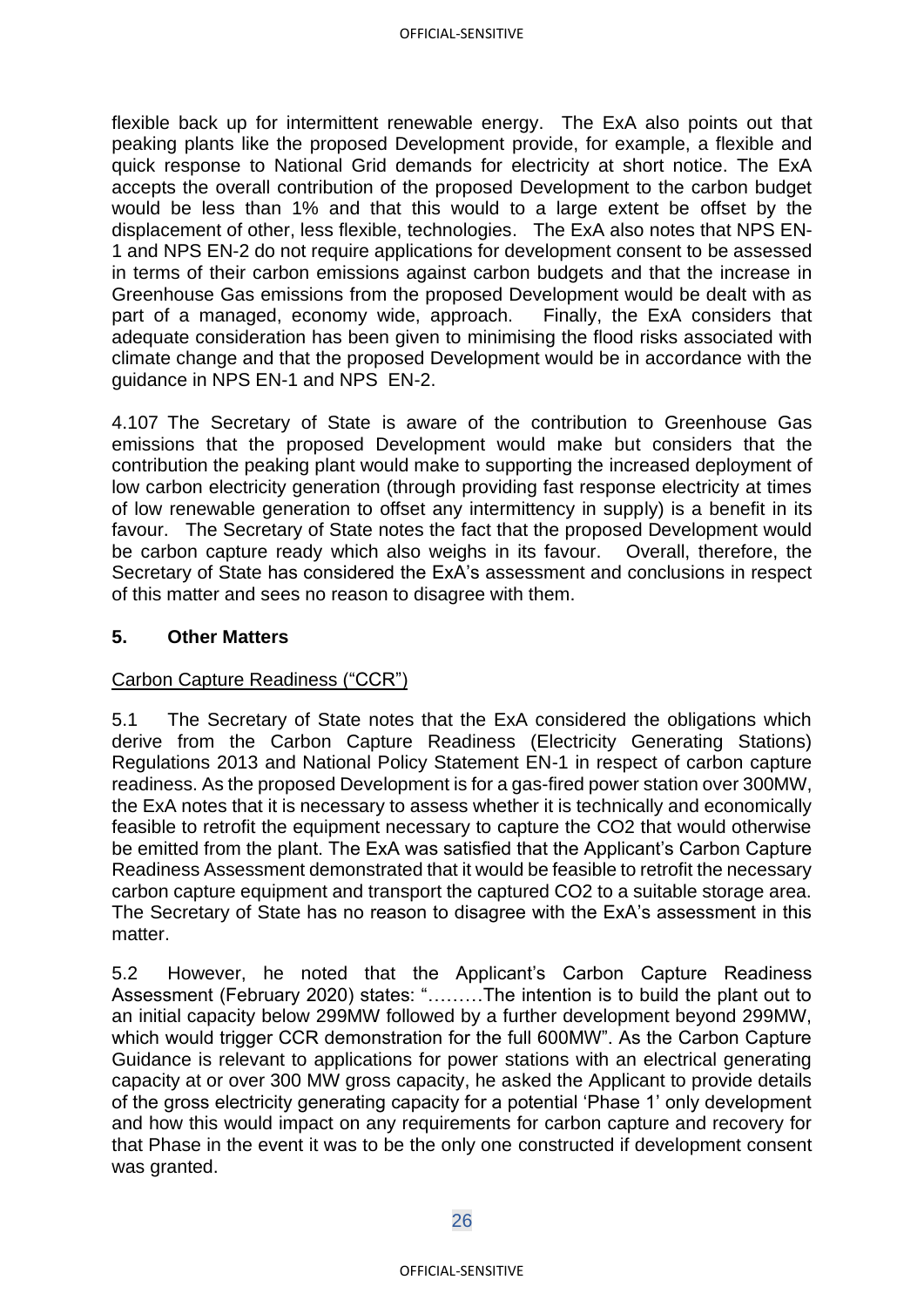5.3 The Applicant responded acknowledging that the first phase of the development could exceed the 300MW gross CCR threshold and that it accordingly intended to produce monitoring reports for that phase. It conceded that the wording of Requirement 23 might be ambiguous in that respect and so suggested an amendment to ensure that the obligation in respect of CCR reporting in Requirement 24 takes effect when the first phase is completed and not just on completion of the full development. The Secretary of State has accepted this suggestion and has amended the Order accordingly. He is, therefore, satisfied that matters in respect of carbon capture readiness have been dealt with satisfactorily.

### Combined Heat and Power

5.4 The Secretary of State notes that the ExA is satisfied that the Applicant's Combined Heat and Power ("CHP") Report on the possibility of operating the plant as a CHP plant has properly assessed the issue in line with the requirements of the National Policy Statements. He agrees with the ExA's conclusion that the provision of CHP is not compatible with the short term and intermittent peaking nature of the generation plant proposed. The ExA does not consider that the proposed Development should be required to be constructed so as to be CHP ready; the Secretary of State agrees.

### Submissions to the Secretary of State after Receipt of the ExA's Report

5.5 The Applicant's solicitors, Burges Salmon, wrote to BEIS officials on 16 November 2021 to indicate that good progress had been made by the Applicant, Port of Tilbury London Limited and RWE Generation (UK) plc in resolving issues between those parties in relation to the alternative AIL access route and that a substantive update would be provided by 26 November 2021. Burges Salmon subsequently wrote to BEIS officials on 30 November 2021 which indicated that, while progress had been made in resolving issues between the parties, the parties would wait until a formal request for information was made by the Secretary of State.

5.6 In the absence of an agreement on AIL access, the Secretary of State consulted with the parties concerned on 21 December 2021 with a request to receive the latest information on the state of play. In their responses to the request, the Applicant, Port of Tilbury London Limited and RWE Generation (UK) plc set out that agreement had been reached on the alternative AIL access route and that the Applicant would, therefore, ask the Secretary of State to remove the provisions relating to the proposed causeway and related works (Works 10 and 11 and specific parts of Work 12). In addition, changes were requested in relation to the Port of Tilbury London Limited and RWE Generation (UK) plc's land and street works within the ownership or control of the Port of Tilbury London Limited and RWE Generation (UK) plc. With the exception of the definition of Port, the changes were agreed by the Port of Tilbury London Limited and RWE Generation (UK) plc.

5.7 The Secretary of State notes that there was a conflict in the positions adopted by the Applicant and the Port of Tilbury London Limited in relation to the definition of 'the Port'. In particular, Port of Tilbury London Limited (in its letter of 21 January 2022) asked the Secretary of State to adopt a definition which includes specific land in the Freeport Tax Sites (Thames) Regulations 2021 in which the Port of Tilbury London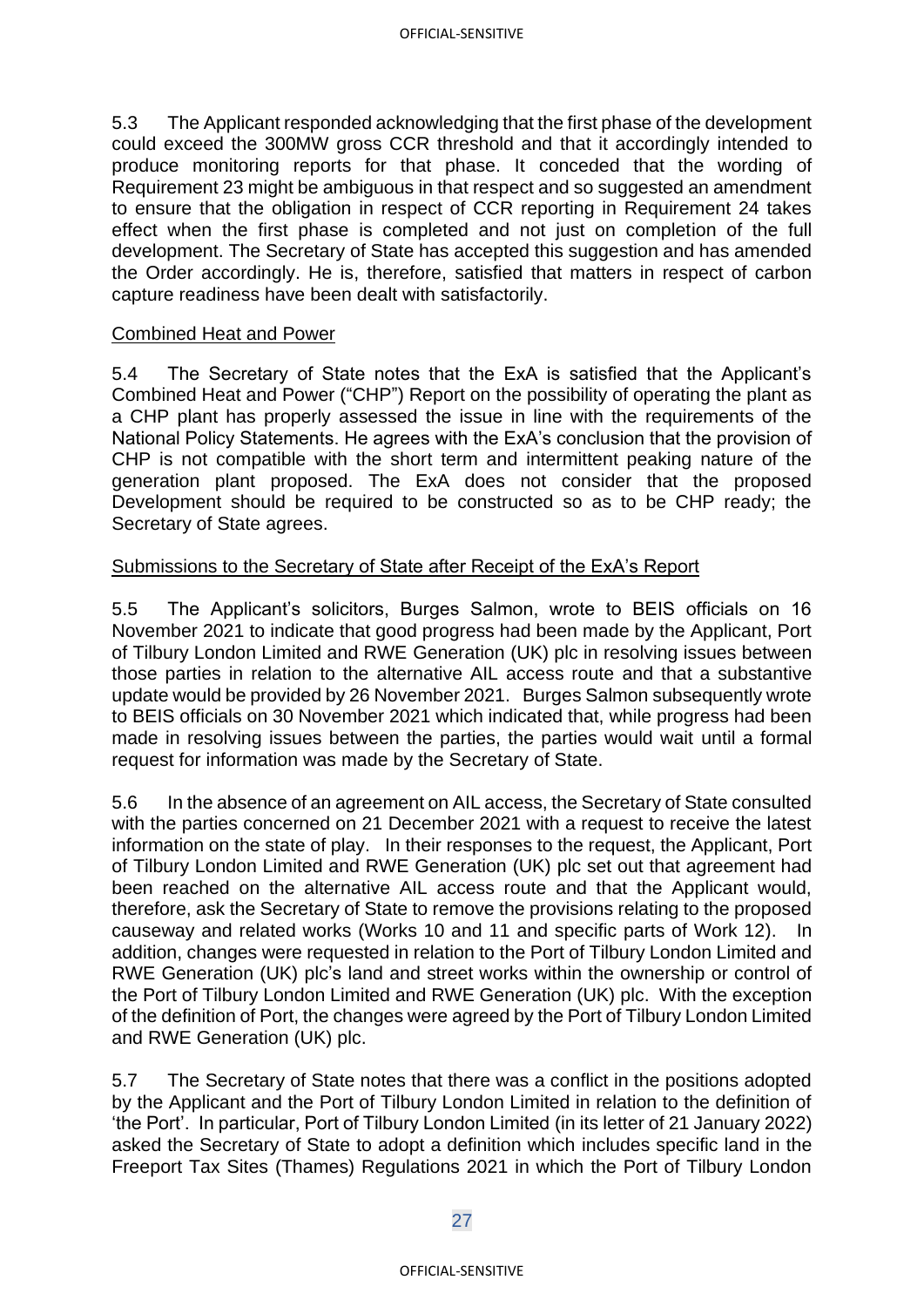Limited holds an interest. However, the Applicant opposed this, setting out the reasons in its letter of 24 January 2022. Those reasons included that the Port of Tilbury London Limited is seeking to include future expansion within the definition, which the Applicant submits is not reasonable. The Applicant submits it does not consider it to be fair or reasonable that it can become bound by the Protective Provisions in respect of considerable areas of land at an uncertain point in the future simply because this is acquired by Port of Tilbury London Limited and which cannot, by its nature, be in Port use at the time any development consent order is made.

5.8 Port of Tilbury London Limited submitted a further letter to the Secretary of State, received on 11 February 2022, setting out its response to the Applicant's letter of 24 January 2022 referenced in paragraph 5.7 above. The letter also provided the Secretary of State with a list of Port of Tilbury London Limited's consideration of typographical and other errors in the last development consent order submitted.

5.9 The Secretary of State has considered all the issues raised in the responses to his consultation letter, including all arguments from both the Applicant and the Port of Tilbury Limited and the ExA's consideration of the definition of port [9.5.21 et seq]. He has also considered the letter of 10 February 2022 from Port of Tilbury London Limited. The Secretary of State agrees with the ExA's view that extending the protection for Port of Tilbury London Limited would not be justified. The Secretary of State considers that the provisions proposed by the Applicant offer appropriate protection to the Port of Tilbury London Limited in respect of any interaction with the proposed Development. A definition of "the Port" and "Work no.15 land" have been added into Article 2 of the development consent order, further to changes requested by the Applicant. The Secretary of State has also made some typographical changes to the development consent order.

### **6. Findings and Conclusions in Relation to Habitats Regulations Assessment**

6.1 The Conservation of Habitats and Species Regulations 2017 ("the Habitats Regulations") require the Secretary of State to consider whether the proposed Development would be likely, either alone or in combination with other plans or projects, to have a significant effect on a European site as defined in the Habitats Regulations.

6.2 The Convention on Wetlands of International Importance 1971 ("the Ramsar Convention") provides for the listing of wetlands of international importance. These sites are called Ramsar sites. Government policy is to afford Ramsar sites in the United Kingdom the same protection as sites defined in the Habitats Regulations (collectively referred to in this decision letter as "protected sites").

6.3 If likely significant effects cannot be ruled out, then an Appropriate Assessment must be undertaken by the Secretary of State pursuant to regulation 63(1) of the Habitats Regulations. The Secretary of State may only agree to the proposed Development if he has ascertained that it will not adversely affect the integrity of a protected site. This process is collectively known as a Habitats Regulations Assessment ("HRA").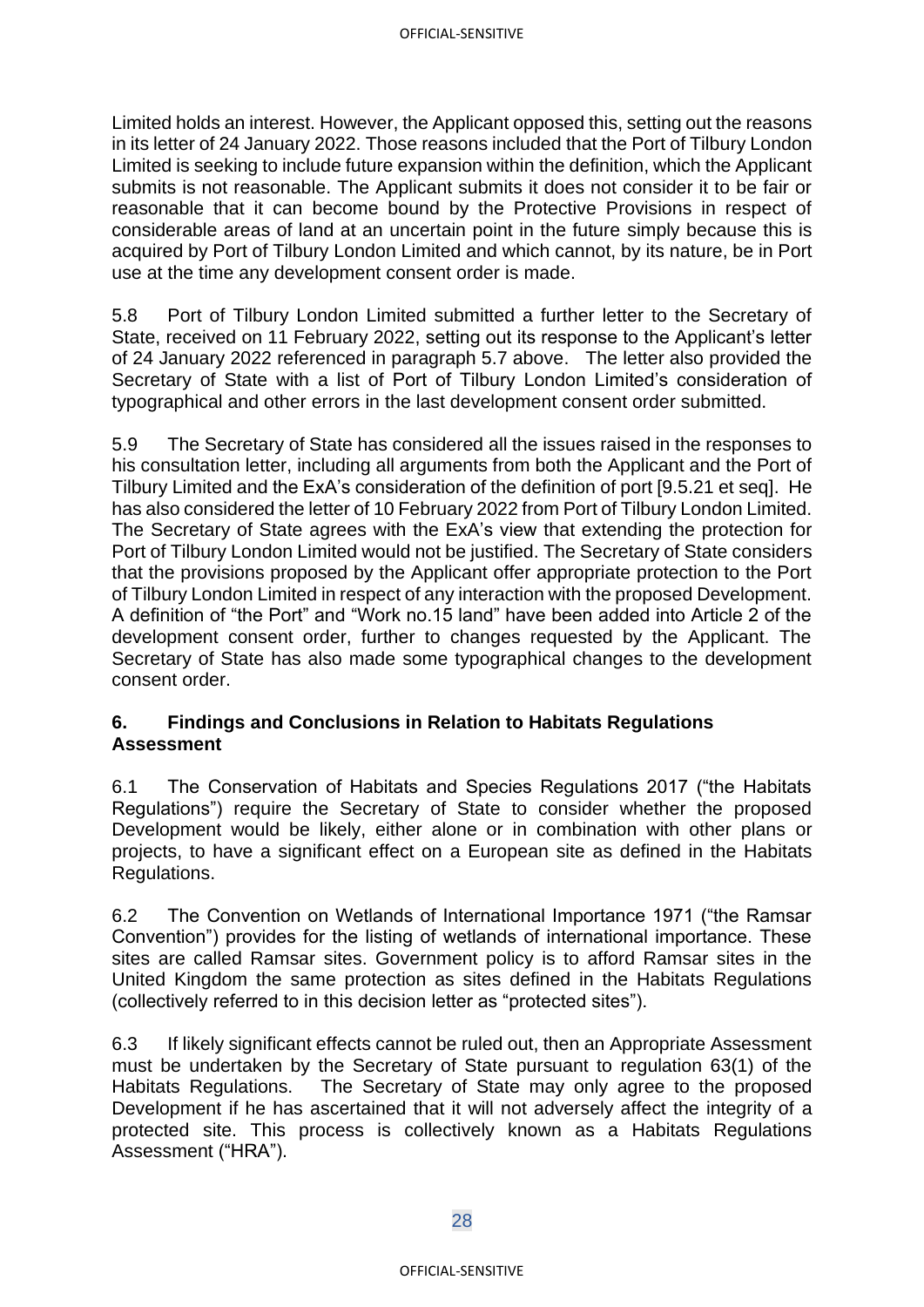6.4 The preparation of the HRA that is published alongside this decision letter was prepared by environmental specialists in BEIS. The HRA concludes that a likely significant effect cannot be ruled out in respect of two protected sites when considered alone or in-combination with other plans or projects [ER 6.5.10]: the Thames Estuary and Marshes SPA and the Thames Estuary and Marshes Ramsar site. It was, then, necessary to consider whether the proposed Development, either alone or in combination, would have an adverse effect on the integrity of those sites. An Appropriate Assessment ("AA") was, therefore, undertaken by the Secretary of State to determine whether an adverse effect on the protected sites could be ruled out in light of the sites' conservation objectives.

6.5 In response to his letter dated 21 December 2021, the Applicant, Port of Tilbury London Limited and RWE Generation (UK) plc confirmed that agreement had been reached in relation to securing an 'Alternative AIL Access Route' and a suitable voluntary agreement had been signed. As such, likely significant effects which were associated with the construction, operation and decommissioning of the causeway no longer form part of the HRA.

6.6 The effects of changes to water quality and changes to hydrology from the proposed Development alone and in-combination with other plans or project were taken forward to the AA to consider whether there would be an adverse effect on the integrity of the Thames Estuary and Marshes SPA and Ramsar site. The Applicant proposed pollution control measures and safeguards to mitigate the risk of contaminated runoff, silt and pollutants reaching watercourses. Full details of the pollution measures and safeguards were provided in Volume 3, Chapter 15: Hydrology and Flood Risk of the ES and the Outline Code of Construction Practice. The Applicant referred to the Conceptual Drainage Strategy which sets out that drainage ditches removed by the proposed Development will be replaced with a reconfigured ditch network that will not alter the hydrodynamic regime overall outside the main development site itself. Discharges to water and the environmental management of the proposed Development will be regulated by the Environment Agency through an Environmental Permit.

6.7 In the Statement of Common Ground between Natural England and the Applicant, Natural England agreed that appropriate mitigation measures in the form of surface water management measures and pollution control safeguards had been identified to ensure there would be no adverse effect on the integrity of both sites from the proposed Development alone or in-combination with other plans or projects. These mitigation measures are secured in Requirements 5 and 10 of the Order.

6.8 The Secretary of State notes that the ExA concluded that the proposed Development, subject to mitigation measures set out in the recommended Order, would not have any adverse effects on the integrity of the Thames Estuary and Marshes SPA and Ramsar site [ER 6.8.6 and 6.8.7]. The Secretary of State finds no reason to disagree with the ExA's conclusion on this matter.

## **7. Compulsory Acquisition and Related Matters**

7.1 The Application included proposals for the compulsory acquisition and temporary possession of land and rights over land.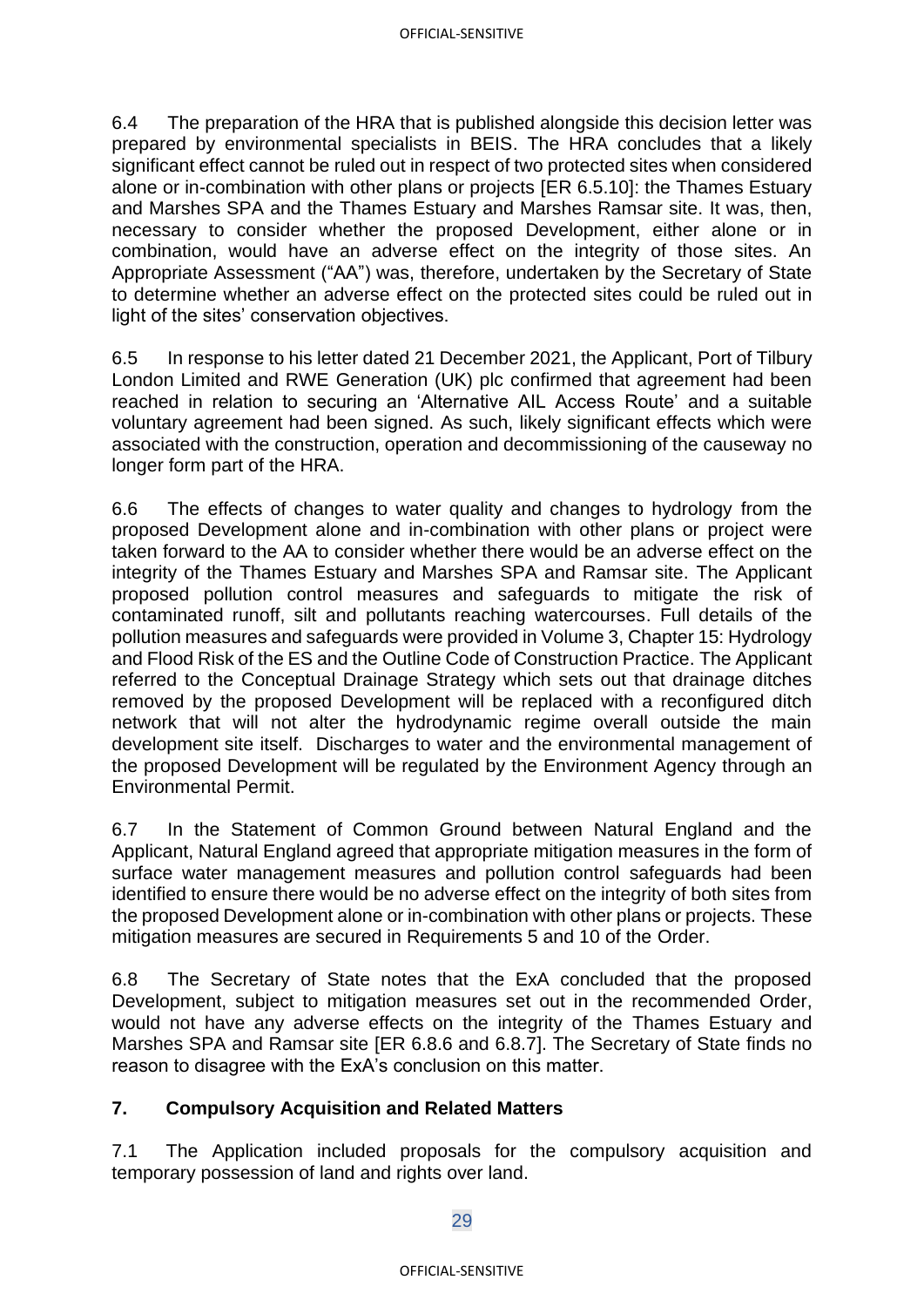7.2 The ExA [ER 8.2.2] notes that none of the land included in the request for compulsory acquisition is 'Crown Land', National Trust land or 'Open Space' but that a request is made to authorise the compulsory acquisition of land and rights over registered common land. The ExA also notes [ER 8.2.3] that the Applicant provided various documents as part of the Application to support the request for powers of compulsory acquisition and temporary possession and set out the Applicant's rationale for making the request:

*"In the absence of compulsory acquisition all of the land required to allow the Project to be constructed and operated may not be acquired and the Project will not proceed. The Applicant needs to have certainty that the land can be obtained within a reasonable timeframe and to be able to evidence this certainty to its funders".* 

7.3 The ExA also sets out [ER 8.4.1] that the Applicant sought powers for the acquisition of: all interests including freehold over a number of plots of land; permanent new rights over a number of plots; the temporary possession of several plots and land, rights and apparatus belonging to statutory undertakers within the Order land, including powers to extinguish and suspend existing rights and to remove and reposition statutory undertakers' apparatus. Each of the requested powers is linked to a provision in the development consent order.

7.4 The ExA provides its consideration of the tests in the 2008 Act [ER 8.5.1 et seq] noting that they derive from sections 122(2), 122(3), 123, 127, 131, 132, 138 of and Schedule 5 to the Planning Act 2008. The ExA [ER 8.5.9] also draws attention to provisions in the Neighbourhood Planning Act 2017 which relate to the temporary possession of land (although noting that they were not in force at the time the Report was written).

7.5 In addition to the legislative requirements outlined above, the ExA draws attention to the relevant compulsory acquisition guidance which sets out a number of general considerations which have to be addressed in considering whether to grant compulsory acquisition powers including:

- whether all reasonable alternatives to CA have been explored;
- whether the Applicant has a clear idea of how it intends to use the land subject to CA powers;
- whether the Applicant can demonstrate that funds are available to meet the compensation liabilities that might flow from the exercise of CA powers; and whether the SoS is satisfied that the purposes stated for the CA and TP are legitimate and sufficiently justify the inevitable interference with the human rights of those affected.

7.6 The Secretary of State notes that the ExA [ER 8.5.11] states that it had taken all relevant legislation and guidance into account in its reasoning in relation to compulsory acquisition and temporary possession.

7.7 The ExA set out [ER 8.6] the steps it took to assess the requested compulsory acquisition and temporary possession powers: a written process; two specific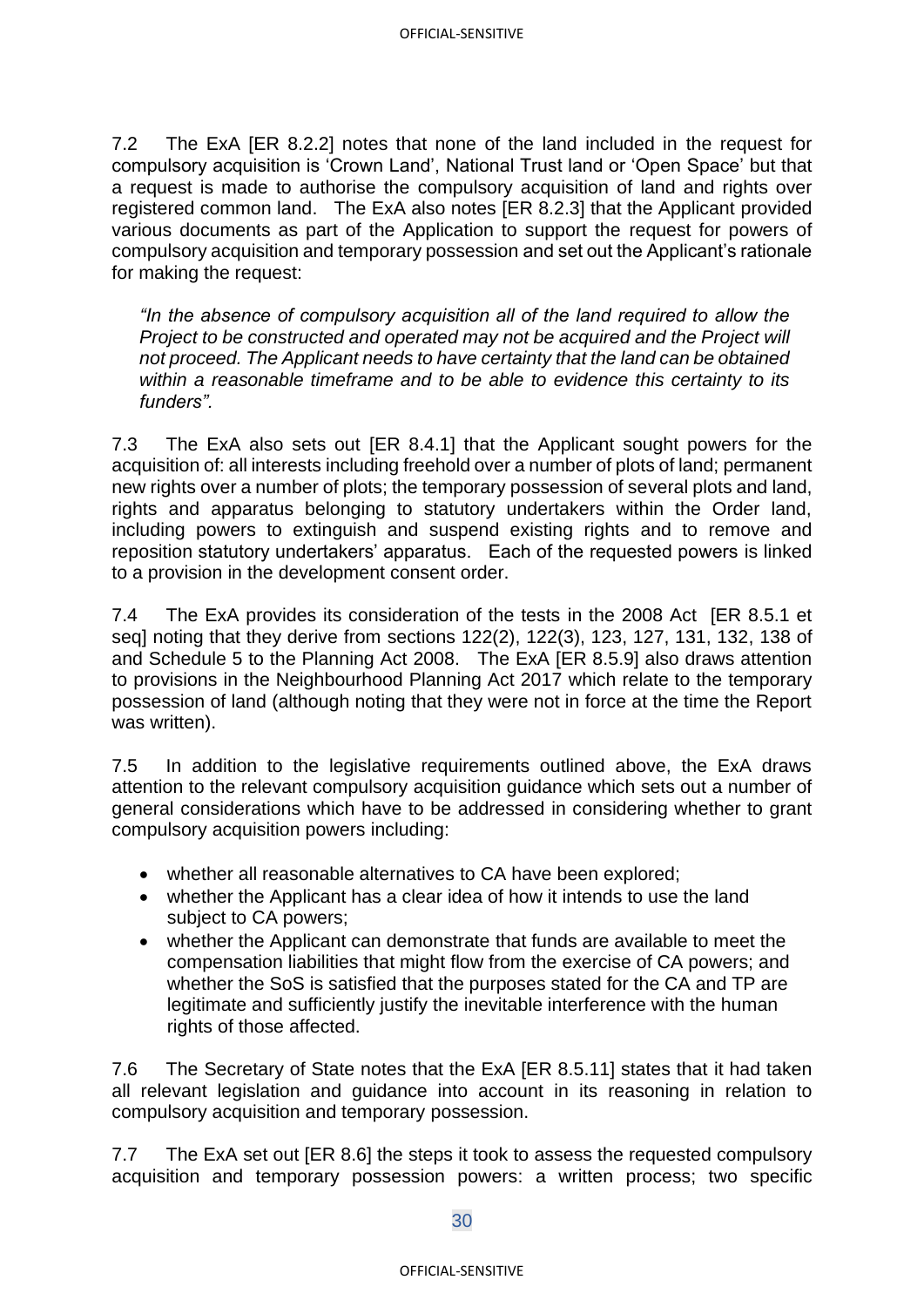compulsory acquisition hearings; and site inspections. The ExA notes the Applicant's case [ER 8.6.13] that it was seeking compulsory acquisition and temporary possession powers because the proposal meets an urgent need for new energy infrastructure, provides additional generating capacity on the 275kV network around London, is suitable in its context, minimises or mitigates adverse impacts to an acceptable degree and is compliant with the NPS. The ExA notes the Applicant's conclusion [ER 8.6.18] that there was a clear and compelling case in the public interest for the inclusion of compulsory acquisition powers and that the public benefit of allowing the proposed Development to proceed outweighs the infringement of private rights which would occur in the event that the compulsory acquisition powers were exercised.

7.8 The ExA sets out that it considered the questions of alternatives and the availability of adequacy of funding in its assessment of the appropriateness and adequacy of funding in relation to the requested compulsory acquisition powers. In its conclusion on 'alternatives', the ExA set out [ER 8.6.31] that it considered, on balance, that the Applicant had demonstrated that it had explored all reasonable alternatives to compulsory acquisition including modifications to the scheme. In relation to funding, the ExA noted [ER 8.6.35] that it was satisfied the necessary funds were available to the Applicant to cover the likely costs of compulsory acquisition. The ExA also noted [ER 8.6.36] that the Applicant had included in the development consent order, a provision to require the Secretary of State to approve a guarantee or alternative form of security for compensation that may be payable before the compulsory acquisition provisions could be exercised. The ExA considered that this provided a clear mechanism whereby the necessary funding for compulsory acquisition could be guaranteed.

7.9 The ExA notes [ER 8.7.1] that at the start of the examination, three 'Affected Parties' – The Port of Tilbury London Limited, RWE Generation (UK) plc and Anglian Water – objected to the proposed compulsory acquisition and temporary possession proposals but that Anglian Water withdrew its objection before the close of the examination.

7.10 The ExA considered [ExA 8.8.1 et seq] the outstanding objections against the tests set out in the 2008 Act. In particular, it considered concerns by Port of Tilbury London Limited that the impact of the grant of compulsory acquisition powers, particularly in relation to land acquired for the proposed causeway – plots 04/01 and 04/02. The ExA notes [ER 8.8.5 et seq] that RWE Generation (UK) plc also had concerns about the justification for the grant of compulsory acquisition powers, again with a reference to plots 04/01 and 04/02. The ExA found [ER 8.8.24] in relation to the tests in section 122 of the Planning Act 2008 that, while acknowledging the compulsory acquisition powers over the Port of Tilbury London Limited and RWE Generation (UK) plc land might result in some adverse impacts to those Parties' private interests, the established need for energy generation and the need to provide certainty of project delivery, there was a compelling case in the public interest for the relevant land to be compulsorily acquired.

7.11 The ExA also considered [ExA 8.8.25 et seq] the Port of Tilbury London Limited and RWE Generation (UK) plc objections against the tests in sections 127 and 138 of the 2008 Act. The ExA notes discussion between RWE Generation (UK) plc and the Applicant throughout the examination about the former's concerns about the proposed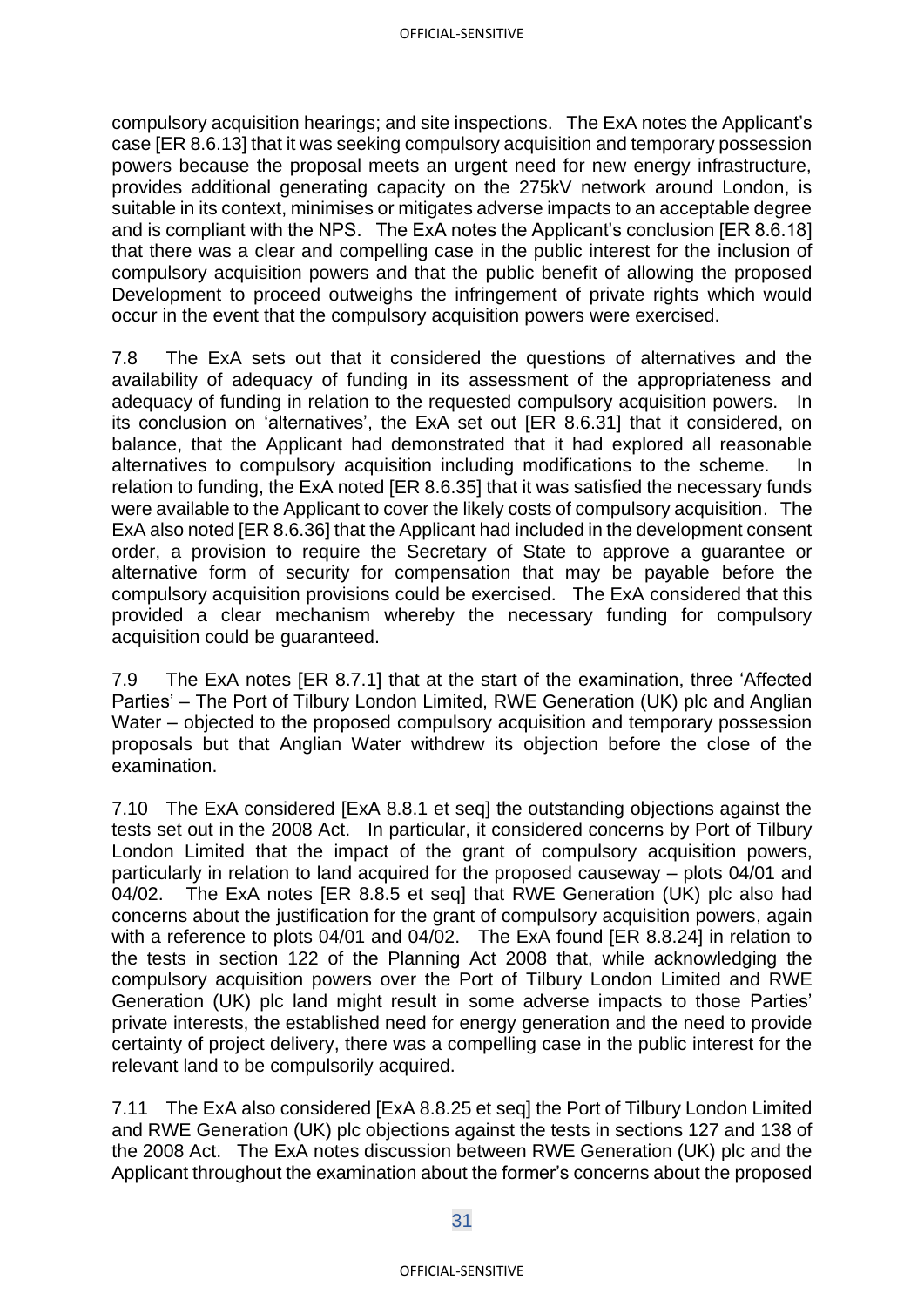Development resulting in serious detriment to their undertaking. In particular, there was no agreement between those parties on whether the Applicant's use of compulsory acquisition powers should be subject to RWE Generation (UK) Plcs's consent with the former arguing that this would allow RWE Generation (UK) Plc to prevent the proposed Development from proceeding despite compulsory acquisition powers being granted by the Secretary of State. The ExA did not agree with the Applicant's position in this matter and, therefore, recommended to the Secretary of State that a provision should be included in the relevant Protective Provisions in the development consent order requiring the Applicant to obtain the consent of RWE Generation (UK) Plc and that that consent should not be reasonably withheld [ER 8.8.35]. The ExA found [ER 8.8.35] that the recommended Protective Provisions in favour of RWE Generation (UK) Plc would ensure that the company's undertaking and apparatus were protected and that the Secretary of State could be content that the inclusion of compulsory acquisition powers were necessary for carrying out the proposed Development and would not result in serious detriment to the carrying on of RWE Generation (UK) Plc's undertaking. The ExA, therefore, considered that the tests set out in sections 127 and 138 of the Planning Act 2008 had been met.

7.12 The ExA notes [ER 8.8.37 et seq] that Port of Tilbury London Limited also had concerns about the impact the grant of compulsory acquisition powers as requested would have on its current and future operations. The Secretary of State notes the lengthy discussions about this matter during the examination and that the ExA adopted a similar approach to considering them as it had done in the case of the RWE Generation (UK) Plc'S concerns. The ExA concluded [ER 8.8.45], therefore, that subject to the inclusion of suitable Protective Provisions in any development consent order that the Secretary of State might make, the compulsory acquisition powers requested in respect of the Port of Tilbury Limited land were necessary for carrying out the proposed Development and would not result in serious detriment to the carrying on of that organisation's undertaking. The ExA, therefore, considered that the tests set out in sections 127 and 138 of the Planning Act 2008 had also been met in respect of Port of Tilbury London Limited.

7.13 However, the Secretary of State notes that after he had received the ExA's Report, both the Applicant and Port of Tilbury London Limited made submissions to him in response to his request for comments on a number of relevant matters. The Secretary of State notes that the submissions highlighted disagreement between the Applicant and the Port of Tilbury London Limited in respect of the Protective Provisions that should be put in place to protect the latter's interests in case of adverse impacts from the proposed Development. In particular, the Applicant opposed Port of Tilbury London Limited's request that the definition of 'the Port' in the relevant Protective Provision should include specific land in the Freeport Tax Sites (Thames) Regulations 2021 in which the Port of Tilbury London Limited holds an interest. The Secretary of State has carefully considered the submissions made by the parties in respect of this matter. The Secretary of State has also considered the ExA's consideration of the definition of port [9.5.21 et seq]. The Secretary of State agrees with the ExA that extending the protection for the Port of Tilbury London Limited would not be justified. The Secretary of State also considers that the provisions proposed by the Applicant offer appropriate protection to the Port of Tilbury London Limited in respect of any interaction with the proposed Development. The Secretary of State considers that the tests set out in sections 127 and 138 of the 2008 Act would still be met in respect of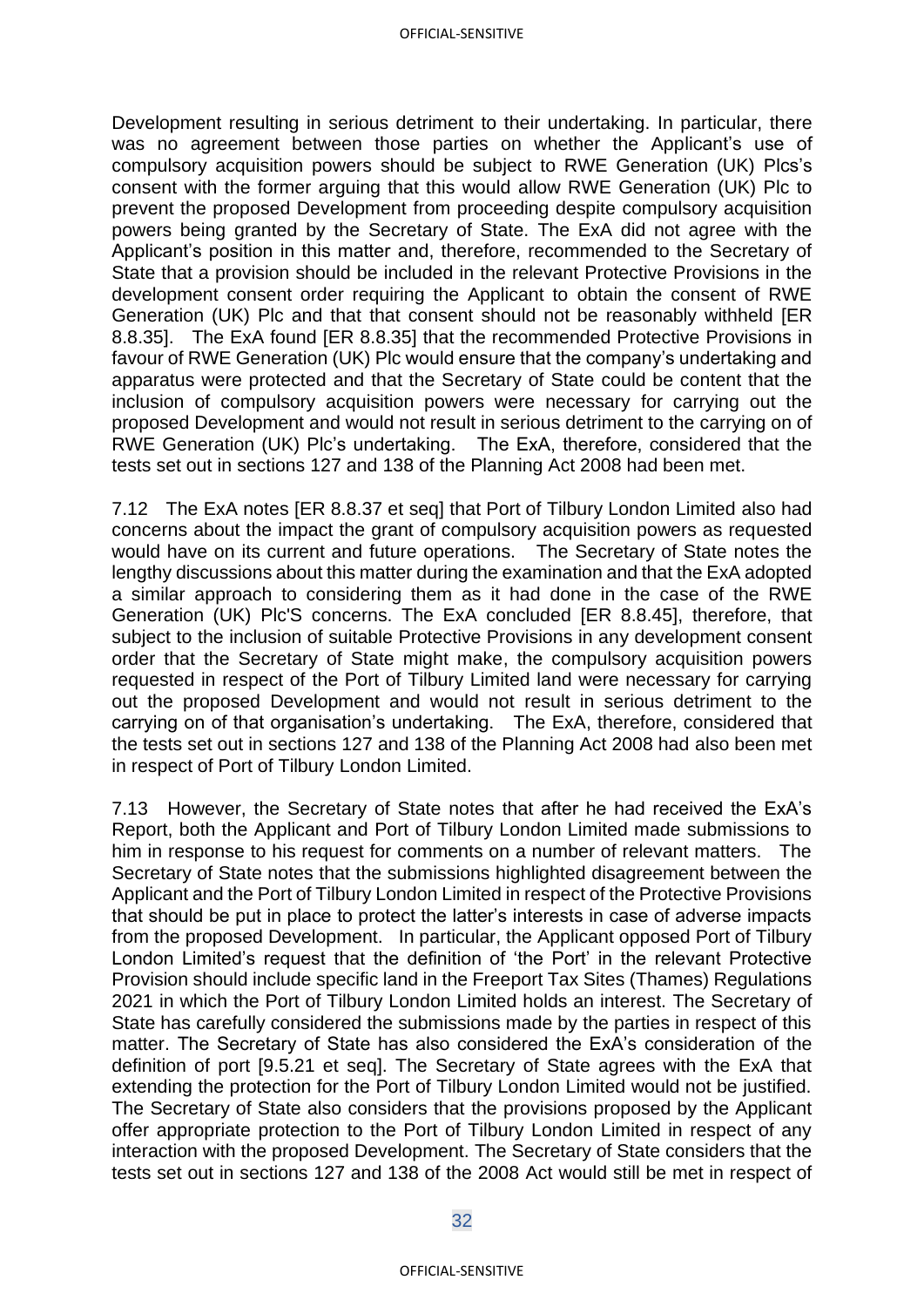Port of Tilbury London Limited without the Port's suggest definition of 'the Port' being included in the Order.

7.14 The Secretary of State notes that the ExA considered [ER 8.8.46 et seq] at great length the request for powers to be granted to compulsorily acquire approximately 10.1 hectares of Walton Common (part of the main development site) together with a small number of other parcels of land forming part of the common land register unit CL 288 (The Green, Hall Hill, Fort Road, Parsonage Walton and Tilbury Fort Commons) in exchange for around 11.6 hectares of replacement land. The ExA notes [ER 8.8.47] that the installation of the proposed Development's necessary gas pipeline would also temporarily affect a small area of Tilbury Green although the Applicant noted that the surface would be restored and there would be no permanent impact on the Common or access over it.

7.15 The ExA notes [ER 8.8.50] that sections 131 and 132 of the 2008 Act require an order granting development consent to be subject to special Parliamentary Procedure to the extent that it authorises the compulsory acquisition of land and rights over common land unless the Secretary of State is satisfied that replacement land has or will be given in exchange. The requirements of sections 131 and 132 mean that the replacement land has been or will be vested in the prospective seller and subject to the same rights, trusts and incidents as attach to the Order land. The ExA sets out [ER 8.8.51 et seq] the Applicant's rationale for seeking compulsory acquisition powers in respect of this land and that the Applicant considers that its proposal meets the requirements of sections 131 and 132 of the 2008 Act.

7.16 The ExA notes [ER 8.8.53 et seq] that the Applicant had made an application under section 16 of the Commons Act 2006 to seek the deregistration and exchange of the Common Land required to allow for the construction of the proposed Development. The ExA further notes that there are similarities between the processes under the Commons Act 2006 and the Planning Act 2008 in respect of the tests that must be met relating to the replacement of common land. While the two processes are being run in parallel, the ExA notes that they are entirely separate (although it did allow submissions made as part of the Commons Act application to be considered in the examination of the Application) and that the focus of its consideration is on considering the tests under the Planning Act 2008. Finally, the ExA notes that the application under the Commons Act is being held in abeyance at the request of the Applicant pending the outcome of the Application.

7.17 The ExA considered the question of 'replacement land' in relation to the issue of whether it would be less advantageous to the persons, if any, entitled to common or other rights, and to the public. As far as the consideration of whether it would be less advantageous to the person entitled to common rights is concerned, the ExA, while noting some uncertainty about the nature of the grazing rights over the land and concerns from the Open Space Society about the nature of the rights that were in place, noted [ER 8.8.91 et seq] there was no evidence there would be any disadvantage to those entitled to the rights of common [ER 8.8.96].

7.18 As far as the question of whether the replacement land is no less advantageous to the public, the ExA sets out [ER 8.8.97] that the public interest test should include consideration of the public interest in nature conservation, conservation of the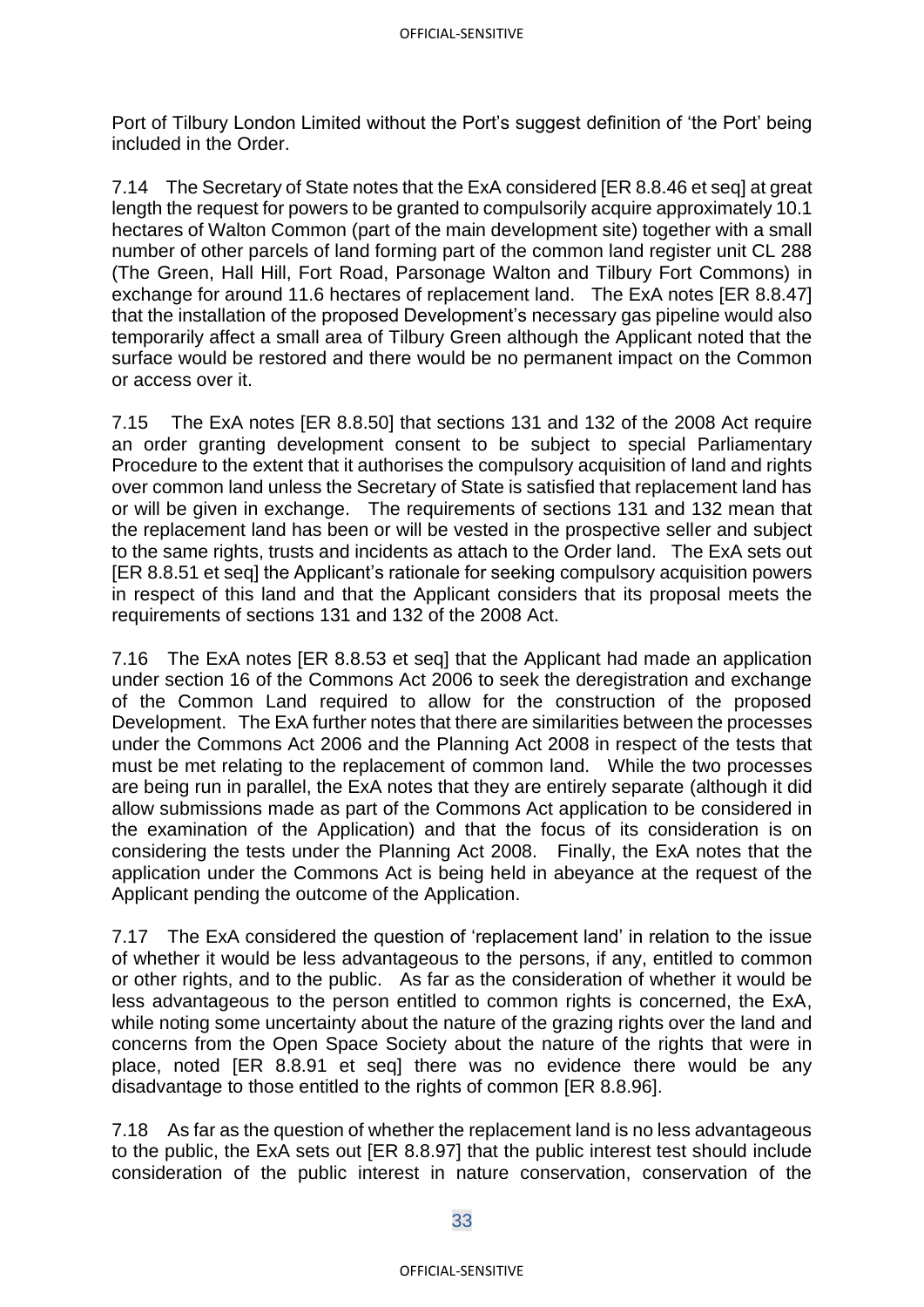landscape, the protection of public rights of access and the protection of archaeological remains and features of historic interest. The ExA's consideration of these matters is set out in ER 8.8.97 et seq. The Secretary of State notes that, while there were concerns from Natural England about the benefit of the proposed replacement land in terms of nature conservation with a scheme for its ongoing management, the ExA records that measures would be put in place to ensure that there would be no overall harm to the public interest in nature conservation and that it found [ER 8.8.102] the proposal would be no less advantageous to the public interest in nature conservation and, as such, found no harm in this respect.

7.19 Turning to landscape conservation, the ExA notes [ER 8.8.103 et seq] that Historic England raised concerns about the impact that the loss of Walton Common would have on the historic landscape character due to the interlinked nature of the historic commons. However, the ExA considered that, while there was an interrelationship between the commons, Walton Common was already affected by industrial infrastructure and it did not consider its loss would have any material landscape impact or materially alter the historic landscape character of this part of Tilbury.

7.20 With respect to public rights of access, the ExA notes [ER 8.8.107 et seq] that there is existing access to the release land for a variety of purposes while the replacement land is currently used as arable farmland and is not subject to public access rights. However, the rights, trusts and incidents attached to the release land would be transferred to the replacement land by way of Article 33 of the Order and the ExA was satisfied this was a suitable provision. However, the ExA does note concerns from Natural England (under the Planning Act process and the Commons Act) and the Open Spaces Society (under the Commons Act) about access to the replacement land. The ExA considers that the proposed access arrangements would be comparable to those currently used to access Walton Common. The ExA concluded, therefore [ER 8.8.111] that improved access would be preferable, when compared to the access to Walton Common, access to the replacement land would be no less advantageous to the public.

7.21 With respect to the assessment of archaeological remains and features of historic interest, the ExA concluded [ER 8.8.112 et seq] that it did not consider the exchange would have a negative impact on archaeological remains.

7.22 The Secretary of State notes that the ExA's overall conclusion [ER 8.8.114 et seq] in this matter was that the proposal for replacement land would not negatively impact on the public interest in nature conservation, conservation of the landscape, the protection of public rights of access or the protection of archaeological remains and features of historic interest and that the replacement land would not, therefore, less advantageous to the public. Accordingly, the requirements of sections 131 and 132 of the 2008 Act have been met and the compulsory acquisition provisions do not need to be subject to the Special Parliamentary Procedure.

### Human Rights

7.23 In relation to the proposals for compulsory acquisition and temporary possession of land and rights over land, the ExA considered the Human Rights Act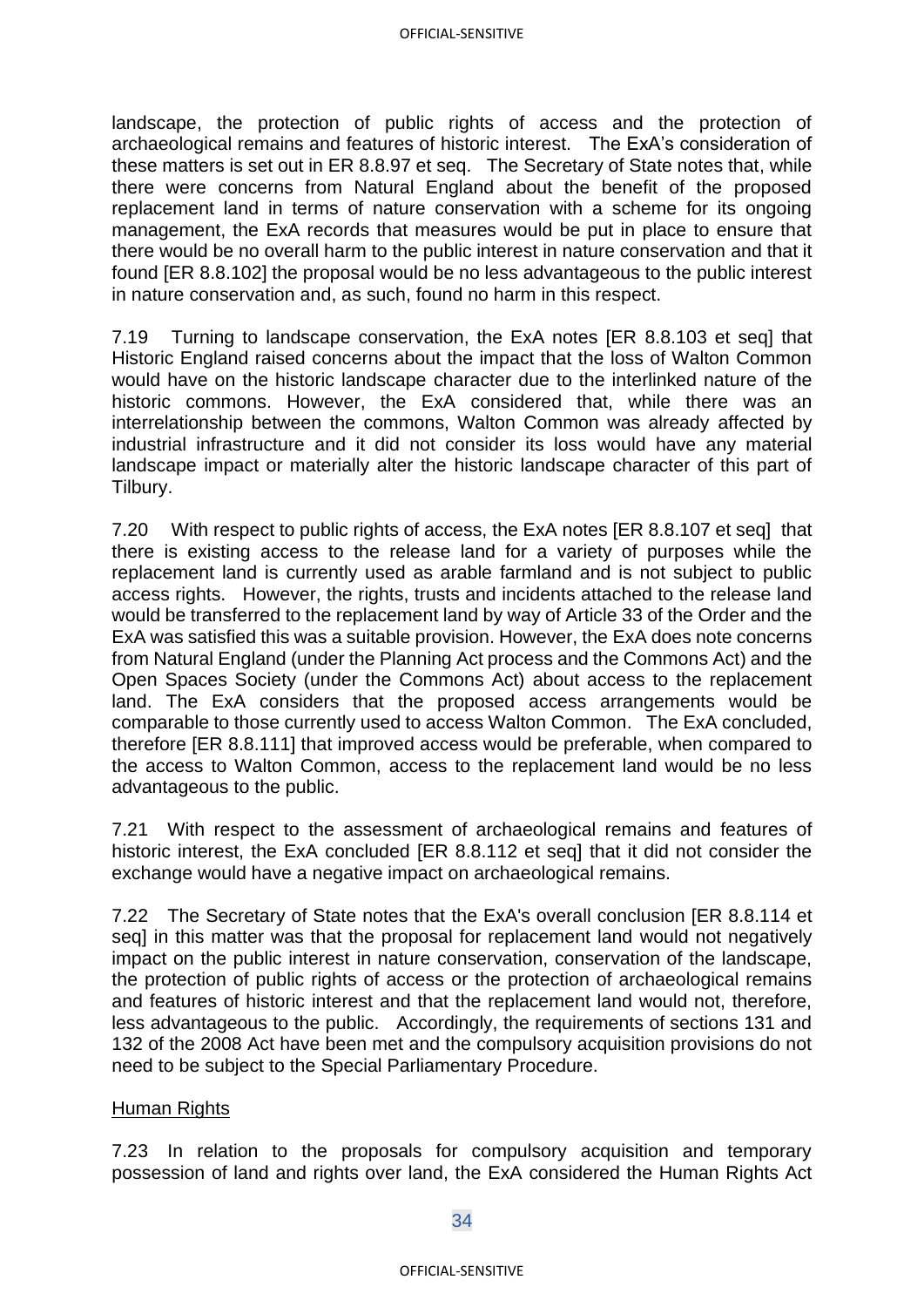1998, which incorporates the European Convention on Human Rights into UK law. Schedule 1 to that Act sets out the Articles. The ExA is satisfied that the obligations in Article 6 (right to a fair trial) are met. The ExA accepts that appropriate consultation took place before and during the process, there was an opportunity to make representations during the preparation of the application and the owners of the land had been consulted. There was also the opportunity to make representations during the course of the examination. The ExA is also satisfied that the proposed interference with human rights is lawful, necessary, proportionate and justified in the public interest.

7.24 The ExA concludes that the compulsory acquisition and temporary possession powers are therefore compatible with the Human Rights Act. The Secretary of State notes that compensation would be available in respect of any quantifiable loss and agrees with the ExA's conclusion that the proposed interference is proportionate and justified and therefore compatible with the Human Rights Act 1998.

### Equality Act 2010

7.25 The Equality Act 2010 includes a public sector equality duty ("PSED"). This requires a public authority, in the exercise of its functions, to have due regard to the need to (a) eliminate discrimination, harassment and victimisation and any other conduct prohibited under the Act; (b) advance equality of opportunity between persons who share a relevant protected characteristic (e.g. age; sex; sexual orientation; gender reassignment; disability; marriage and civil partnerships<sup>1</sup>; pregnancy and maternity; religion or belief; and race.) and persons who do not share it; and (c) foster good relations between persons who share a relevant protected characteristic and persons who do not share it.

7.26 In considering this matter, the Secretary of State (as decision-maker) must pay due regard to the aims of the PSED. This must include consideration of all potential equality impacts highlighted during the examination. There can be detriment to affected parties but, if there is, it must be acknowledged and the impacts on equality must be considered.

7.27 The Secretary of State notes that the ExA states it has had regard to the Equality Act duty throughout the examination and in its consideration of the issued raised in its Report. The Secretary of State is confident that, in taking the recommended decision, he has paid due regard to the above aims when considering the potential impacts of granting or refusing the Application and can conclude that the proposed Development will not result in any differential impacts on people sharing any of the protected characteristics. The Secretary of State concludes, therefore, that neither the grant nor refusal of the Application is likely to result in a substantial impact on equality of opportunity or relations between those who share a protected characteristic and others or unlawfully discriminate against any particular protected characteristics.

<sup>1</sup> In respect of the first statutory objective (eliminating unlawful discrimination etc.) only.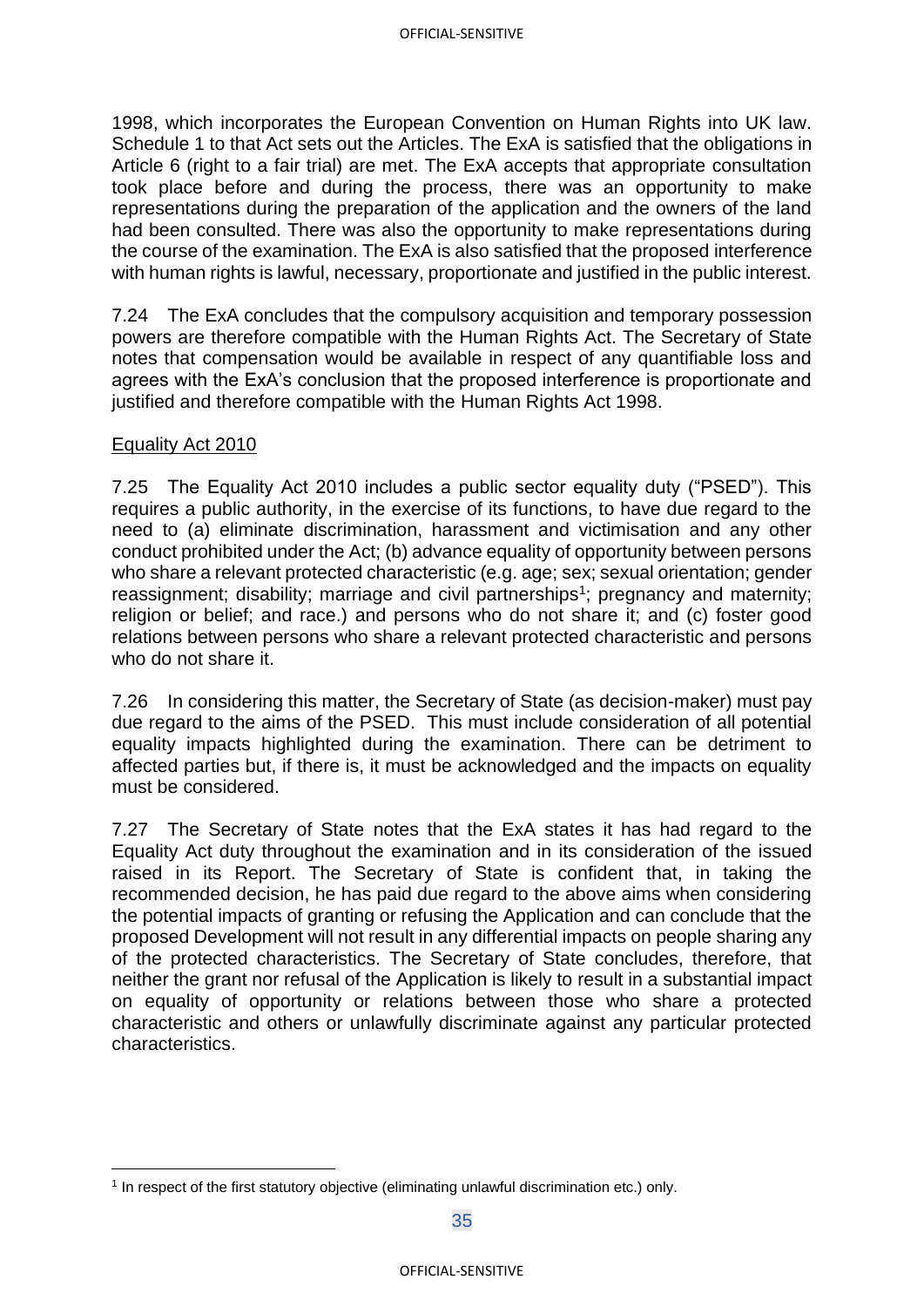## **Conclusion**

7.28 The Secretary of State notes the consideration that the ExA has given to the assessment of the tests set out in the 2008 Act and relevant guidance in relation to the Applicant's request for compulsory acquisition and temporary possession powers over a number of plots of land within the Order limits. He notes the ExA's detailed conclusions set out in its Report at ER 8.9.1 and that the relevant tests have been met. The Secretary of State has considered the ExA's assessment and conclusions in respect of this matter and sees no reason to disagree with them.

## **8. The Secretary of State's Consideration of the Planning Balance**

8.1 All nationally significant energy infrastructure developments will have some potential adverse impacts.

8.2 The determination of applications for development consent for nationally significant infrastructure projects is a balancing exercise and the weight afforded to different elements of the matrix of impacts and benefits may affect the overall conclusion.

8.3 The Secretary of State's determination of the Application must take account of the ExA's views and recommendations on the impacts of the proposed Development on a range of factors and the weighting that is ascribed to those impacts. The Secretary of State is not bound to follow those views and recommendations if he considers that the evidence presented to him can support a different conclusion.

8.4 In the case of the proposed Development, the Secretary of State's notes the ExA's view that the proposed Development would result in the loss of agricultural land contrary to the advice in National Policy Statement EN-1 (the Overarching National Policy Statement for Energy), which the ExA afforded moderate weight to. The ExA also considered that substantial weight should be given to harm to the openness of the Green Belt within which the proposed Development would be located. The ExA further considered there would be harm to the setting of some heritage assets. Finally, the ExA notes the Applicant's assessment that the proposed Development would emit around 46 million tonnes of CO2 equivalent over its lifetime. However, despite those adverse impacts, the ExA concluded that the need for the proposed Development and its benefits in terms of its ability to generate electricity quickly when demand outstripped supply, outweighed the disadvantages.

8.5 The Secretary of State has carefully considered the adverse impacts identified by the ExA in its Report. He notes that, in the matter of impacts on the setting of heritage assets, he must give significant weight to those impacts. The Secretary of State also notes that the potential adverse impacts on the marine environment that were identified by the ExA as a result of the construction and operation of the proposed causeway are no longer relevant to his decision as the Applicant has removed the causeway from the proposed Development.

8.6 The Secretary of State's overall conclusion is that, while he accepts there are harms that arise from the construction and operation of the proposed Development, these do not outweigh the need – set out in National Policy Statement EN-1 - for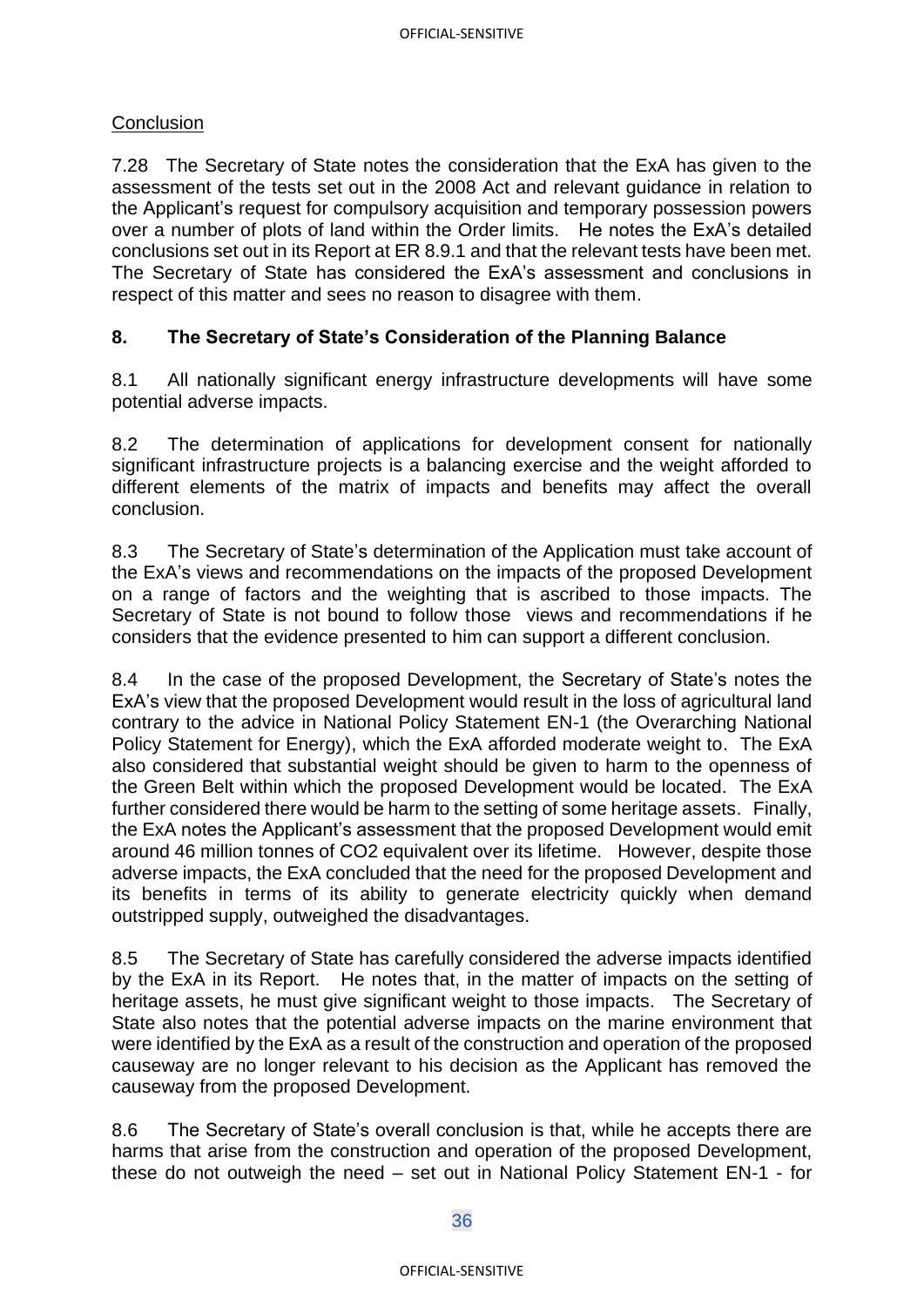developments of the sort that is the subject of the Application. The proposed Development's ability to provide electricity generation rapidly in the event of a fall in supply or an increase in demand reinforces that conclusion. The Secretary of State recognises that generation plant providing peaking load is helpful in offsetting the intermittency of many forms of renewable electricity generation. The Secretary of State has given very limited weight to the benefits of the proposed battery storage infrastructure and has not affected his conclusion on the planning balance Even without the proposed battery storage infrastructure, he concludes that the benefits of the proposed Development outweigh its adverse effects.

## **Natural Environment and Rural Communities Act 2006**

8.7 The Secretary of State has considered the Secretary of State's duty in accordance with section 40(1) of the Natural Environment and Rural Communities Act 2006, where he is required to have regard to the purpose of conserving biodiversity, and in particular to the United Nations Environmental Programme Convention on Biological Diversity of 1992, when granting development consent.

8.8 The Secretary of State is of the view that the ExA Report, together with the environmental impact analysis, considers biodiversity sufficiently to inform his decision to grant consent to the proposed Development.

## **Climate Change Act and the Net Zero Target**

8.9 The Secretary of State has considered that the UK's sixth Carbon Budget requires a 78% reduction of emissions by 2035 compared to 1990 levels. This was proposed to deliver on the commitments the UK made by signing the Paris Agreement in 2016. On 22 June 2021, following advice from the Climate Change Committee, the UK Government announced a new carbon reduction target for 2035 which resulted in a requirement for the UK to reduce net carbon emissions by 2035 from 78% below the 1990 baseline.

8.10 The Secretary of State notes the Energy White Paper states that National Policy Statements continue to form the basis for decision-making under the Planning Act 2008. The Secretary of State considers, therefore, that the ongoing need for the Authorised Development is established and that granting the Order would not be incompatible with the sixth Carbon Budget target as set out in the Carbon Budget Order 2021 or the 2050 net zero target – as specified in the Climate Change Act 2008 as amended by the (2050 Target Amendment) Order 2019. Operational emissions of the proposed Development will be addressed in a managed, economy-wide manner, to ensure consistency with carbon budgets, net zero and our international climate commitments. The Secretary of State does not, therefore, need to assess individual applications for planning consent against operational carbon emissions and their contribution to carbon budgets, net zero and our international climate commitments.

### **9. Modifications to the draft Order**

9.1 The ExA records that there were a number of changes to the development consent order submitted by the Applicant as part of the Application as it progressed through the examination process. Many of the changes were minor in nature but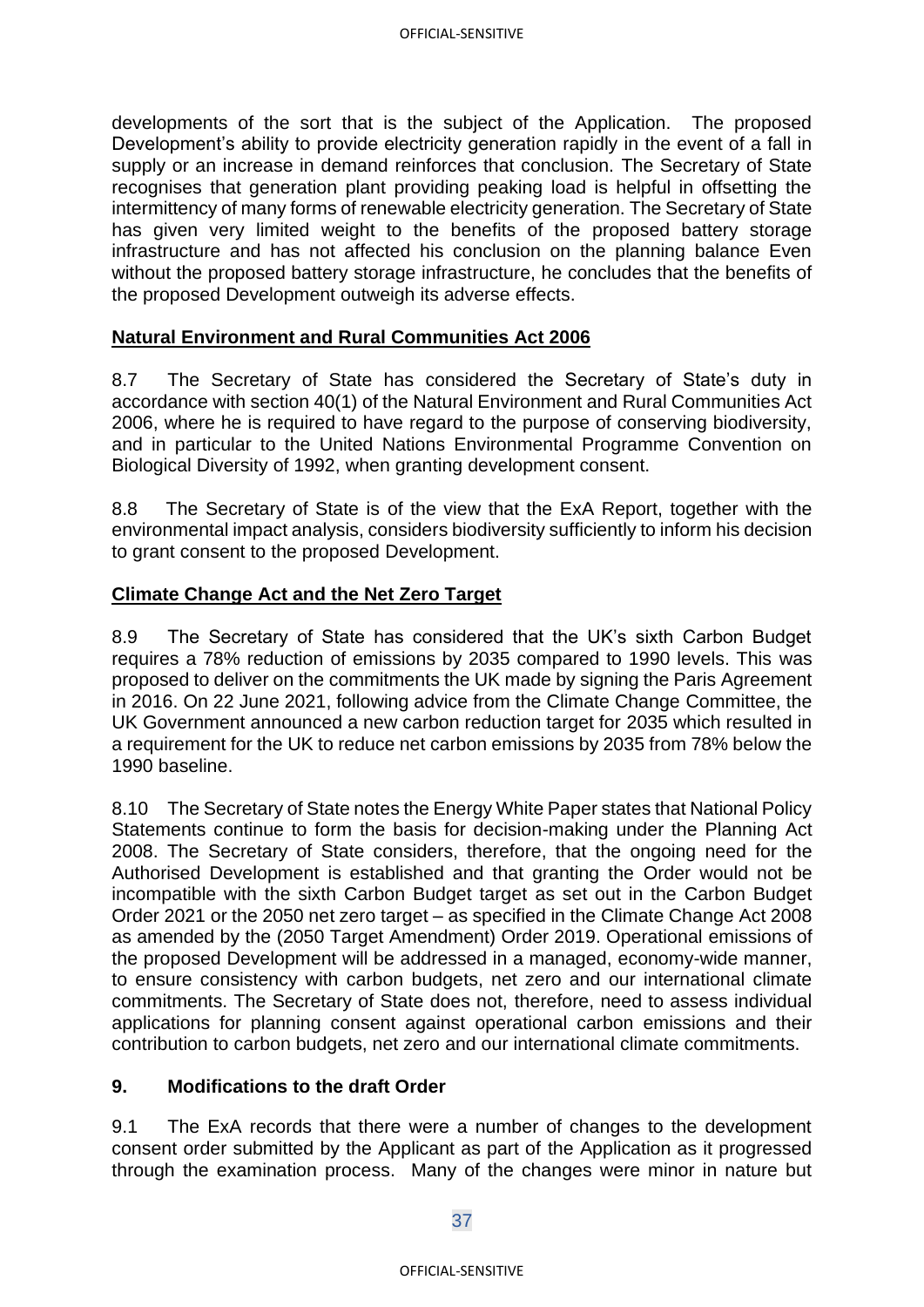others were more substantive. All potential changes to the Order were subject to discussion and consultation during the examination and during the decision-making period.

9.2 Following consideration of the draft Order provided by the ExA, the Secretary of State has made the following modifications to the Order:

- Omitted paragraph (1) of Art 26 (modification of Part I of the 1965 Act), because paragraph (1) deals with matters already dealt with in Schedule 7 to the Order.
- Schedule 2 (Requirements), new paragraph 30 (Documents): The Applicant requested (in its letter of  $12<sup>th</sup>$  January 2022) a new article to require the undertaker to update certain documents and then submit them to the Secretary of State for approval. This has been included in Schedule 2, paragraph 30, with an additional requirement not to commence work under this Order, or exercise any powers under the Order, until the Secretary of State has given approval.
- Removal of definition of "Secretary of State" as the "Secretary of State for Business, Energy and Industrial Strategy" to allow discretion as to Secretary of State.
- Schedule 2 (Approval of matters specified in requirements), paragraph 32 (Appeal) – paragraph (2) has been omitted and provisions have been included for the appeals process.
- Various changes, as requested by the Applicant in its letter dated 12 January 2022, including amending Works 1 and 1A referring to gross rather net rated electrical output.

9.3 In addition to the above, the Secretary of State has made various changes to the draft Order which do not materially alter its effect, including changes to conform with the current practice for statutory instruments (for example, modernisation of language), changes made in the interests of clarity and consistency, and changes to ensure that the Order has its intended effect.

## **10. Challenge to decision**

10.1 The circumstances in which the Secretary of State's decision may be challenged are set out in the Annex to this letter.

## **11. Publicity for decision**

11.1 The Secretary of State's decision on this Application is being publicised as required by section 116 of the Planning Act 2008 and regulation 31 of the Infrastructure Planning (Environmental Impact Assessment) Regulations 2017.

11.2 Section 134(6A) of the 2008 Act provides that a compulsory acquisition notice shall be a local land charge. Section 134(6A) also requires the compulsory acquisition notice to be sent to the Chief Land Registrar, and this will be the case where the order is situated in an area for which the Chief Land Registrar has given notice that they now keep the local land charges register following changes made by Schedule 5 to the Infrastructure Act 2015. However, where land in the order is situated in an area for which the local authority remains the registering authority for local land charges (because the changes made by the Infrastructure Act 2015 have not yet taken effect), the prospective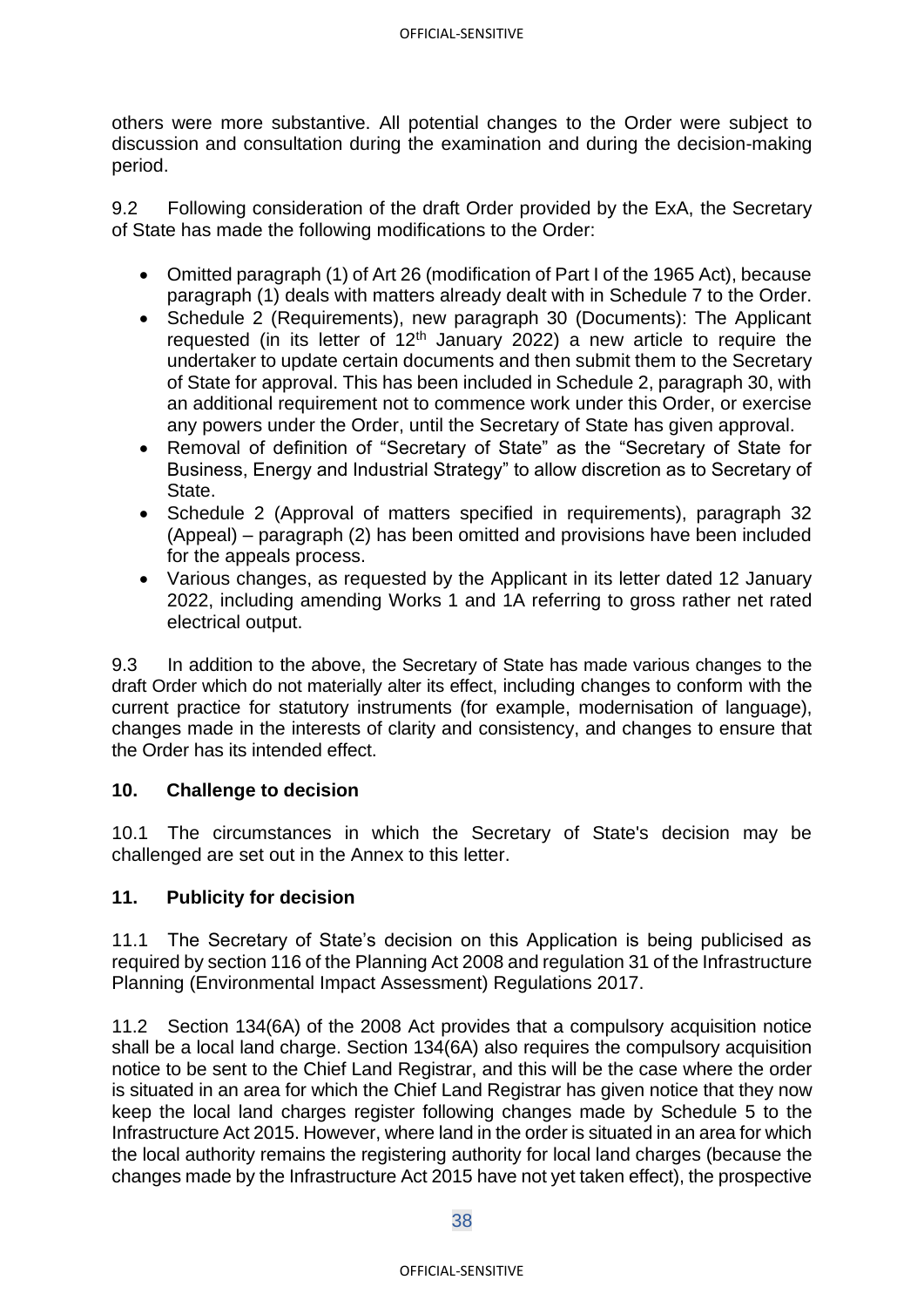purchaser should comply with the steps required by section 5 of the Local Land Charges Act 1975 (prior to it being amended by the Infrastructure Act 2015) to ensure that the charge is registered by the local authority.

Yours sincerely



**Gareth Leigh Head of Energy Infrastructure Planning** 

39

OFFICIAL-SENSITIVE